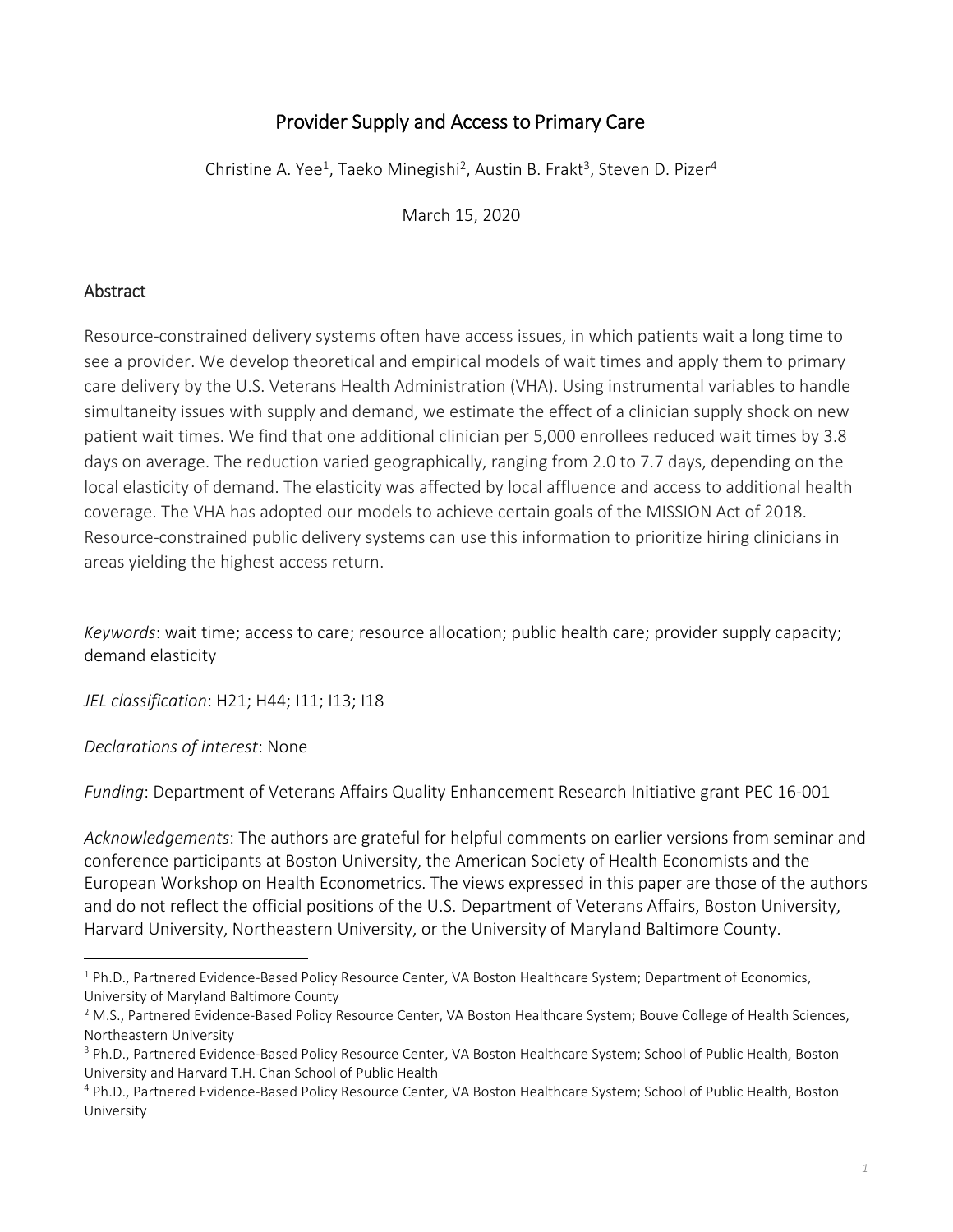### 1. INTRODUCTION

In many countries, patients must wait a long time to receive health care (Merritt Hawkins 2017; Viberg et al. 2013). Nicolova et al. (2016), Sutherland et al. (2016), and Pizer and Prentice (2011) document the potential adverse effects of waiting on patient outcomes. Access issues are exacerbated in supply‐constrained systems, such as public health care delivery systems, and managing such issues is not trivial. Reducing demand through cost sharing is unpopular (Siciliani and Hurst, 2005). Reducing wait times by increasing capacity or improving productivity requires additional resources. For many systems, a better approach may be to reevaluate the allocation of resources and target investments to achieve maximum impact.

We develop a supply and demand model that illustrates how resources could be reallocated to reduce wait times more efficiently. Empirically, we apply our model to the U.S. Veterans Health Administration (VHA), the largest public delivery system in the U.S. We examine factors that affect the wait times for new patients seeking primary care appointments at the VHA. Using a fixed-effects specification and instrumental variables, we investigate geographic variation in the responsiveness of wait times with respect to shocks in clinician supply. We demonstrate (through a simulation exercise) how our results can be used to target investments to improve access.

Our conceptual model builds off a substantial literature starting with Lindsay and Feigenbaum (1984) who were the first to show that wait times are affected by changes in patient demand for health care services. Authors in this tradition assume that the value of care decays as time passes between diagnosis and treatment (e.g., Goddard et al., 1995; Besley et al., 1999; Martin and Smith, 1999; Goddard and Smith, 2001). Consequently, the waiting time acts like a price – imposing a cost on the patient that reduces demand. The focus has largely been on the demand for health care, so previous studies typically assume that supply is positively related to wait times because managers are altruistic or incentivized to care about wait times. We revisit this assumption and show that supply, in fact, is also mechanically related to wait times. While this does not translate to different qualitative implications, it clarifies the supply side of the model and supports applications.

Empirically, we contribute to the literature in several ways. First, we directly estimate the effect of an increase in clinician supply on wait times. A set of empirical studies have estimated demand and supply elasticities, thereby showing the relationship between wait times and utilization. Cullis et al.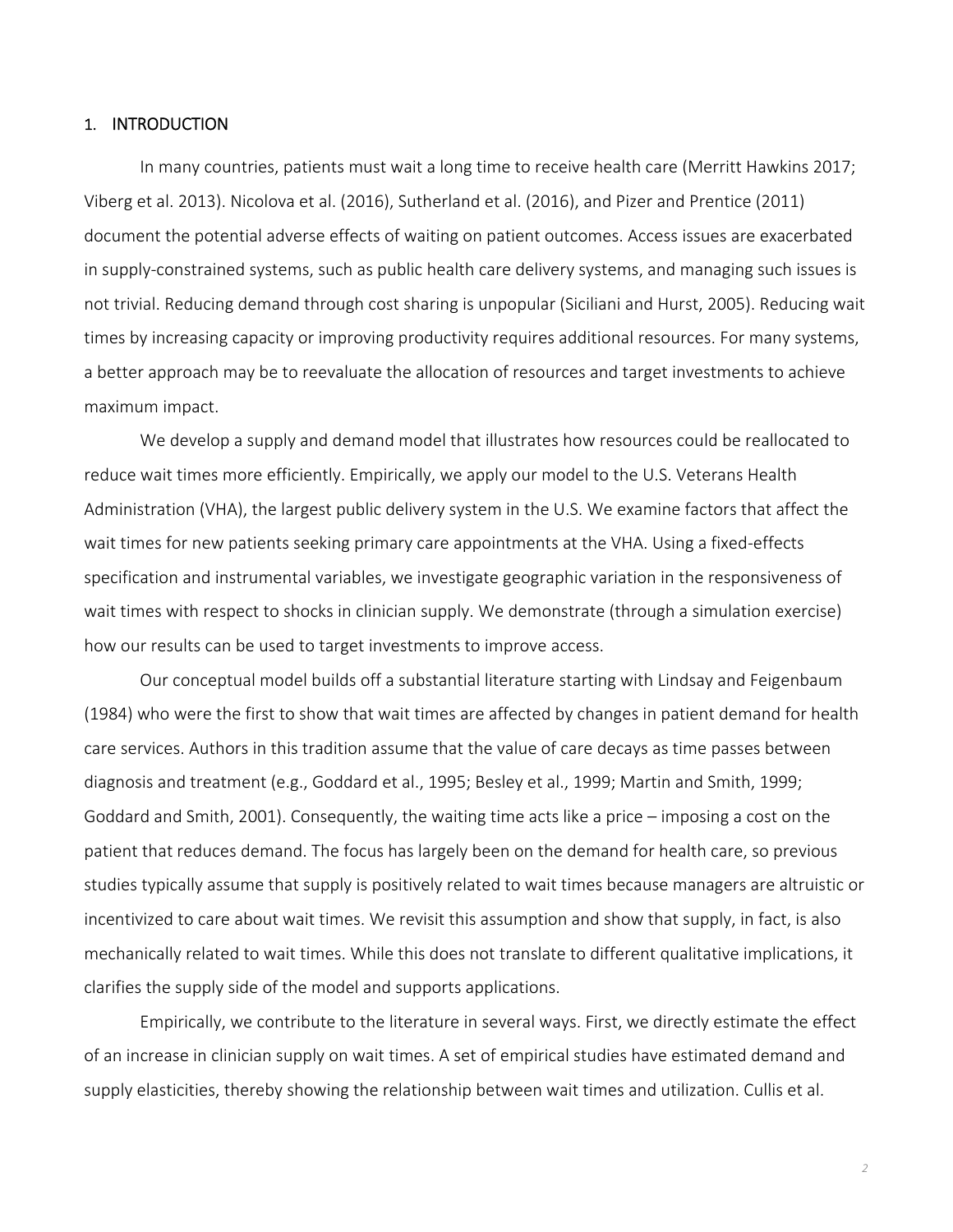(2000) and Siciliani and Iversen (2012) provide excellent reviews of the literature. While these estimates are useful in forecasting access to care issues<sup>5</sup> (and can be used to perform back-of-the-envelope calculations of how a shift in supply affects wait times), our direct estimate of the *capacity effect* is more operationally useful for managers of health care systems. Another set of studies have examined natural experiments that shift supply. Siciliani and Martin (2007) and Propper et al. (2008) examined changes in hospital competition; Propper et al. (2002) and Dusheiko et al. (2004) examined a national (U.K.) policy change in provider incentive structures; Propper et al. (2010) examined another national (U.K.) policy that forced hospitals to have wait times below a certain threshold. We estimate the impact of a different type of supply measure – the clinician workforce – on wait times.

Second, we broaden the scope of the previous literature, which has largely focused on elective surgery in national delivery systems in European countries, i.e. the U.K., Italy, Australia, and Norway (e.g., Martin and Smith, 1999, 2003; Gravelle et al., 2002, 2003; Martin et al., 2007; Fabbri and Monfardini, 2009; Riganti et al., 2017; Stavrunova & Yerokhin, 2011; Monstad et al., 2006; Sivey, 2012). To our knowledge, supply and demand for primary care services has not been studied previously. Moreover, the responsiveness of wait times with respect to supply shocks has not been estimated for the U.S., where the delivery and financing of health care is different in many ways from the pattern seen in other countries (Mossailos et al., 2016).

Finally, we document the geographic variation in the effect of clinician capacity on wait times. We analyze which local factors (e.g., affluence, economic indicators, and access to alternative health insurance) influence the magnitude of the capacity effect, i.e., the sensitivity of wait times with respect to an increase in clinician capacity. We find that the variation is large and dependent on local income levels and (depending on specification) access to alternative health insurance. The capacity effect is larger in areas with lower income and less access to other health insurance. This suggests that delivery systems should consider strategically allocating resources – prioritizing certain areas over others – in order to maximize access (and population health) under financial constraint.

This study is timely for U.S. policy. In 2014, several veterans died while waiting to see a VHA provider, highlighting the access issue for veterans. In response, the Veterans Choice Act of 2014 and

<sup>&</sup>lt;sup>5</sup> Supply elasticities help to predict how much wait times will lengthen due to an outward shift in patient demand. Demand elasticities help to predict how much wait times will fall given an outward shift in supply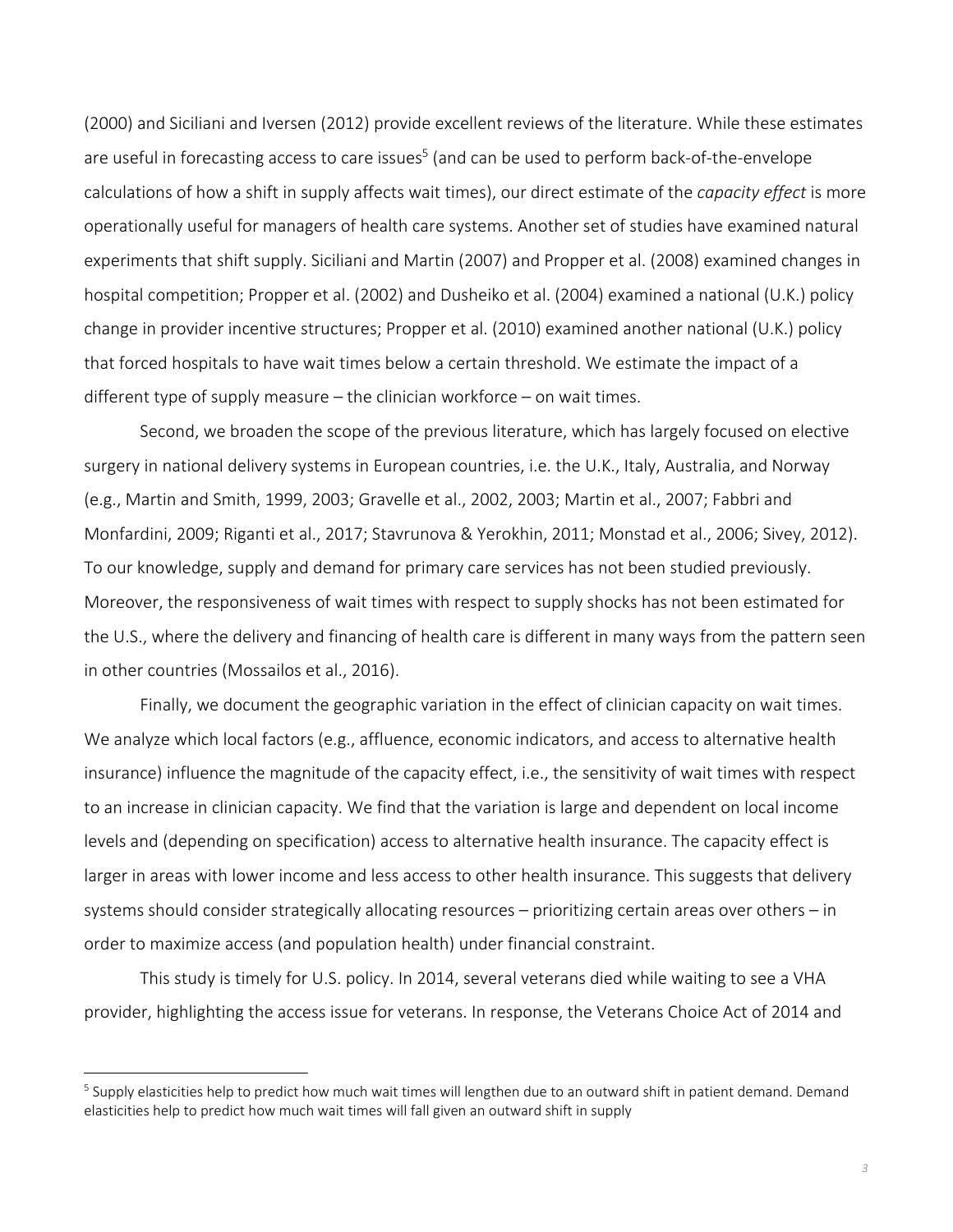the MISSION Act of 2018<sup>6</sup> dedicate public VHA funds to pay for privately provided care. While these Acts may increase the number of available clinicians, it is unclear whether paying for private care will improve timeliness of care at an affordable price (Yee et al. 2016). With limited funds, the VHA should make efficient use of spending, identifying the areas that will yield the highest return (greatest access improvement) for the next dollar spent.

Indeed, one of the goals of the MISSION Act (Title IV Section 401) is to identify underserved areas and create a strategic plan to address the access issue in these areas. Since our model has this exact application, it has been adopted by the VHA to comply with and reach this goal of the MISSION Act. We discuss this policy application in the Discussion Section.

### 2. METHODOLOGY

### *Conceptual Model*

In a cash market in which patients pay the full price of health care, excess demand drives up prices until equilibrium is reached. However, in many health care systems prices are established by regulation or contracts and held fixed for a duration longer than demand fluctuations. In such settings, prices cannot rise in the short term. Instead, variation in waiting time through queues take the place of changes in out‐of‐pocket prices (Goddard et al., 1995). The equilibrium health care quantity delivered is determined by both out‐of‐pocket price and wait time.

At a given price, the supply and demand curves in the *wait‐appointment* space are analogous in many ways to the curves in a *price‐appointment* space that hold constant the wait times. As wait times increase (and price is fixed), fewer patients will demand appointments from a given provider (Equation 1).

$$
ApptD = D(wait; alternative coverage, affluence, need)
$$
\n(1)

A patient's decision to schedule an appointment is based on his or her willingness to wait, compared to the number of days until the next available appointment, denoted in the equation by *wait*. Willingness to wait for an appointment with a particular provider is dependent on the patient's *alternative health* 

<sup>&</sup>lt;sup>6</sup> The Choice Act is short for the Veterans' Access to Care through Choice, Accountability, and Transparency Act. The MISSION Act is short for Maintaining Systems and Strengthening Integrated Outside Networks Act.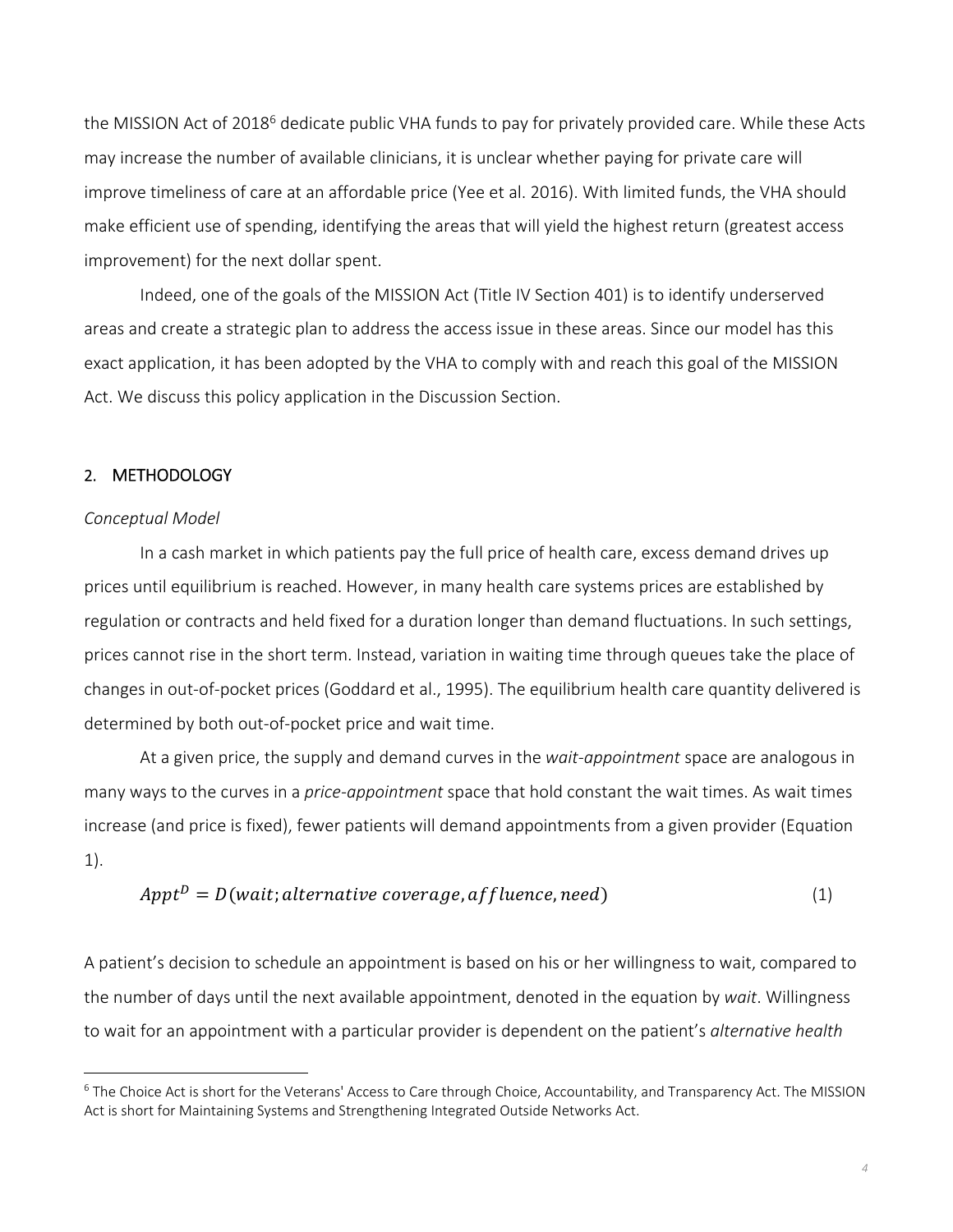*coverage* options, which provide access to other providers. Willingness to wait is also dependent on the patient's *affluence*. Having more income gives one more flexibility in choosing a provider. It also may be related to one's value of time, and thus willingness to wait. Finally, the *need* for medical services may influence which provider a patient chooses.

In the case of the VHA, if veterans have additional health care coverage – e.g., Medicaid or Medicare – or have the financial means to pay for such alternative care, they may demand less care from the VHA. Their willingness to wait may be lower, and they may be more sensitive to changes in wait times. If VHA wait times exogenously increased, veterans with other coverage could easily shift to alternative providers and may prefer to do so, despite having little or no copayments for VHA care and potentially more coordinated and higher quality of care at the VHA (Trivedi et al. 2011).

On the supply side, the number of appointments supplied is directly determined by the number of clinicians, how productive each one is, and the wait time. For example, suppose a newly hired clinician can perform five appointments in a day. The first five patients who desired an appointment (patients 1‐5) would have a zero‐day wait time, patients 6‐10 would have a 1‐day wait time, and this continues until the wait time is too high for the next patient to desire scheduling an appointment. If the wait time is 9 days, the clinician must be scheduled to provide 50 appointments (10 days x 1 clinician x 5 appointments per day). If a provider group has two clinicians and a 9‐day wait time, the number of appointments would be 10 days x 2 clinicians x the average productivity of the two clinicians. This logic holds if we assume that patients always take the first available appointment. Thus, the number of appointments supplied is

# $Appt^S = Wait \times # *clinicians*(E(wait), z) \times #appts per *clinician per day*(x)$  (2)

where *Wait* is the wait time in days at a given point in time *t*; *# appts per clinician per day* is the potential productivity; and *# clinicians* is the full-time equivalent number of clinicians. The number of clinicians on staff is a decision made by health care managers. It likely depends on expected wait times (E(wait)) and supply shifters (*z*), such as lower costs to retaining clinicians, changes in infrastructure, and expansion of physical capacity. Productivity can also depend on supply shifters (*x*), such as technology that enables shorter appointment times.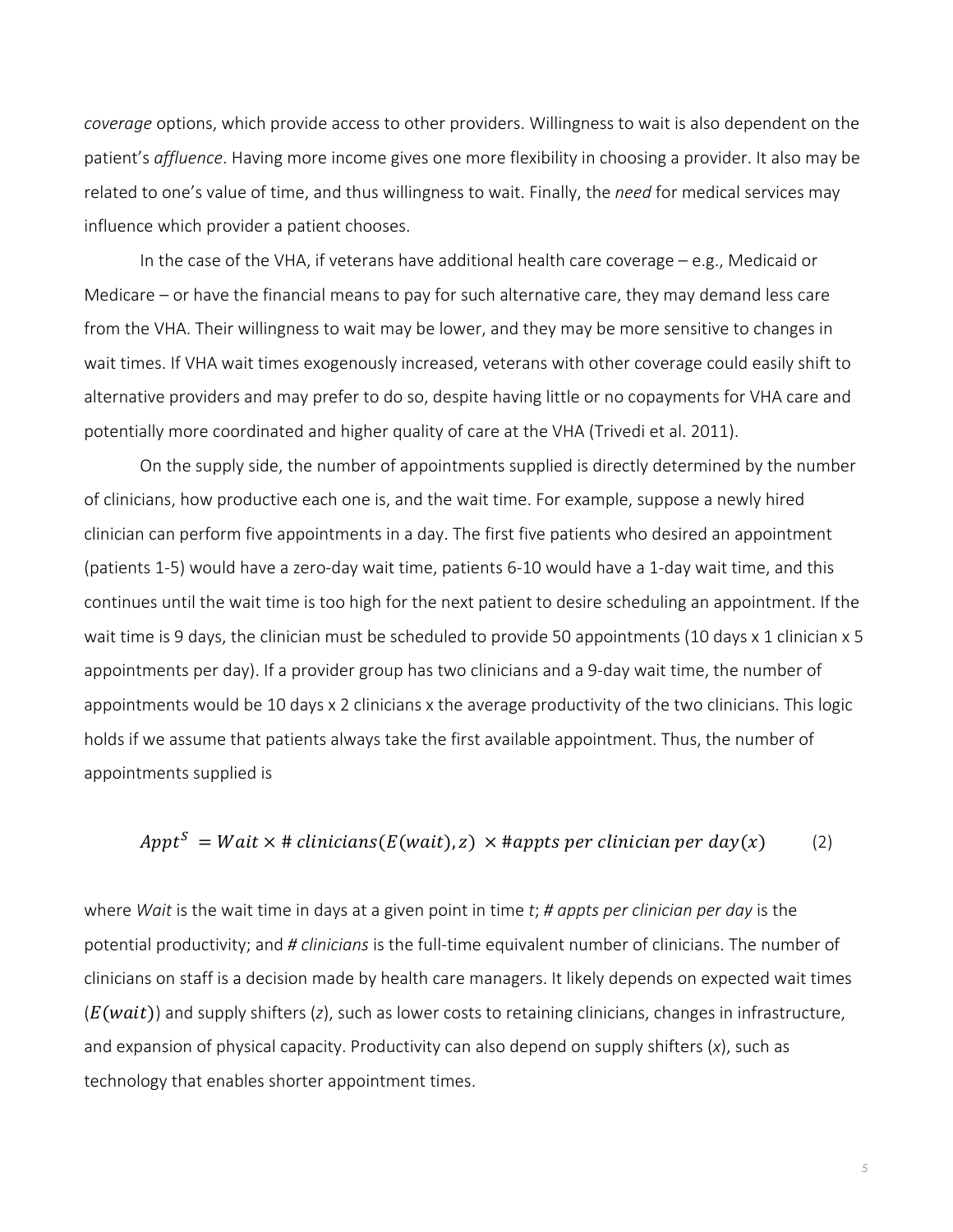This specification of supply is different from the previous literature (e.g. Martin and Smith, 1999, 2003), which assumed that managers generate more supply when contemporaneous wait times are higher, due to being altruistic or incentivized (financially or otherwise) to improve access. In Equation 2, we distinguish wait from expected wait. Expected wait is in line with the previous literature. Moreover, in the setting of the VHA, supply of clinicians (via budget appropriations) is dependent on forecasted demand and expected wait times. Equation 2 not only exhibits this indirect relationship with wait times through expected wait times, but also the mechanical relationship with wait times. This distinction allows us to consider the direct and indirect avenues through which wait times are related to appointments supplied<sup>7</sup>.

Equilibrium occurs when the number of appointments demanded (Equation 1) is the same as that supplied (Equation 2). The equality can be rearranged, such that

 $D(wait; alternative coverage, affluence, need) \times S^{-1}(wait; clinicians, productivity) - 1 = 0$ , to which we can apply the implicit function theorem. This allows us to think of wait time as a function of alternative coverage, affluence, need, clinicians, and productivity.

If we are willing to make assumptions regarding functional form of the structural demand and supply functions, we can qualitatively describe the relationship between the effect of a change in the number of clinicians and the underlying structural parameter of the demand elasticity with respect to wait times. For example, let's assume a log-linear additive demand equation, i.e.,  $\ln (appt^D) = \beta_0^D +$  $\beta^D_1\cdot$  wai $t+\beta^D_2\cdot$  alternative  $+\,\beta^D_3\cdot$  affluence  $+\,\beta^D_4\cdot$  need  $+$   $\epsilon$ . The supply function Equation 2 can be transformed to  $ln(appt^S) = wait + clinicians(E(wait), z) + productivity(x)^8$ . We can further partition clinicians, such that  $ln(appt^S) = wait + clinicians(E(wait)|z) + clinicians(z|wait) + i$  $productivity(x)$ . Depending on assumptions about the relationship between clinicians and current wait times, we will have different reduced form models.

In the simplest case, the number of clinicians is not determined by expected wait times  $clinicians(E(wait)|z) = 0$ . Setting  $ln(appt^D) = ln(appt^S)$ , the reduced form equation under either of these assumptions would be

<sup>&</sup>lt;sup>7</sup> This setup also departs from the traditional supply-demand framework, which uses price as the rationing mechanism. In the traditional framework, price affects supply by incentivizing (for‐profit or non‐profit) firms to produce more via some sort of optimization process. It is not mechanically related to supply.

<sup>&</sup>lt;sup>8</sup> Note that there are no coefficients because the equation is true by definition, assuming Equation 2 holds.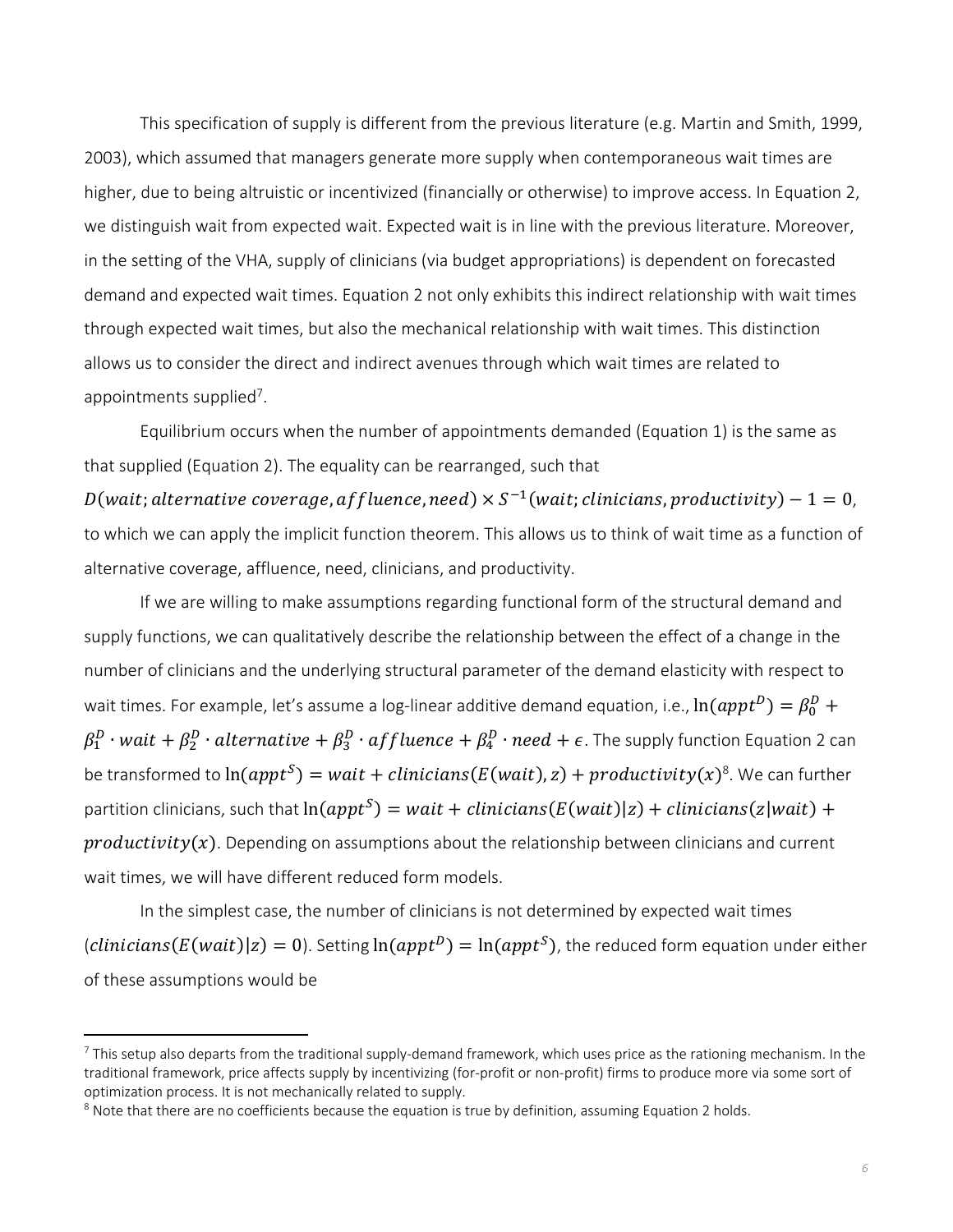$$
wait = \frac{\beta_0^D + \beta_2^D \cdot alternative + \beta_3^D \cdot affluence + \beta_4^D \cdot need-clinicians-productivity + \epsilon}{1 - \beta_1^D}
$$
 (3)

This reduced form model shows that our policy lever of interest – the effect of hiring more clinicians on wait times – is inversely related to the elasticity of demand with respect to the wait time. The value  $-\frac{1}{1-\beta_1^D}$  is negative if  $1-\beta_1^D$  is positive. This certainly happens in the case  $\beta_1^D < 0$ , i.e., the demand curve in the wait‐appointment space is downward sloping. If demand is less elastic (i.e., the elasticity  $\beta^D_1\cdot wait$  is small in magnitude), an additional clinician would reduce wait times by a large amount, assuming all else is held constant (Figure 2‐1a). If demand is elastic, the newly available appointments that result from a positive supply shock would be filled quickly by patients, and wait times would not fall by as much as they would have fallen given the same supply shock but in a market with inelastic demand (Figure 2‐1b).



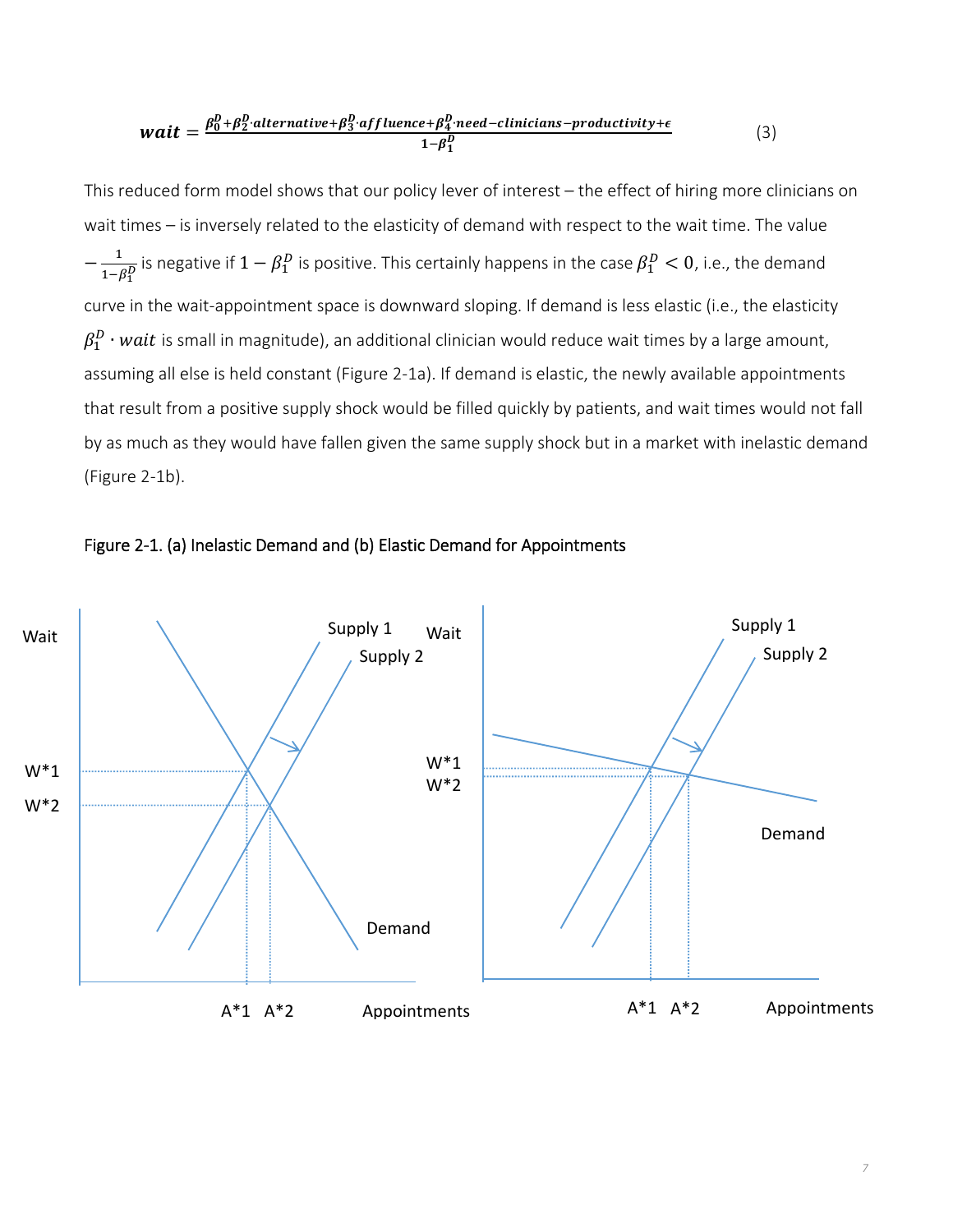Realistically, the number of clinicians may be related to expected wait times  $(clinicians(E(wait)|z) \neq 0)$ , and expected wait times are likely to be a function of current wait times. One way to illustrate this is to assume *clinicians*  $(E(wait)|z) = \alpha \cdot wait$ . In this case, the supply equation would be  $ln(appt^S) = (1 + \alpha) \cdot wait + clinicians(z|wait) + productivity(x)$ , where  $\alpha$ represents the relationship between the number of clinicians and the wait time (via the expected wait time). The reduced form equation would be

$$
wait = \frac{\beta_0^D + \beta_2^D \cdot alternative + \beta_3^D \cdot affluence + \beta_4^D \cdot need-clinicians-productivity + \epsilon}{1 + \alpha - \beta_1^D}
$$
 (3')

The effect of hiring a clinician on the wait time  $\left(-\frac{1}{1+\alpha-\beta_1^D}\right)$  is negative if  $1+\alpha-\beta_1^D$  is positive, for example, when  $\alpha > 0$  and  $\beta_1^D < 0$ . It will be larger or smaller depending on the sensitivity of managers with respect to the wait time (via expected wait time) and the elasticity of demand.  $\alpha$  functions as a parameter that modulates the elasticity of supply. A large and positive  $\alpha$  suggests that the hiring decisions of managers are very sensitive to wait times, suggesting that supply is more elastic. A large and negative  $\beta_1^D$  implies that the demand is elastic with respect to wait times. The composite effect of clinician capacity on the wait time will be larger when the supply of clinicians is less responsive to the wait time and the demand for appointments is less responsive to the wait time.

Empirically, we can reduce the influence of the supply component – thereby getting closer to Equation 3 than 3' – by using instruments (*z)* that exogenously affect the number of clinicians. For example, in the case of the VHA, there may be a change in the private health care market that affects the VHA's ability to hire. Equation 3 differs from previous studies' reduced form models (Siciliani and Iversen 2012 Equation 24.3) because clinicians and the wait time enter our structural supply equation with a coefficient equal to 1 (due to the mechanical relationship described by Equation 2). Previous studies also differ because they assumed their supply variables were exogenous, which we do not. In some cases, this may have been valid because the supply variable was the number of beds, which is less variable in the short term than our supply variable of interest – the number of clinicians. Since clinician supply is likely to be simultaneously determined with wait and number of appointments, we use instrumental variables. Due to this estimation strategy, other empirical issues, and the strong assumptions to get to Equation 3, our empirical specification is not Equation 3 exactly. Consequently, we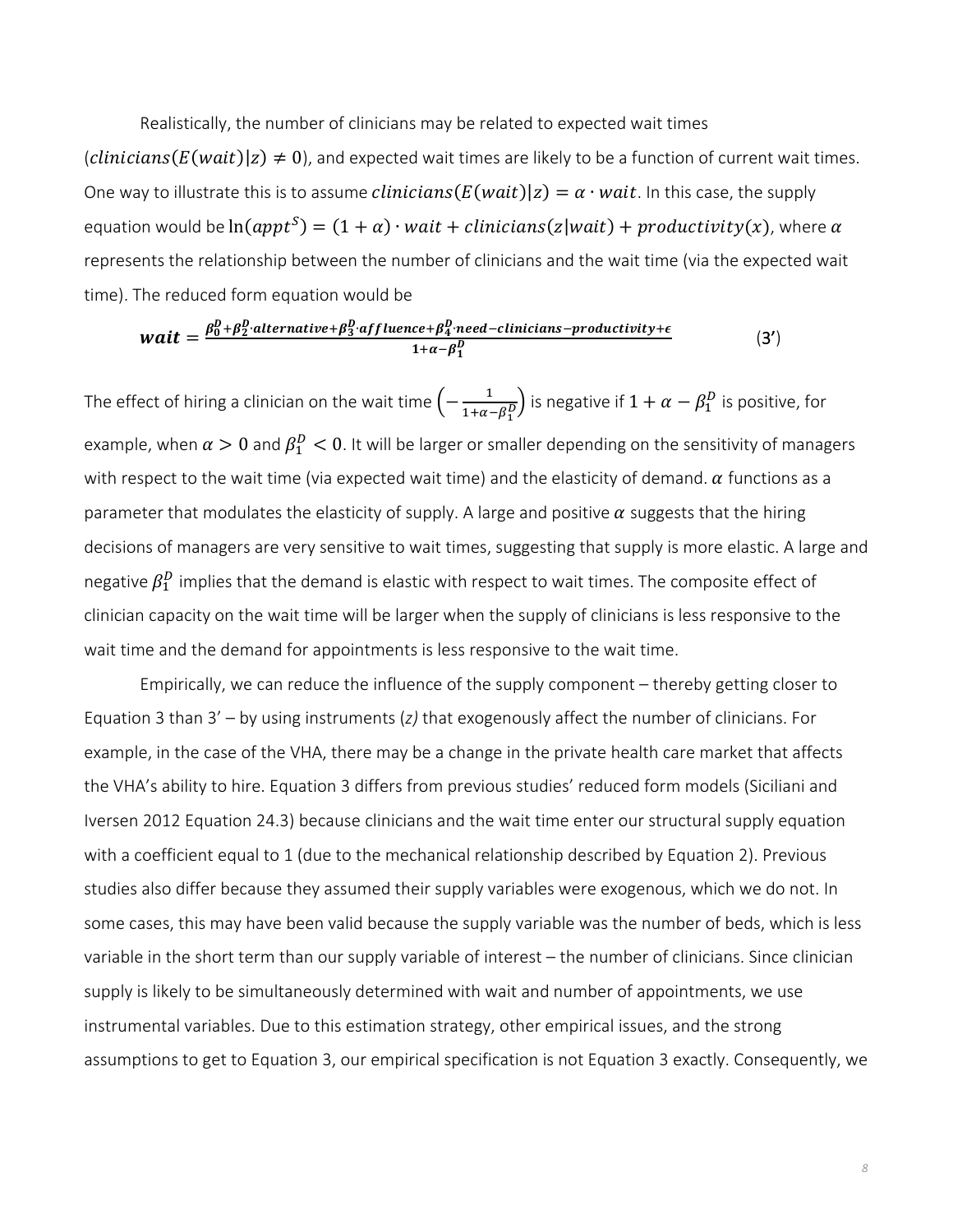perform additional analyses to compute the elasticity of demand (our central focus), which are explained in the Discussion Section.

#### *Instrumental Variables*

To mitigate bias caused by simultaneous changes in demand for VHA care and VHA capacity, we need to exploit shocks to VHA production costs. We test two instrumental variables for VHA clinician capacity: 1) the turnover rate among registered nurses who have worked at the VHA for less than five years, and 2) the number of non‐federal specialists per capita. These variables are plausibly correlated with clinician capacity because they reflect the ability of the VHA to hire or retain clinicians and thus VHA production costs. Higher turnover among new registered nurses potentially suggests a worse work environment, and as we will show in the Results Section, is correlated with primary care clinician turnover. The number of non‐federal specialists per capita is indicative of the attractiveness of the local area for medical providers. The higher the number, the easier it is for the VHA to hire clinicians. We discuss the strength of the instruments in the Results Section.

Pertaining to the exclusion restriction, the instruments are plausibly not related to VHA wait times for new patient, primary care appointments except through their effect on VHA primary care clinician capacity. Nurse turnover, especially among new nurses, likely does not affect the scheduling of new patient appointments. These decisions are typically based on the schedule of clinicians not nurses. Moreover, we include all new nurses employed at a given VHA medical center not just the ones working in primary care clinics, and we use less-tenured nurses who are likely less integral to the system than senior ones, thus mitigating a direct relationship with primary care wait times. It is plausible, however, that the turnover among new registered nurses is (negatively) correlated with quality, and quality could affect the demand for VHA care, thus impacting (lowering) wait times through a mechanism other than primary care clinician capacity. This is a countering effect to that which works through clinician capacity (high turnover, lower clinician capacity, higher wait times), so it would bias the estimate toward zero.

The number of non‐federal specialists per capita is plausibly not directly related to VHA wait times for new patient primary care appointments. Since it characterizes the private health care market – outside the VHA – it is unlikely to be influenced by VHA actions. VHA‐provided health care is a small fraction of the health care provided by private providers. Moreover, this variable excludes primary care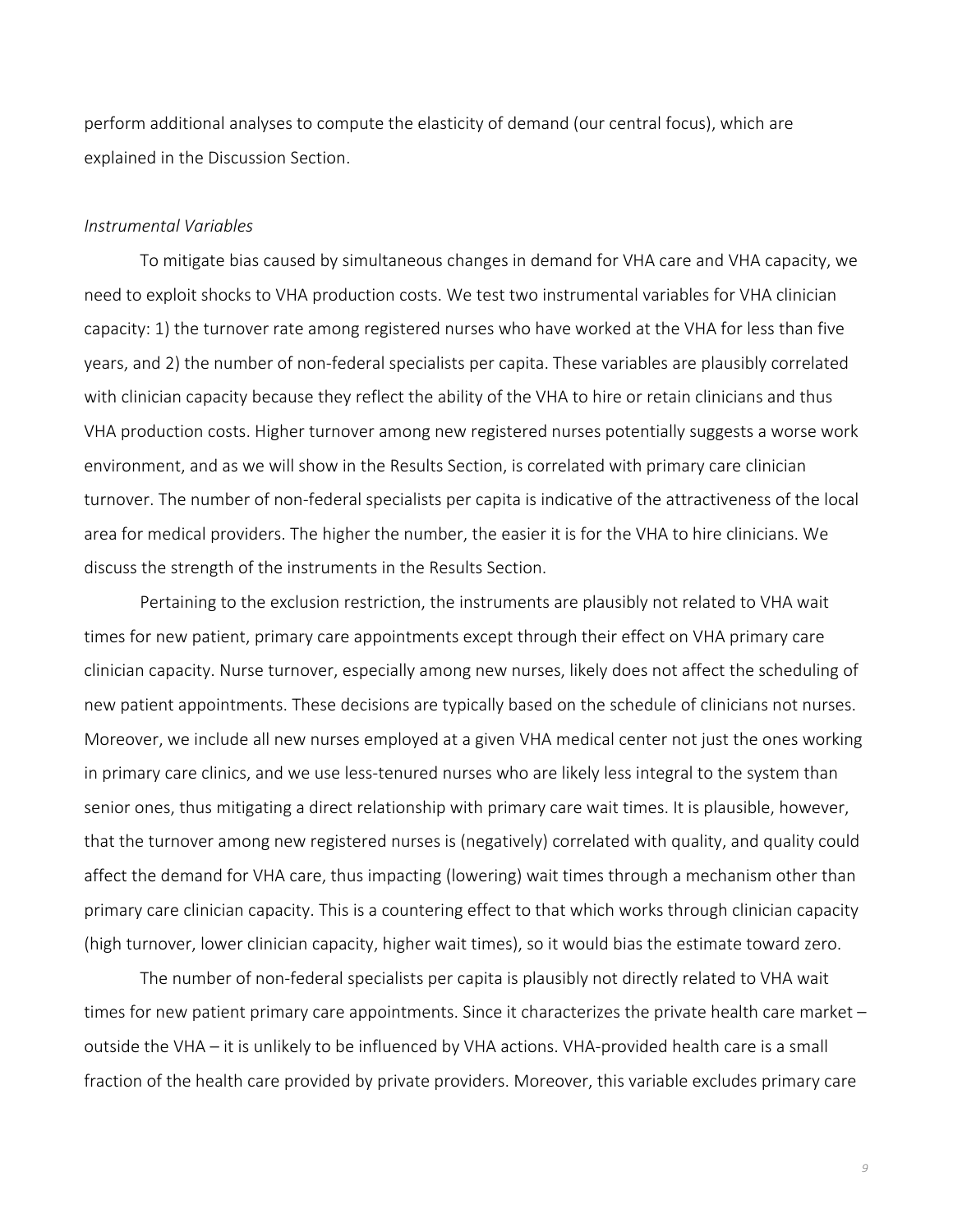physicians (in the private market), which further reduces any relationship with wait times for primary care appointments in the VHA.

It is possible, however, that more private specialists equate to lower wait times for non‐VHA specialized services, thus lowering the demand for VHA specialty care. If veterans seek VHA primary care to get access to VHA specialty care, the demand for VHA primary care may be less in areas with more private specialists, which would lower the wait times. This effect would be in the same direction as that which works through clinician capacity (more private specialists, more VHA primary clinicians, lower wait times) and thus might bias our estimate to be larger in magnitude. However, if the number of non‐VHA specialists is positively related to wait times for non-VHA specialty care (controlling for other factors in the model) and these wait times are positively related to wait times for VHA primary care, our estimate would be biased toward zero. Although we were not able to estimate these correlations, we did estimate the referral rate of new patient veterans to see a VHA specialist. While this is not the same as the proportion who sought VHA primary care with the *intention* of acquiring a referral, it provides an upper bound. We found that 24% of new patient veterans received such a referral, which suggests seeking a referral does not explain most of the reason new patients seek primary care.

### *Data Sources and Sample*

We used multiple administrative data sets for this study. The VA Corporate Data Warehouse is a national repository of several VA clinical and administrative systems. The data contain the date on which a veteran made an appointment and the date of the corresponding clinic visit (which we use to derive wait times). The VHA Enrollee Table contains enrollment status of veterans, the priority status of veterans (see Appendix for more information), veteran age, county of residence, and the VHA facility that is closest to them. Data on each medical centers' clinician capacity was provided by the VHA's Office of Productivity, Efficiency, and Staffing (OPES). OPES has monthly data on the number and workload of primary care clinicians (i.e. internal medicine and geriatric medicine physicians). The VHA's Human Resources Department provided data on the number of nurses, level of nurse qualification (e.g. registered or licensed practical nurse), tenure of nurses, and how many quit each month.

Our study sample includes 127 VHA medical centers in the U.S. We excluded several medical centers that either were not in the U.S. (e.g. Manila, Philippines) or had limited data (e.g., new medical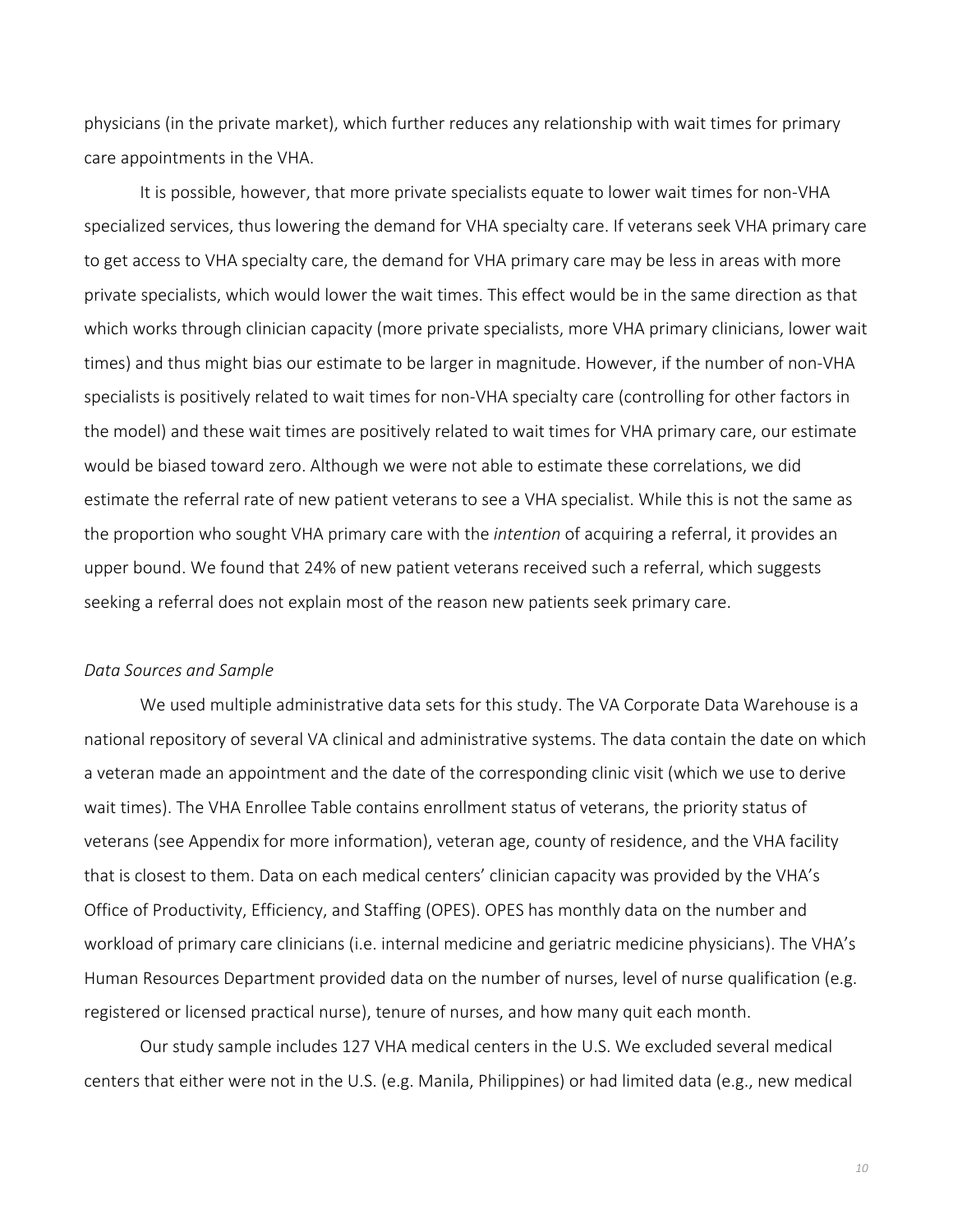centers). The unit of observation in the analysis is a medical center‐year‐month. The data span July 2010 to June 2016.

We merged the VHA data to non-VHA data, which describe local economic and health care market conditions. The Area Health and Resource File (AHRF) provides county‐year level data on the number of non‐federal, active physicians; non‐federal, active primary care physicians; household median income level; the proportion of males aged 18‐64 who report having health insurance; and population count. Zillow provides a monthly housing price index at the county level (called the Home Value Index). The American Community Survey provides an annual, county‐level veteran unemployment rate. The Centers for Medicare and Medicaid Services provides a monthly Medicare Advantage penetration rate by county. Finally, The Kaiser Family Foundation provides annual data on whether a state had expanded Medicaid or not.

We aggregated and merged variables from VHA and non-VHA sources to the VHA medical center level. Some VHA variables pertain to the patients or users of VHA health care and other variables pertain to the enrollees in VHA health care. Not every veteran enrolls in VHA health care, and not every enrolled veteran uses or receives VHA health care. Approximately 9 of the 20 million U.S. veterans are enrolled in VHA health care, and 5 of the 9 million enrollees receive VHA services in a typical year. Enrolled veterans were assigned to the medical center closest to their residential addresses. We linked county‐level variables from non‐VHA sources to each medical center by taking a weighted average of the values associated with the counties in which enrolled veterans resided (referred to as the center's *catchment area*). The weights were the proportion of a medical center's veteran enrollees (in 2010) who resided in a given county. For VHA and non‐VHA data that were only available at the annual level, we interpolated the variables to the month level<sup>9</sup>. We discuss the construction of our variables in more detail in the next section. Appendix Table 6‐3 provides more information on the data sources and the level of aggregation of the original data, which we convert to the medical center‐year‐month level.

<sup>&</sup>lt;sup>9</sup> The month that was assigned to the values provided by AHRF for a given year depends on the month that the data was collected, as reported in the AHRF documentation. For example, if the survey of the number of primary care physicians was conducted in December of each year, we interpolated monthly values from December of year Y to December of year Y+1. The interpolated values were then aggregated to the facility catchment area-year-month level.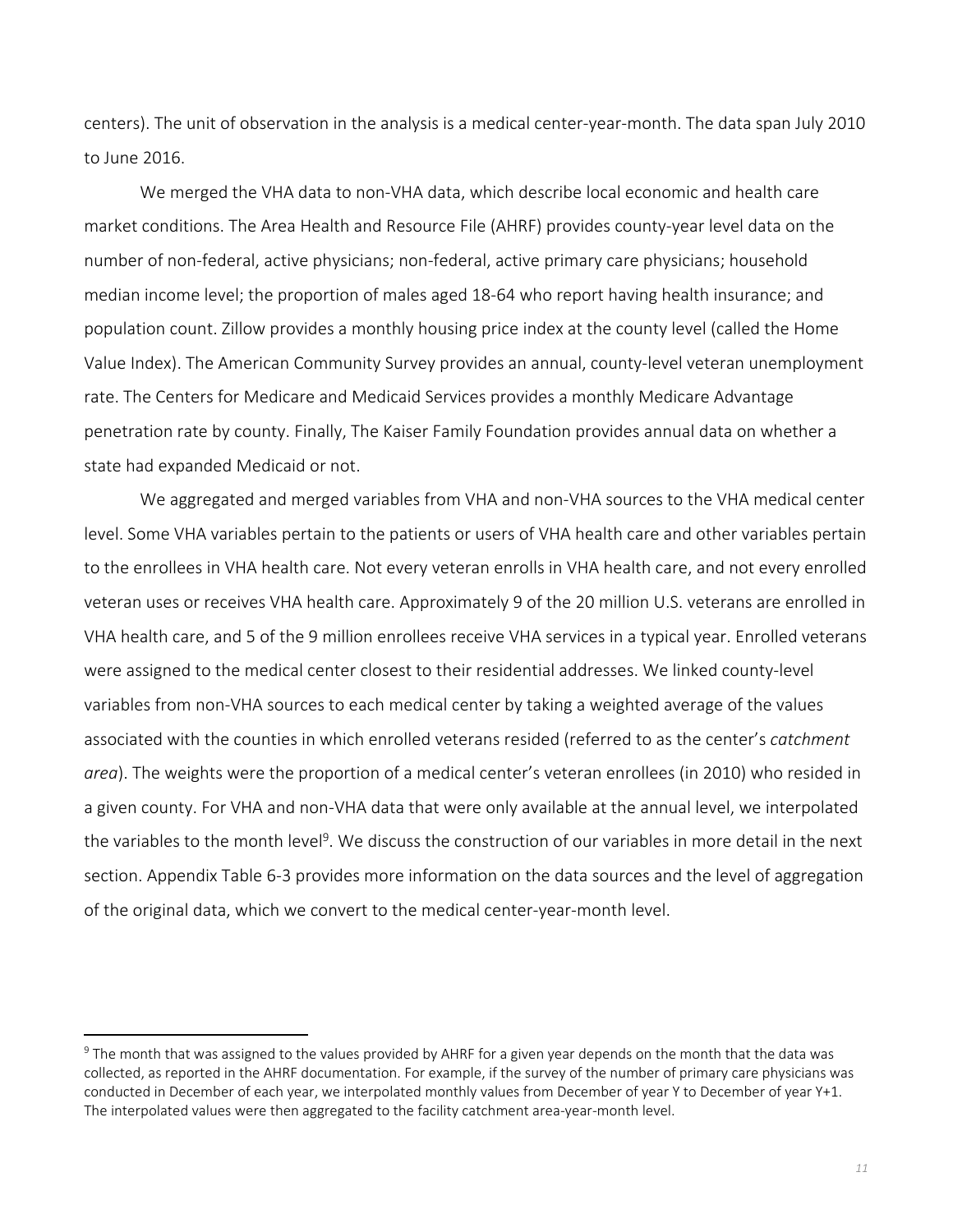### *Empirical Model and Variable Construction*

We estimate the following reduced form model of primary care wait times for new patients on clinician capacity and control variables.

 $Wait_{f,t} = \beta_1 \cdot \frac{FTE}{enrollee_{f,t}} + \delta \cdot \text{Interaction}\left(\frac{FTE}{enrollee_{f,t}}\right) + \beta_2 \cdot Income_{f,t} + \beta_3 \cdot ZHPI_{f,t} + \beta_4 \cdot \%VectCopy_{f,t}$ + $\beta_5 \cdot$ %VetUnemp<sub>f,t</sub> +  $\beta_6 \cdot$ %Vet65<sub>f,t</sub> +  $\beta_7 \cdot$ %HealthIns<sub>f,t</sub> +  $\beta_8 \cdot$ MedicaidExp +  $\beta_9 \cdot$ %MedicareAdv +  $\alpha_f + y_t + m_t + u_{f,t}$ (5)

The model includes measures of clinician supply, alternative health coverage options, affluence, facility fixed effects ( $\alpha_f$ ), year indicators to control for national trends ( $y_t$ ) in new patient primary care wait times, and month indicators to control for seasonality  $({m_t})^{10}$ .

The dependent variable is the average wait time for new patient primary care appointments at a given VHA facility (*f*) in a given year‐month (*t*) 11. The wait time is the number of days between when a veteran made an appointment and the scheduled clinic visit date<sup>12</sup>. A new patient is defined as a veteran who has not seen a VHA primary care clinician in two or more years.

The main independent variable of interest is the number of full-time-equivalent primary care clinicians per 1,000 enrollees at each medical center, referred to as *clinician capacity*. Primary care clinicians include gerontology medicine and internal medicine physicians<sup>13</sup>. We normalize the number of

 $10$  This differs from the reduced form model described above in the way that clinicians is defined – the empirical model scales clinicians by the number of enrollees. We also do not include productivity in the empirical model. The theoretical reduced form model is based on log‐linear structural supply and demand functions. In the Discussion Section, we compute the elasticity of demand and compare to the previous literature.

<sup>&</sup>lt;sup>11</sup> Primary care was identified by three VHA stop codes: 323, 350, and 322.

 $12$  To avoid issues of misreporting (as documented by investigations following the VA Scandal of 2014), we did not use the time between the desired date of appointment and the appointment date as the wait time measure (Office of Inspector General 2014).

<sup>&</sup>lt;sup>13</sup> Each Physician person class from VHA Person Class Fields in the local VISTA New Person File is mapped into a specialty that is defined by the American Board of Medical Specialties (ABMS). The ABMS defined specialty is then grouped into an aggregated specialty for reporting in the Physician Productivity cube and OPES Physician Workforce Reports. Active physician person class data captured on outpatient and inpatient encounter based workload that is transmitted to the National Patient Care Database (NPCD) from the local VISTA PCE (Patient Care Encounter) package is summarized under the appropriate ABMS Specialty. Note: A physician's total FTEE and encounter workload, regardless of where the workload occurred, will be assigned to their respective ABMS Specialty.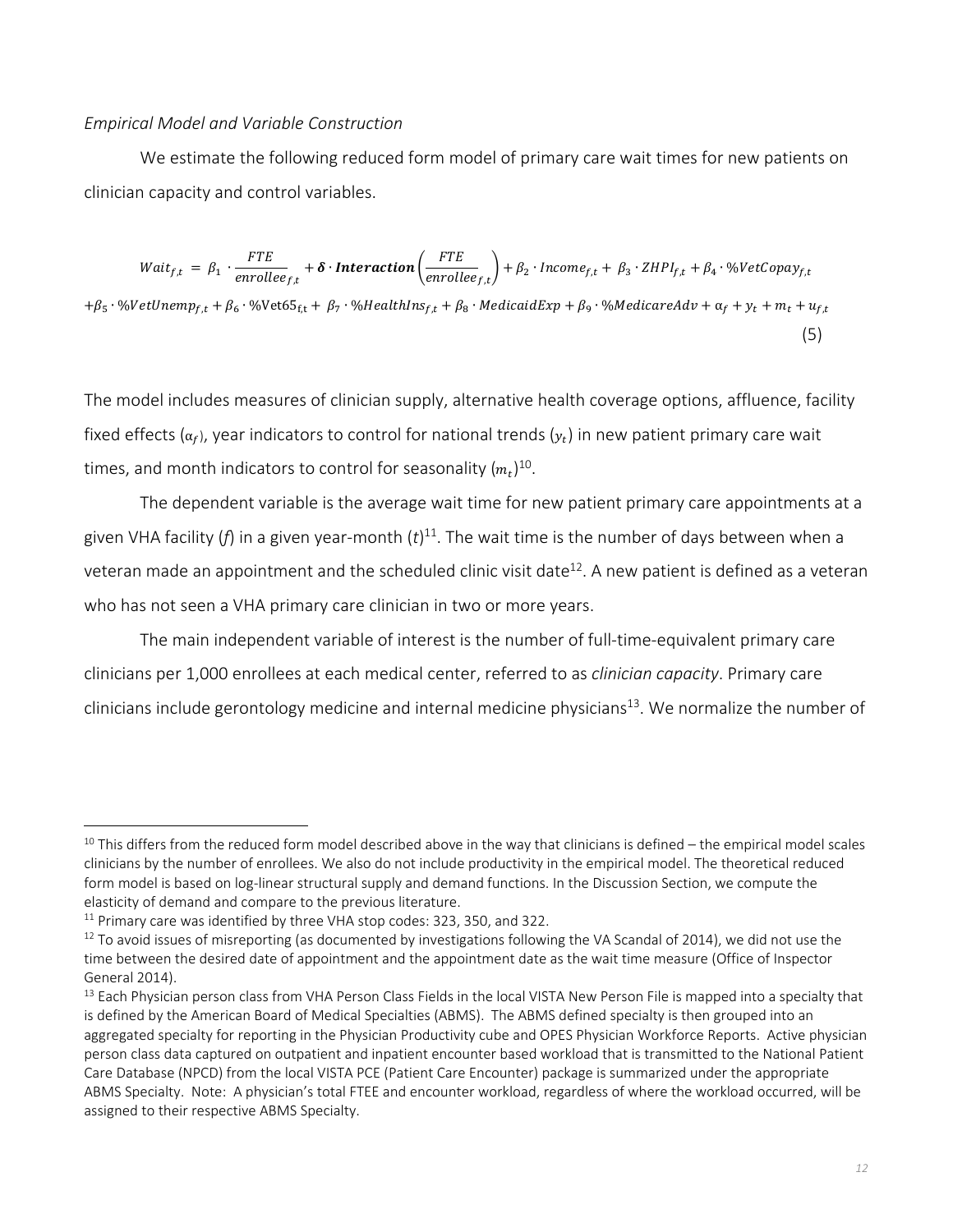clinicians by the number of enrollees because one new clinician hire would not have the same impact in a large facility with many clinicians and enrollees as in a small facility<sup>14</sup>.

As discussed previously, we do not assume exogeneity of clinician capacity and test two instrumental variables for clinician capacity. The monthly turnover rate of registered nurses who have worked at a given VHA facility for less than five years was provided by VHA Human Resources and is not specific to primary care. The number of non-federal, physician specialists per 1,000 capita in the facility's catchment area was constructed using AHRF data – subtracting the number of non‐federal, active primary care physicians from total non-federal, active physicians for each county, dividing by the population in thousands, and weighting up the counties to the catchment area. We perform weak instrument tests for each instrument separately and jointly, and ultimately show results from the permutation that yields the most strength.

In addition to primary care clinician capacity, VHA wait times may be affected by alternative health coverage options, affluence, and economic factors. The economic and affluence measures in the model include the median household income level, the Zillow housing price index<sup>15</sup>, veteran unemployment rates, and the proportion of veterans who are subject to cost sharing (i.e., who are not disabled and who often earn more than a certain income level – see Appendix Table 6‐1 and Table 6‐2). Our measures of the influence of alternative health coverage options include: the proportion of VHA‐ enrolled veterans who are age-eligible for Medicare, whether the VHA medical center's state expanded Medicaid, the Medicare Advantage penetration rate, and the proportion of males 18 to 64 years old with health insurance. Veteran unemployment rates could also be related to alternative health coverage as a (negatively correlated) proxy for the proportion of veterans with employer-sponsored insurance. We test whether these variables influence the level of wait times. We also test whether some of them affect the responsiveness of wait times to changes in clinician capacity.

 $14$  We recognize that by dividing by the number of enrollees rather than the actual caseload of the primary care division, we may be using a less accurate depiction normalized capacity. However, we did not use the division's actual caseload because it is likely to be correlated with wait times and thus suffer from endogeneity issues. In contrast, local enrollment is stable – once enrolled, veterans remain enrolled for life, regardless of whether they use VHA services.

<sup>&</sup>lt;sup>15</sup> We also tested the Federal Housing Finance Agency's Purchase-Only and All-Transactions Housing Price Indices. However, these measures were geographically sparser than the Zillow Home Value Index, and they only provided quarterly data, whereas the Zillow Home Value Index provided monthly data. The results are qualitatively similar. We can provide results using the Federal Housing Finance Agency Indices upon request.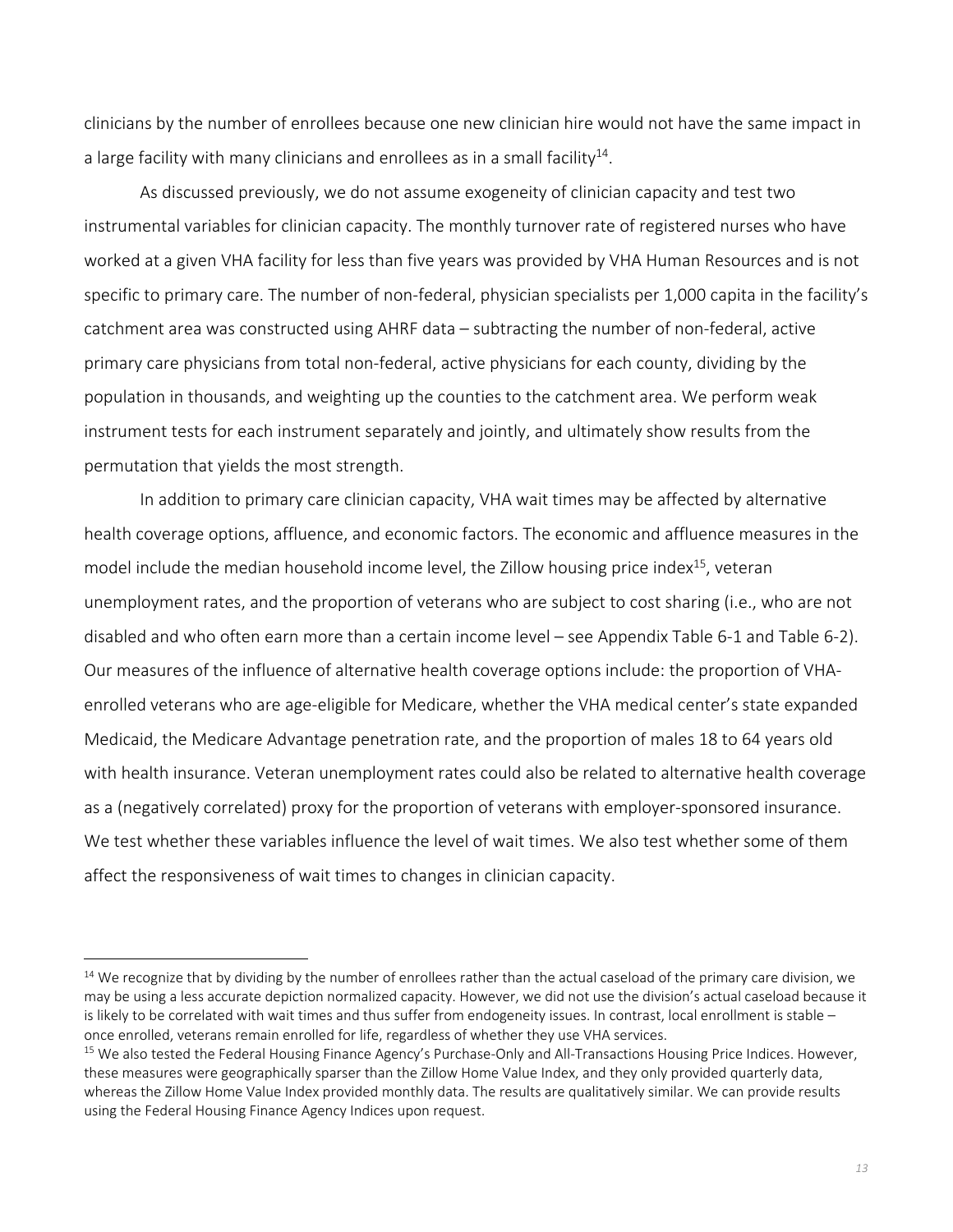The coefficient  $\beta_1$  can be interpreted as the effect of an increase in primary care clinician capacity (via fluctuations in our instrumental variables) on the wait times for new patient primary care appointments, assuming the instrumental variable assumptions are valid. The coefficients on the interactions with capacity (represented by vector  $\delta$ ) indicate how the capacity effect changes depending on affluence and availability of alternative health care options. If the interaction coefficients are statistically different from zero and positive (and negative for veteran unemployment), the clinician capacity effect on wait times is smaller (and demand more elastic) when more alternative health coverage options exist and veterans are potentially more affluent.

Table 2‐1 provides definitions, means, and standard deviations of the variables in the analysis (Appendix Figure 6‐2 shows the distributions). The average wait time across facilities in the sample is 26 days for a new patient primary care appointment. However, wait times vary substantially across VHA facilities, being over 90 days at some facilities. In terms of VHA facility capacity, there are on average 38 FTE clinicians per facility and 0.68 FTE clinicians per 1,000 enrollees. The number of private physician specialists per 1,000 capita is 2.38. Comparing the standard deviations (relative to averages), the average capacity in the VHA varies more than it does in the private sector. The average monthly nurse turnover rate across facilities is 0.0085, meaning 0.0085 nurses quit for every one nurse who is retained (among registered nurses who have less than 5 years of tenure at the VHA). Nurse turnover rates vary substantially across facility‐months; the standard deviation is larger than the mean.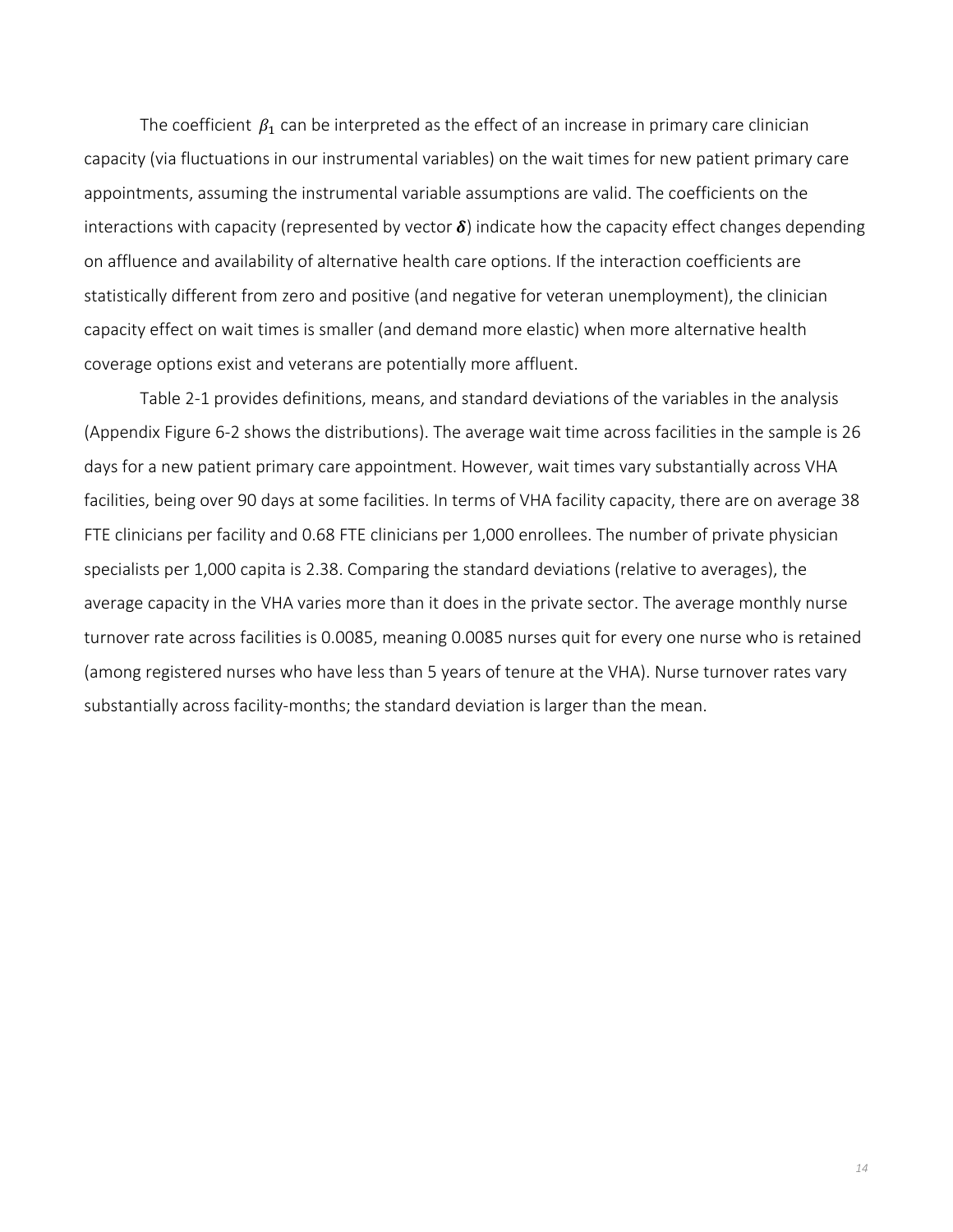# Table 2‐1. Descriptive Statistics

| Variable                                   | Definition                                                                | Mean  | <b>SD</b> |
|--------------------------------------------|---------------------------------------------------------------------------|-------|-----------|
| Wait time (days)                           | Mean wait time for a primary care appointment at a VHA                    | 26.43 | 10.78     |
|                                            | facility in a given year-month (2 <sup>nd</sup> stage dependent variable) |       |           |
| PCP FTE                                    | Number of full-time equivalents (FTE) of primary care                     | 37.65 | 22.61     |
|                                            | physicians at a VHA facility in a given year-month                        |       |           |
| PCP FTE per 1,000 enrollees                | Number of FTE primary care physicians at a VHA facility divided           | 0.68  | 0.19      |
|                                            | by the number of enrollees of that facility in 2010, multiplied           |       |           |
|                                            | by 1000 (first stage dependent variable)                                  |       |           |
| Nurse turnover rate                        | The number of registered nurses with fewer than 5 years of                | 0.01  | 0.01      |
|                                            | tenure at a VHA facility who quit in a given year-month divided           |       |           |
|                                            | by the number of registered nurses at the beginning of the                |       |           |
|                                            | month                                                                     |       |           |
| Non-federal specialists per 1000 capita    | Number of physicians who were not primary care physicians                 | 2.38  | 0.85      |
|                                            | divided by the number of people in catchment area, multiplied             |       |           |
|                                            | by 1000 (Instrumental variable #3)                                        |       |           |
| % of veterans who are 65+ years old        | Proportion of veterans who are 65 years old or older                      | 0.50  | 0.09      |
| % of males 18-64 years old with health     | Proportion of males between 18 and 64 years of age who                    | 0.80  | 0.07      |
| insurance                                  | reported having health insurance                                          |       |           |
| Household median income (in \$10,000s)     | Median income of households in catchment area, divided by                 | 5.31  | 0.99      |
|                                            | \$10,000                                                                  |       |           |
| Zillow housing price index (in \$100,000s) | Zillow housing price index in catchment area, divided by                  | 1.78  | 1.01      |
|                                            | \$100,000                                                                 |       |           |
| Veteran unemployment rate                  | Unemployment rate of veterans in catchment area                           | 0.07  | 0.03      |
| % of veterans subject to copays            | Proportion of veterans who are required to pay copayments for             | 0.25  | 0.07      |
|                                            | VHA services, i.e., veterans with Priority Status 7 or 8                  |       |           |
| Medicare Advantage penetration rate        | Proportion of Medicare eligible persons who are enrolled in               | 0.26  | 0.12      |
|                                            | Medicare Advantage in catchment area                                      |       |           |
| Medicaid expansion indicator               | Indicator that equals 1 if state had expanded Medicaid in a               | 0.23  | 0.42      |
|                                            | given year and 0 otherwise (the indicator is 0% prior to 2014             |       |           |
|                                            | and approximately 60% by 2016)                                            |       |           |

*Note*: The statistics are based on our sample of 9,113 medical center-year-months – 127 medical centers spanning fiscal years 2010 to 2016.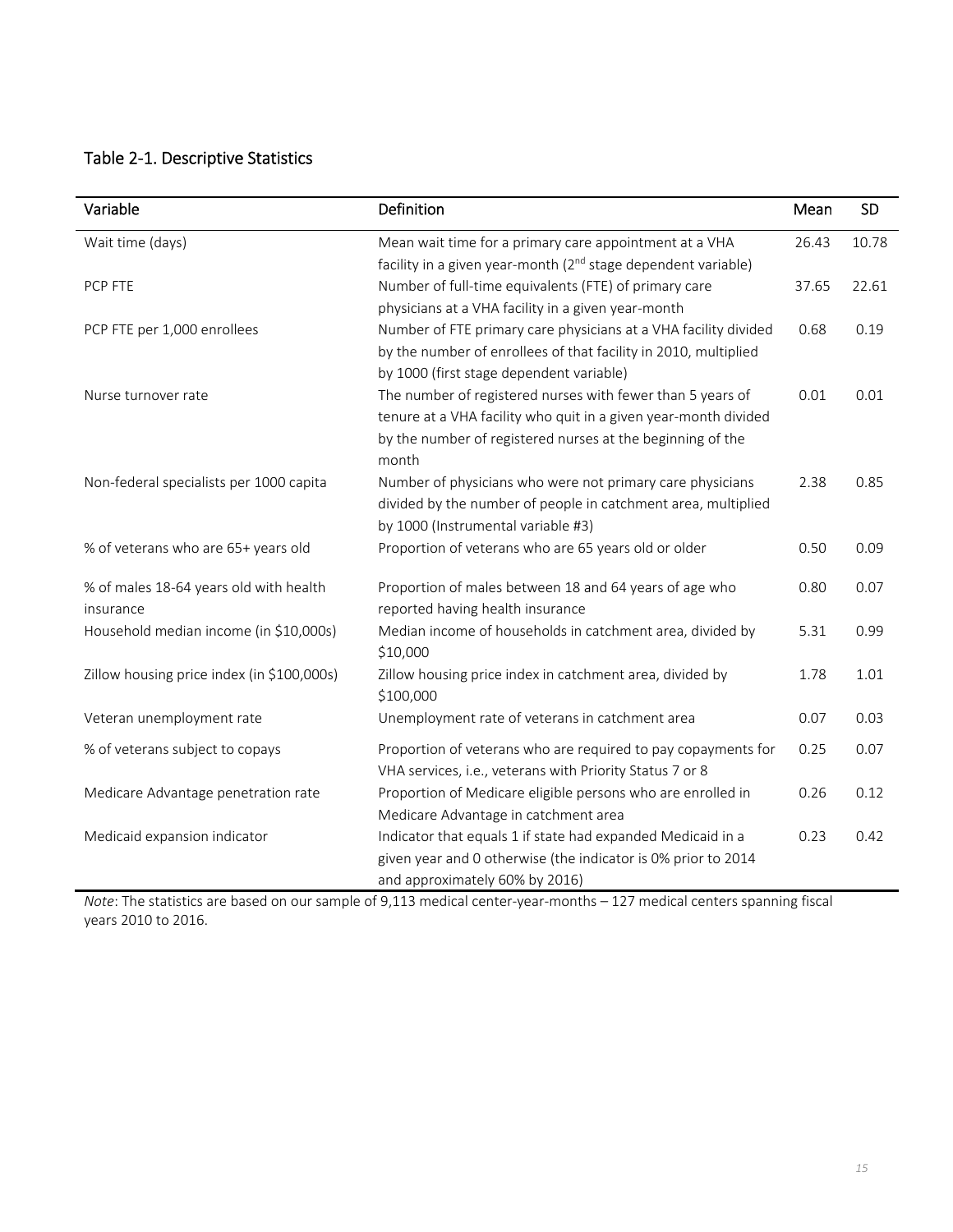### 3. RESULTS

Overall, increases in primary care clinician capacity on average (across all medical centers) were associated with lower wait times for primary care appointments (Table 3‐1). The base OLS model estimates (Column [4]) indicate that a one standard deviation change in primary care clinician capacity (approximately 1 more clinician per 5,000 enrollees) is associated with lower wait times by 1.3 (=0.19 x 6.90) days. The two‐stage least squares (2SLS) estimates (Columns [5] and [6]) show a larger effect of clinician capacity on wait times, which is consistent with the existence of simultaneity bias in the base OLS model. The 2SLS results in Column [5] – our preferred specification (discussion below) – indicate that a one standard deviation change in clinician capacity is associated with a 3.79 (=0.19 x 19.99) day reduction in the wait time. The 2SLS results in Column [6], which use both instrumental variables in the first stage, show similar estimates of the capacity effect.

In addition, Table 3‐1 shows that the increase in R‐squared by including facility fixed effects is large. Comparing Regressions [1] and [2], the R‐squared increased from 0.00 to 0.48, suggesting that about half of the variation in wait times is between facilities. The main independent variable of interest – primary care clinician capacity – explains some of the remaining over‐time, within‐facility variation.

|                                        | $\lceil 1 \rceil$     | [2]                         | $[3]$                 | [4]                     | [5]                      | [6]                      |
|----------------------------------------|-----------------------|-----------------------------|-----------------------|-------------------------|--------------------------|--------------------------|
|                                        |                       | Base Model (no instruments) | IV1 Model             | <b>IV2 Model</b>        |                          |                          |
|                                        | Coeff.                | Coeff.                      | Coeff.                | Coeff.                  | Coeff.                   | Coeff.                   |
|                                        | S.E.                  | S.E.                        | S.E.                  | S.E.                    | S.E.                     | S.E.                     |
| Constant                               | 27.46<br>$(0.10)$ *** | 29.15<br>$(0.91)$ ***       | 28.73<br>$(1.01)$ *** | 33.74<br>$(1.27)$ ***   | 43.35<br>$(4.96)$ ***    | 42.84<br>$(4.93)$ ***    |
| (Predicted) PCP FTE per 1000 enrollees |                       |                             |                       | $-6.90$<br>$(1.06)$ *** | $-19.99$<br>$(6.65)$ *** | $-19.30$<br>$(6.60)$ *** |
| Medical center fixed effects           |                       | $\times$                    | $\times$              | X                       | X                        | X                        |
| Year indicators                        |                       |                             | X                     | X                       | X                        | X                        |
| Month indicators                       |                       |                             | X                     | $\times$                | X                        | X                        |
| R-squared                              | 0.00                  | 0.48                        | 0.50                  | 0.51                    | 0.50                     | 0.50                     |
| Adjusted R-squared                     | 0.00                  | 0.48                        | 0.50                  | 0.50                    | 0.50                     | 0.50                     |
| Number of facility-year-months         | 9,113                 | 9,113                       | 9,113                 | 9,113                   | 9,113                    | 9,113                    |

|  |  |  | Table 3-1. Base Ordinary Least Squares and Two-Stage Least Squares Estimates |
|--|--|--|------------------------------------------------------------------------------|
|--|--|--|------------------------------------------------------------------------------|

\*\*\*  $p < 0.01$ , \*\*  $p < 0.05$ , \*  $p < 0.1$ 

*Note*: The dependent variable is the mean wait time at a VHA medical center in a given year-month. All regressions were weighted by the number of enrollees at the medical center in 2010. IV1 Model shows regression results using the instrument of the number of non‐VHA specialists per 1,000 capita. IV2 Model shows regression results using two instruments – the previous mentioned instrument and the turnover rate of newly hired VHA nurses.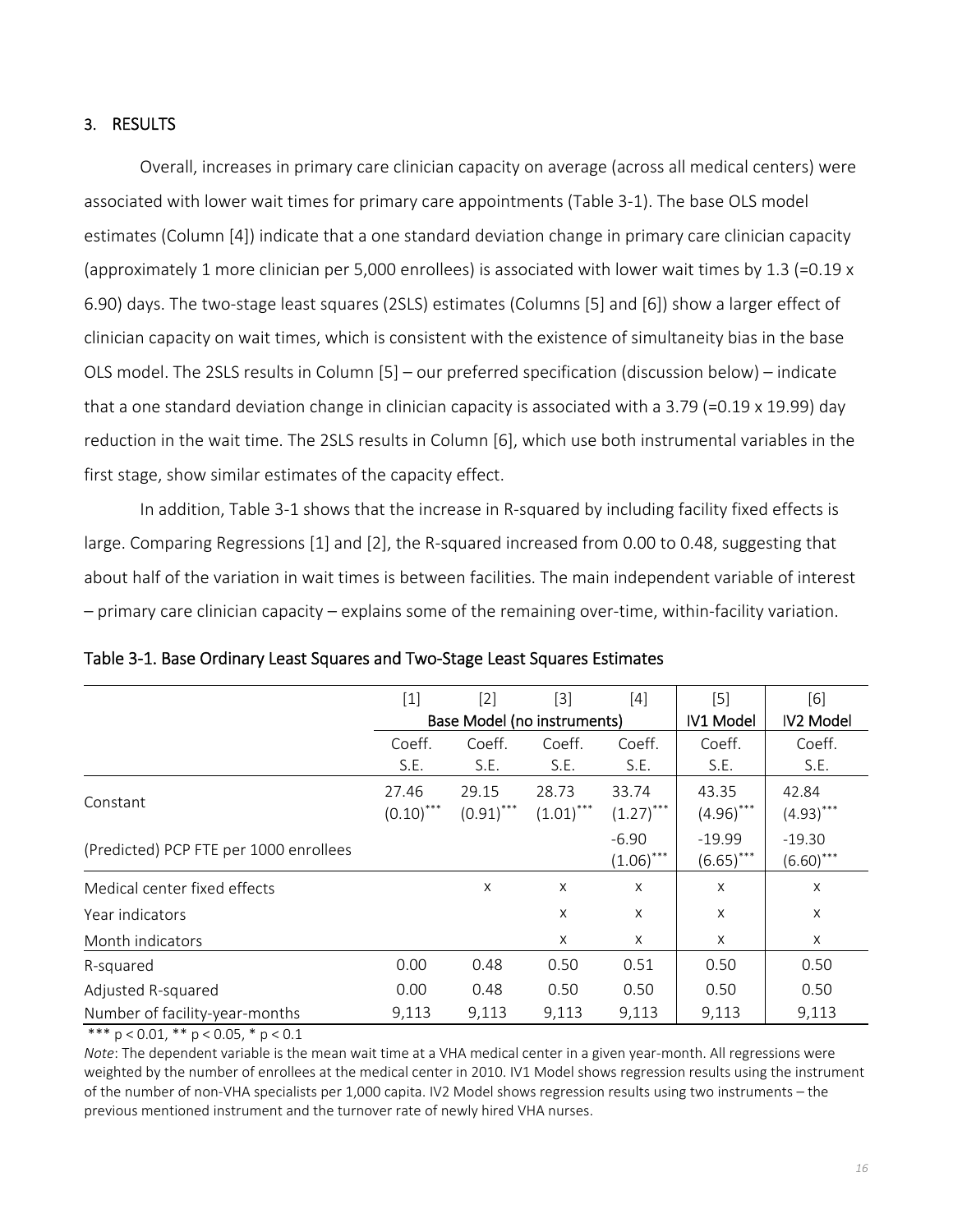#### *First Stage Results*

 Table 3‐2 shows the regression estimates from the first stage of the instrumental variables approach. Regressions [2]‐[7] include facility fixed effects, and [3]‐[7] include year and month indicators, which absorb annual and seasonal national-level changes in the VHA primary care clinician capacity<sup>16</sup>. After including facility fixed effects, the R‐squared increased from 0 to 0.81, suggesting that between‐ facility variation plays a major role in the variation we observe in VHA capacity, even more so than it did for wait times.

The instruments have the signs we would expect. Regressions [4]‐[9] of Table 3‐2 shows that the turnover rate among new VHA registered nurses is negatively correlated with primary care capacity, indicative of less appealing work environments. However, the magnitude of the relationship is small and only significant at the 5% level. A 1 percentage point increase in the nurse turnover rate is associated with a 0.0019 decrease in the number of primary care clinicians per 1,000 enrollees, which is one‐ hundredth of a standard deviation. Non‐VHA physician specialists per capita was significantly and positively correlated with VHA clinician capacity. One more non‐VHA physician specialist per 1,000 capita in the area was associated with 0.23 more VHA primary care clinicians per 1,000 enrollees. The estimate remains stable after including the control variables in our second stage model (measures of affluence, economic indicators, and availability of alternative health care coverage).

 $16$  Although not shown for the sake of brevity, the summer months were associated with lower capacity relative to January.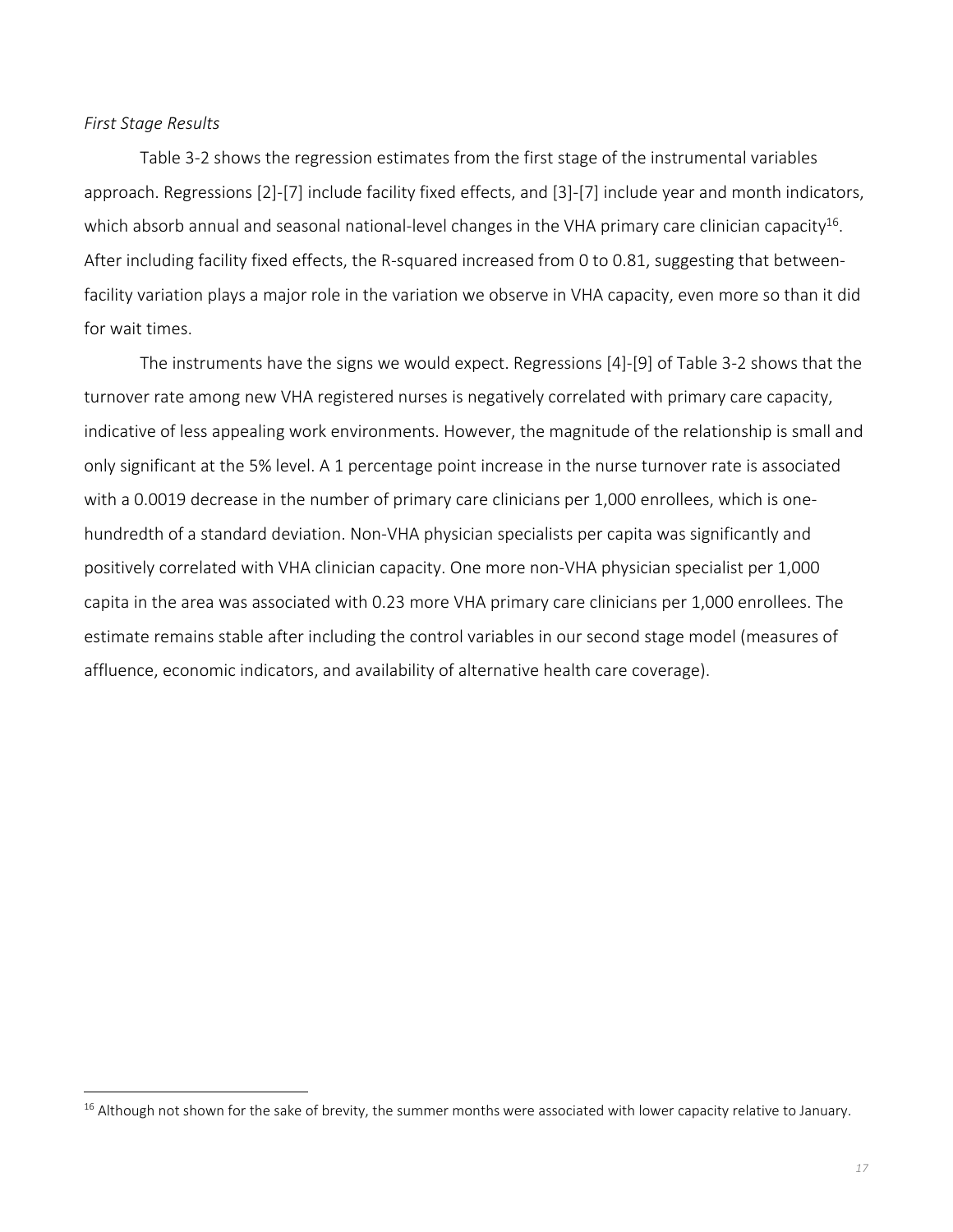|                                                  | $[1]$                | $[2]$                | $\boxed{3}$          | $[4]$                | $\overline{[5]}$        | [6]                         | $\boxed{7}$             | $\overline{8}$          |
|--------------------------------------------------|----------------------|----------------------|----------------------|----------------------|-------------------------|-----------------------------|-------------------------|-------------------------|
|                                                  | Coeff.               | Coeff.               | Coeff.               | Coeff.               | Coeff.                  | Coeff.                      | Coeff.                  | Coeff.                  |
|                                                  | S.E.                 | S.E.                 | S.E.                 | S.E.                 | S.E.                    | S.E.                        | S.E.                    | S.E.                    |
| Constant                                         | 0.68<br>$(0.00)$ *** | 0.74<br>$(0.01)$ *** | 0.73<br>$(0.01)$ *** | 0.23<br>$(0.06)$ *** | 0.81<br>$(0.10)$ ***    | 0.69<br>$(0.10)$ ***        | 1.26<br>$(0.09)$ ***    | 0.81<br>$(0.10)$ ***    |
| Nurse turnover rate (0-1)                        |                      |                      |                      |                      |                         |                             | $-0.19$<br>$(0.09)$ **  | $-0.17$<br>$(0.08)$ **  |
| Non-federal specialists per 1,000 capita         |                      |                      |                      | 0.22<br>$(0.02)$ *** | 0.24<br>$(0.02)$ ***    | 0.23<br>$(0.02)$ ***        |                         | 0.24<br>$(0.02)$ ***    |
| Medicaid expansion indicator                     |                      |                      |                      |                      | 0.00<br>(0.00)          | 0.00<br>(0.00)              | 0.00<br>(0.00)          | 0.00<br>(0.00)          |
| % of veterans 65+ years old (0-1)                |                      |                      |                      |                      | $-0.50$<br>$(0.06)$ *** | $-0.53$<br>$(0.06)$ ***     | $-0.49$<br>$(0.06)$ *** | $-0.50$<br>$(0.06)$ *** |
| % with health insurance (0-1)                    |                      |                      |                      |                      | $-0.27$<br>$(0.08)$ *** | $-0.08$<br>(0.08)           | $-0.28$<br>$(0.08)$ *** | $-0.26$<br>$(0.08)$ *** |
| Median household income (in \$10,000s)           |                      |                      |                      |                      | $-0.04$<br>$(0.01)$ *** | $-0.02$<br>$(0.01)$ **      | $-0.04$<br>$(0.01)$ *** | $-0.04$<br>$(0.01)$ *** |
| Zillow housing price index (in \$100,000s)       |                      |                      |                      |                      | 0.02<br>$(0.01)$ ***    |                             | 0.02<br>$(0.01)$ ***    | 0.02<br>$(0.01)$ ***    |
| Housing price index (in \$100,000s)              |                      |                      |                      |                      |                         | $-0.02$<br>$(0.01)$ **      |                         |                         |
| Veteran unemployment rate (0-1)                  |                      |                      |                      |                      | $-0.28$<br>$(0.06)$ *** | $-0.31$<br>$(0.06)$ ***     | $-0.29$<br>$(0.06)$ *** | $-0.28$<br>$(0.06)$ *** |
| % of veterans subject to copays (0-1)            |                      |                      |                      |                      |                         | $0.02$ (0.14) $0.07$ (0.14) | 0.36<br>$(0.14)$ ***    | 0.02(0.14)              |
| Medicare Advantage penetration rate (0-1)        |                      |                      |                      |                      | $-0.19$<br>$(0.05)$ *** | $-0.25$<br>$(0.05)$ ***     | $-0.15$<br>$(0.05)$ *** | $-0.19$<br>$(0.05)$ *** |
| Medical center fixed effects                     |                      | X                    | X                    | X                    | X                       | X                           | X                       | Х                       |
| Year indicators                                  |                      |                      | X                    | Χ                    | X                       | X                           | $\mathsf X$             | X                       |
| Month indicators                                 |                      |                      | X                    | X                    | X                       | X                           | X                       | X                       |
| $R^2$                                            | 0.00                 | 0.81                 | 0.83                 | 0.83                 | 0.84                    | 0.84                        | 0.83                    | 0.84                    |
| Adjusted $R^2$<br>Number of facility-year-months | 0.00<br>9,113        | 0.81<br>9,113        | 0.83<br>9,113        | 0.83<br>9,113        | 0.83<br>9,113           | 0.83<br>9,113               | 0.83<br>9,113           | 0.83<br>9,113           |

#### Table 3‐2. First Stage of Two Stage Least Squares Estimates

\*\*\*  $p < 0.01$ , \*\*  $p < 0.05$ , \*  $p < 0.1$ Notes: The dependent variable is the number of full‐time equivalent primary care clinicians employed by a VHA medical center in a given year-month per 1,000 enrollees. For brevity, medical center fixed effects, year, month indicators are not shown in the table.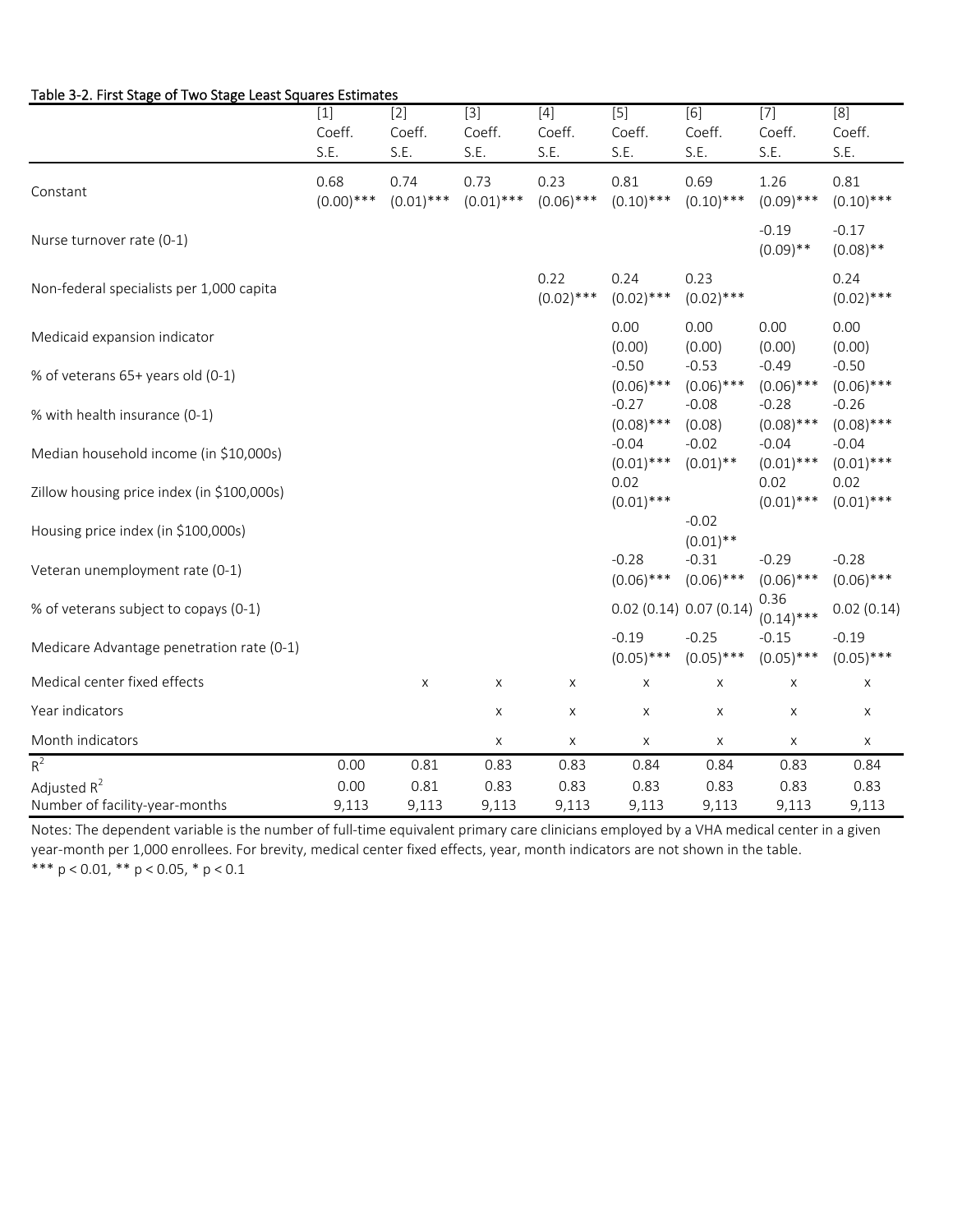We tested the strength of each instrument separately and both together. The F-statistic from using the number of physician specialists per capita alone was 97.47, much larger than the Stock and Yogo (2005) critical value for a maximum 10% 2SLS bias. The F‐statistic from using nurse turnover is 0.48, suggesting a weak instrument. The F-statistic for joint significance of the two instruments (Model 9 in Table 3‐2) is 50.84, which is larger than the critical value for two instruments and one endogenous variable of 19.93. These results suggest that using the number of non‐VHA physician specialists per capita is a stronger instrument than nurse turnover. Moreover, including the weak instrument with the stronger one may be less preferred than simply using only the stronger instrument – the number of non‐VHA physician specialists.

For this reason, we focus most of our discussion on the second stage results from using the non‐ VHA specialists per capita instrument, which we label as *IV1 Model*. For comparison, the tables also provide the results of the model using both instruments, which is labeled *IV2 Model*. The two models provide qualitatively similar results; however, the estimates sometimes differ in magnitude.

### *Demand Sensitivity to Local Area Factors*

We tested whether affluence and alternative health coverage options affected the level of demand (intercept) and the sensitivity of demand (slope). In terms of level effects, the results are consistent with alternative health care options reducing the demand for VHA‐provided health care. We found that Medicaid expansion, the proportion of veterans who were age‐eligible for Medicare, and Medicare Advantage penetration were associated with lower VHA wait times for new patient primary care appointments. Oddly, higher proportions of males who had health insurance was associated with longer VHA wait times. This may partially be explained if veteran males who were enrolled in VHA health care also reported having health insurance; thus, the proportion may be correlated with VHA enrollment, which is indicative of VHA demand and may increase wait times.

The coefficients on the affluence measures have the expected sign, consistent with the idea that veterans who are more affluent rely less on the VHA for health care. Income and the proportion of veterans who were subject to copayments for VHA services were both negatively related with VHA wait times for primary care. Veteran unemployment was negatively related to VHA wait times. This is consistent with previous literature that documents the phenomenon that unemployed persons are less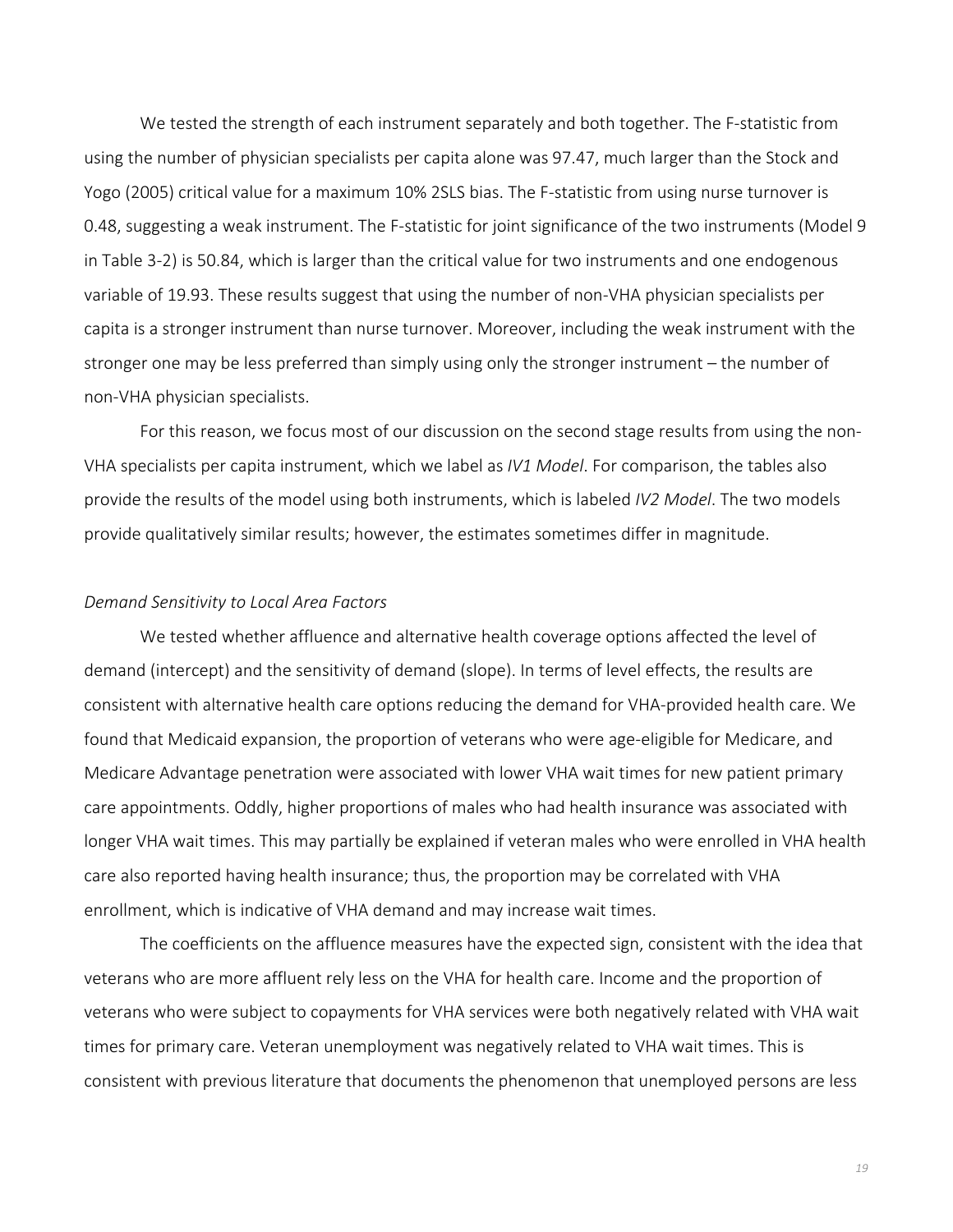likely to seek health care treatment in general (Travers et al. 2017 and Hamad 2014). However, it is inconsistent with other studies that find that unemployment is linked to higher VHA outpatient utilization (Frakt et al. 2015), which implies that we would expect wait times to increase (if the VHA did not prepare provider supply in advance). Housing prices did not affect the level of demand in a statistically significant way in any of the models, except when the interaction term (of the housing price index and VHA capacity) was included in the model.

We found that the relationship between wait times and clinician capacity was negative, even after including the alternative health coverage and affluence measures. This means that when capacity increases (supply shifts), wait times decrease, which is consistent with a downward sloping demand curve. The estimated coefficients on the interacted terms show that the capacity effect is sensitive to three of the seven measures of affluence and alternative health care coverage (Table 3‐3). The three measures that modulate the capacity effect at a given VHA facility are the proportion of veterans who are age‐eligible for Medicare (Model 3), the median income in the catchment area (Model 5), and the housing price index in the catchment area (Model 6). Increases in each of these measures dampen the effect of capacity on wait times. This suggests more elastic demand when Medicare is an alternative option for veterans, income is higher, and housing prices are higher. However, when performing different combinations of these three interacted measures, we found that income was the only measure that had consistently statistically significant effects (Models 10‐13).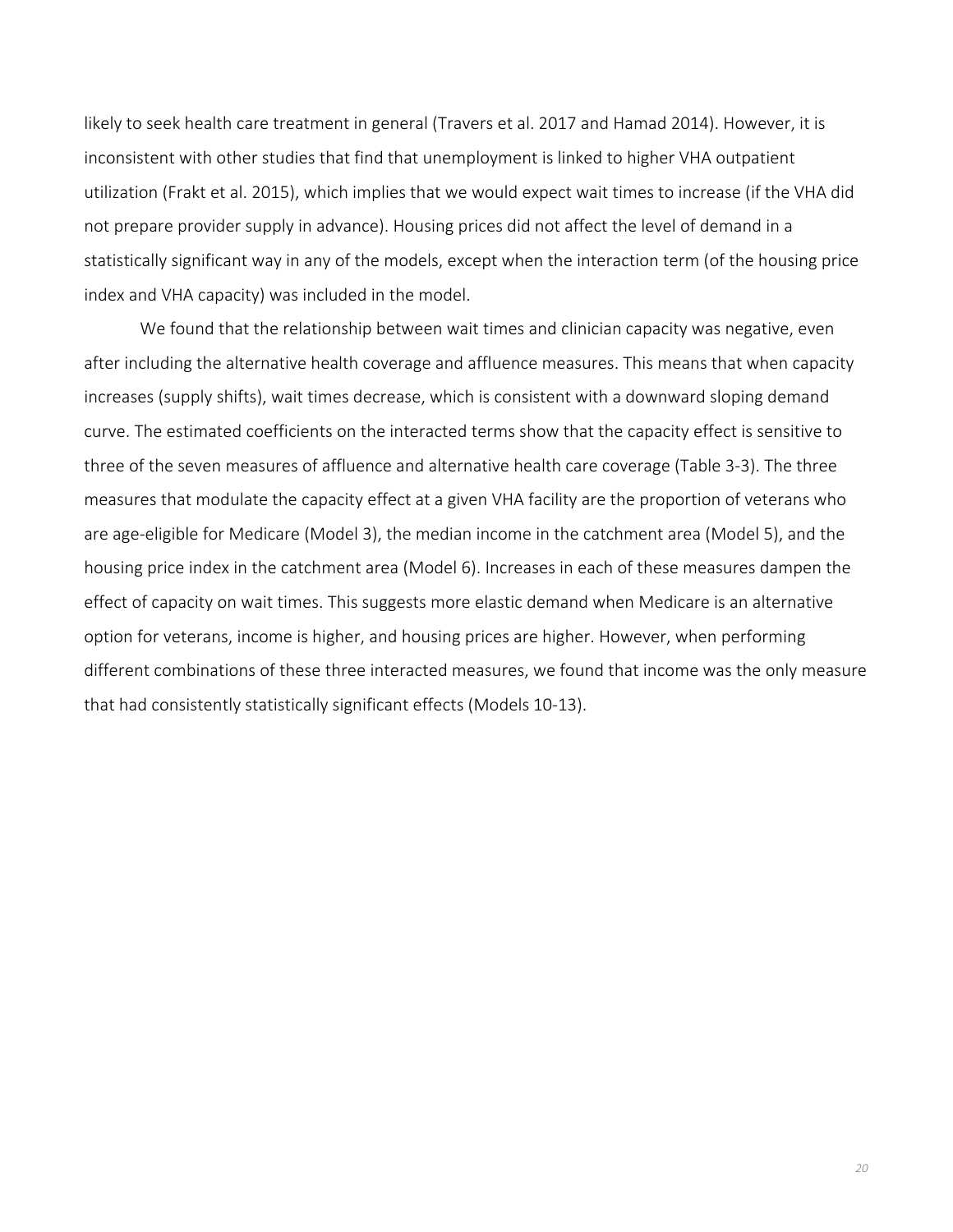| able 5-5. Second Stage of TWO Stage Ecast Squares Estimate. |              |               |               |               |                  |               |              |                  |               |               |               |               |                   |
|-------------------------------------------------------------|--------------|---------------|---------------|---------------|------------------|---------------|--------------|------------------|---------------|---------------|---------------|---------------|-------------------|
|                                                             | $[1]$        | $[2]$         | $\boxed{3}$   | $\boxed{4}$   | $\overline{[5]}$ | [6]           | $\boxed{7}$  | $\overline{[8]}$ | $\boxed{9}$   | $[10]$        | $\boxed{11}$  | $[12]$        | $\overline{[13]}$ |
|                                                             | Coeff.       | Coeff.        | Coeff.        | Coeff.        | Coeff.           | Coeff.        | Coeff.       | Coeff.           | Coeff.        | Coeff.        | Coeff.        | Coeff.        | Coeff.            |
|                                                             | S.E.         | S.E.          | S.E.          | S.E.          | S.E.             | S.E.          | S.E.         | S.E.             | S.E.          | S.E.          | S.E.          | S.E.          | S.E.              |
| Constant                                                    | 43.35        | 50.30         | 64.08         | 42.17         | 72.80            | 56.37         | 50.44        | 43.18            | 51.10         | 64.43         | 74.43         | 70.41         | 74.24             |
|                                                             | $(4.96)$ *** | $(14.41)$ *** | $(15.45)$ **  | $(16.87)$ **  | $(15.64)$ ***    | $(14.53)$ *** | $(14.41)$ ** | $(15.09)$ ***    | $(14.78)$ *** | $(15.45)$ *** | $(15.88)$ **  | $(16.19)$ *** | $(16.36)$ ***     |
|                                                             | $-19.99$     | $-32.99$      | $-49.01$      | -22.75        | $-63.40$         | $-40.98$      | $-32.81$     | $-23.60$         | $-33.99$      | $-50.19$      | $-64.86$      | $-60.10$      | $-64.39$          |
| (Predicted) PCP FTE per 1000 enrollees                      | $(6.65)$ *** | $(9.27)$ ***  | $(11.32)$ *** | (14.43)       | $(12.42)$ ***    | $(9.60)$ ***  | $(9.28)$ *** | $(11.00)**$      | $(10.14)$ *** | $(11.33)***$  | $(12.66)$ *** | $(13.67)$ *** | $(13.84)$ ***     |
|                                                             |              |               | 30.09         |               |                  |               |              |                  |               | 19.77         | 8.54          |               | 21.12             |
| $ x \% 65+ years$ old                                       |              |               | $(12.22)$ **  |               |                  |               |              |                  |               | (12.90)       | (14.45)       |               | (15.48)           |
|                                                             |              |               |               | $-11.14$      |                  |               |              |                  |               |               |               |               |                   |
| x % with health insurance                                   |              |               |               | (12.03)       |                  |               |              |                  |               |               |               |               |                   |
|                                                             |              |               |               |               | 5.47             |               |              |                  |               |               | 4.91          | 4.47          | 5.25              |
| x Household median income                                   |              |               |               |               | $(1.49)$ ***     |               |              |                  |               |               | $(1.76)$ ***  | $(2.28)$ **   | $(2.69)*$         |
|                                                             |              |               |               |               |                  | 4.04          |              |                  |               | 3.38          |               | 1.13          | 0.99              |
| x Zillow housing price Index                                |              |               |               |               |                  | $(1.28)$ ***  |              |                  |               | $(1.35)$ **   |               | (1.96)        | (1.99)            |
|                                                             |              |               |               |               |                  |               | $-9.39$      |                  |               |               |               |               |                   |
| x Veteran unemployment rate                                 |              |               |               |               |                  |               | (20.85)      |                  |               |               |               |               |                   |
|                                                             |              |               |               |               |                  |               |              | $-46.46$         |               |               |               |               |                   |
| x % Veterans with Priority 7 or 8                           |              |               |               |               |                  |               |              | (29.32)          |               |               |               |               |                   |
|                                                             |              |               |               |               |                  |               |              |                  | 3.06          |               |               |               | $-33.92$          |
| x Medicare Advantage penetration rate                       |              |               |               |               |                  |               |              |                  | (12.60)       |               |               |               | $(15.60)$ **      |
|                                                             |              | $-1.08$       | $-1.02$       | $-1.11$       | $-0.97$          | $-0.97$       | $-1.07$      | $-1.10$          | $-1.07$       | $-0.95$       | $-0.97$       | $-0.96$       | $-0.97$           |
| Medicaid expansion indicator                                |              | $(0.33)$ ***  | $(0.34)$ ***  | $(0.34)$ ***  | $(0.34)$ ***     | $(0.34)$ ***  | $(0.34)$ *** | $(0.34)$ ***     | $(0.34)$ ***  | $(0.34)$ ***  | $(0.34)$ ***  | $(0.34)$ ***  | $(0.34)$ ***      |
|                                                             |              | $-1.74$       | $-23.73$      | $-0.51$       | $-6.18$          | $-5.66$       | $-2.21$      | $-3.12$          | $-1.85$       | $-19.46$      | $-11.97$      | $-6.47$       | $-21.18$          |
| % of veterans 65+ years old (0-1)                           |              | (7.33)        | $(11.55)$ **  | (7.45)        | (7.42)           | (7.43)        | (7.40)       | (7.38)           | (7.34)        | $(11.68)^*$   | (12.29)       | (7.44)        | (12.97)           |
|                                                             |              | 55.48         | 54.68         | 63.59         | 54.24            | 58.35         | 55.43        | 55.86            | 55.46         | 57.35         | 54.14         | 55.27         | 54.71             |
| % with health insurance (0-1)                               |              | $(8.06)$ ***  | $(8.06)$ ***  | $(11.90)$ *** | $(8.06)$ ***     | $(8.11)$ ***  | $(8.06)$ *** | $(8.06)$ ***     | $(8.06)$ ***  | $(8.13)$ ***  | $(8.06)$ ***  | $(8.26)$ ***  | $(8.26)$ ***      |
|                                                             |              | $-6.56$       | $-6.71$       | $-6.49$       | $-10.10$         | $-6.73$       | $-6.59$      | $-6.69$          | $-6.58$       | $-6.80$       | $-9.79$       | $-9.51$       | $-9.88$           |
| Median household income (in \$10,000s)                      |              | $(1.00)$ ***  | $(1.00)$ ***  | $(1.00)$ ***  | $(1.39)$ ***     | $(1.00)$ ***  | $(1.00)$ *** | $(1.00)$ ***     | $(1.00)$ ***  | $(1.00)$ ***  | $(1.49)$ ***  | $(1.73)$ ***  | $(1.91)$ ***      |
|                                                             |              | 0.57          | 0.43          | 0.64          | 0.16             | $-2.66$       | 0.54         | 0.53             | 0.58          | $-2.23$       | 0.16          | $-0.67$       | $-0.84$           |
| Zillow housing price index (in \$100,000s)                  |              | (0.59)        | (0.59)        | (0.59)        | (0.60)           | $(1.18)$ **   | (0.59)       | (0.59)           | (0.59)        | $(1.21)^*$    | (0.60)        | (1.56)        | (1.57)            |
|                                                             |              | $-23.70$      | $-23.13$      | $-23.75$      | $-22.37$         | $-23.50$      | $-16.90$     | $-23.24$         | $-23.55$      | $-23.16$      | $-22.35$      | $-22.56$      | $-23.60$          |
| Veteran unemployment rate (0-1)                             |              | $(7.39)$ ***  | $(7.39)$ ***  | $(7.39)$ ***  | $(7.39)$ ***     | $(7.38)$ ***  | (16.82)      | $(7.39)$ ***     | $(7.41)$ ***  | $(7.39)$ ***  | $(7.39)$ ***  | $(7.40)$ ***  | $(7.41)$ ***      |
|                                                             |              | $-21.29$      | $-23.05$      | $-22.77$      | $-15.63$         | $-18.44$      | $-20.54$     | 17.19            | $-21.14$      | $-20.07$      | $-16.70$      | $-15.86$      | $-18.05$          |
| % of veterans subject to copays (0-1)                       |              | (13.29)       | $(13.30)^*$   | $(13.38)^*$   | (13.37)          | (13.31)       | (13.39)      | (27.68)          | (13.30)       | (13.35)       | (13.49)       | (13.37)       | (13.51)           |
|                                                             |              | $-24.92$      | $-26.27$      | $-24.26$      | $-27.28$         | $-25.98$      | $-25.23$     | $-25.60$         | $-27.00$      | $-26.69$      | $-27.43$      | $-27.15$      | $-5.29$           |
| Medicare Advantage penetration rate (0-1)                   |              | $(4.91)$ ***  | $(4.94)$ ***  | $(4.96)$ ***  | $(4.95)$ ***     | $(4.92)$ ***  | $(4.95)$ *** | $(4.93)$ ***     | $(9.89)$ ***  | $(4.94)$ ***  | $(4.95)$ ***  | $(4.95)$ ***  | (11.27)           |
| R-squared                                                   | 0.50         | 0.51          | 0.51          | 0.51          | 0.51             | 0.51          | 0.51         | 0.51             | 0.51          | 0.51          | 0.51          | 0.51          | 0.51              |
| Adjusted R-squared                                          | 0.50         | 0.50          | 0.50          | 0.50          | 0.50             | 0.50          | 0.50         | 0.50             | 0.50          | 0.50          | 0.5           | 0.5           | 0.5               |
| Number of facility-year-months                              | 9,113        | 9,113         | 9,113         | 9,113         | 9,113            | 9,113         | 9,113        | 9,113            | 9,113         | 9,113         | 9,113         | 9,113         | 9,113             |

### Table 3‐3. Second Stage of Two Stage Least Squares Estimates

\*\*\*  $p < 0.01$ , \*\*  $p < 0.05$ , \*  $p < 0.1$ Notes: The dependent variable is the mean wait time at a VHA medical center in a given year-month. All regressions include medical center fixed effects, year indicators, and month indicators. All regressions were weighted by the number of enrollees at the facility in 2010. For brevity, medical center fixed effects, year indicators, and month indicators are not shown in the table.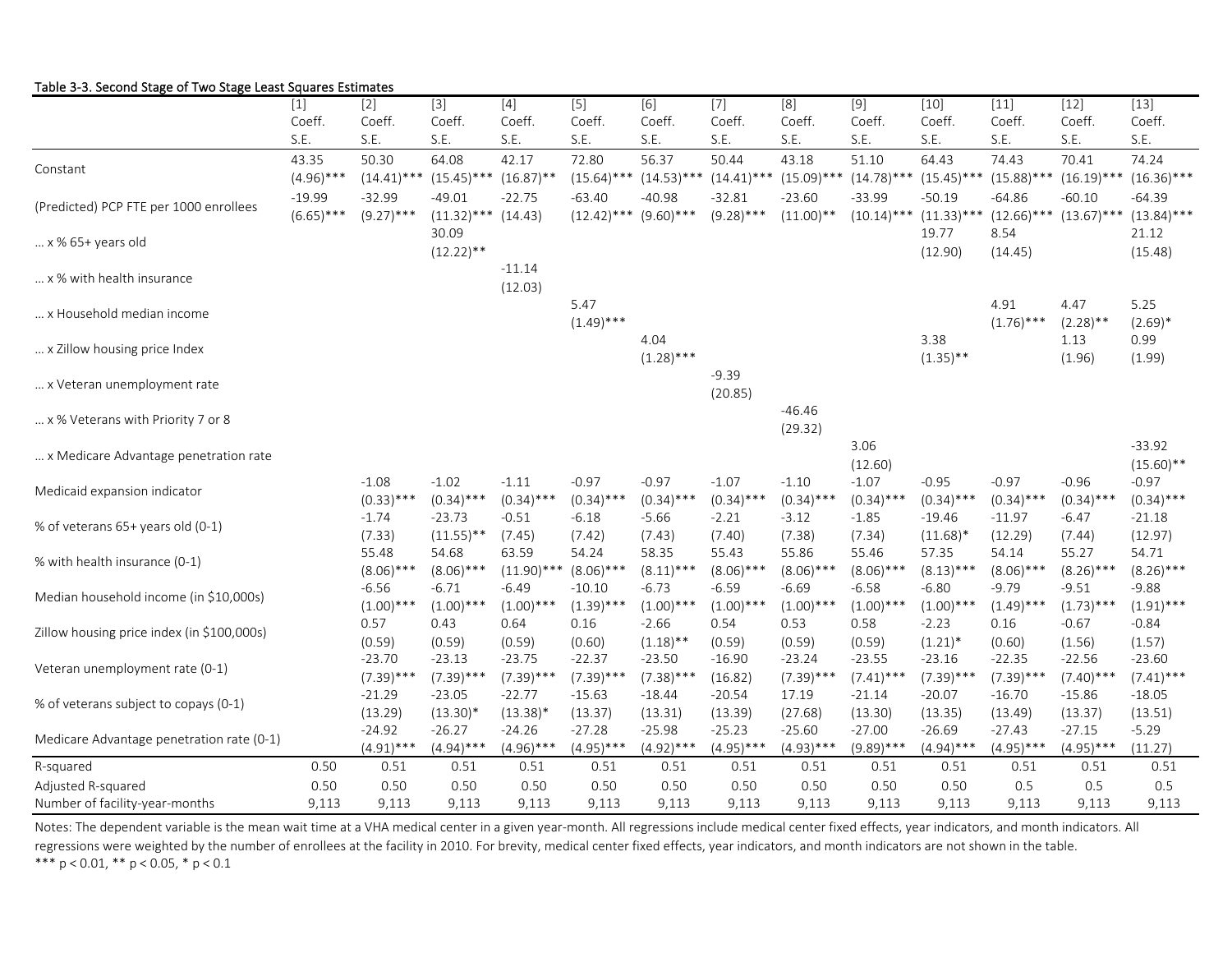To illustrate the range of variation in the estimated capacity effect across areas, Figure 3‐1 is a histogram of the capacity effect (reduction in wait time) due to a one standard deviation increase in capacity. The effect is based on the estimates in Model 5 and the observed values of median local income levels<sup>17</sup>. The capacity effect ranges from 2.0 to 7.7 days, meaning that a one standard deviation (0.19) increase in capacity (or approximately 1 FTE per 5,000 enrollees) would yield wait time reductions between 2.0 and 7.7 days, depending on the income in the surrounding area of a VHA facility. The reduction is lower in places with higher income, and it is highest in areas with low income. This suggests that the demand for VHA care is more inelastic (with respect to wait times) in less affluent areas.



Figure 3‐1. Histogram of Capacity Effect, Given Observed Values of Income

*Note*: This is a histogram of the magnitude of the reduction in wait time for a one standard deviation increase in capacity using Model 5 and the observed values of income.

<sup>&</sup>lt;sup>17</sup> The variation in income is what drives the variation in the capacity effect, which can be seen by the similar shape of the distribution to the Income distribution in the Appendix.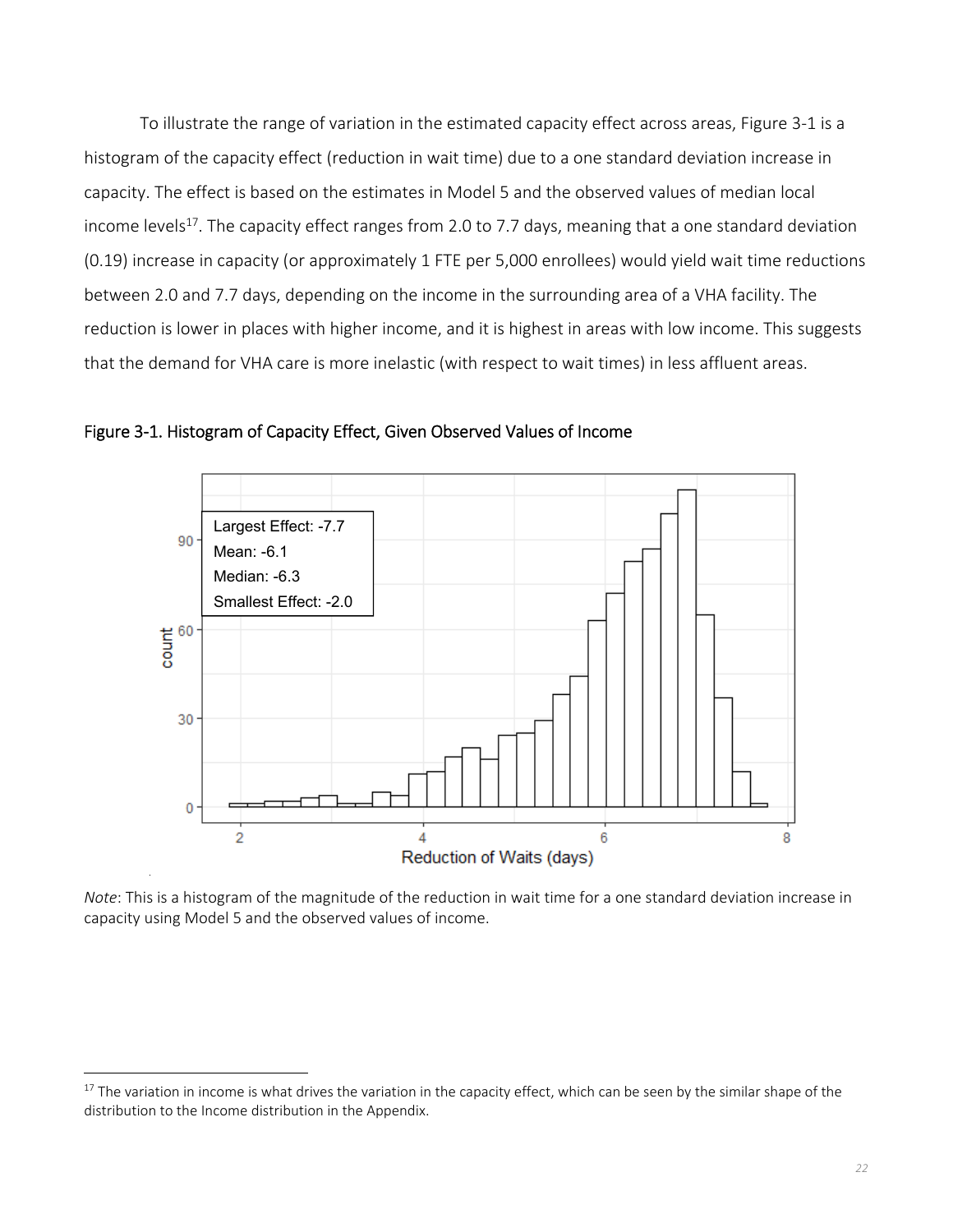### *Simulation Exercise*

The VHA has a fixed budget, so the model could be used to target resources. If the goal is to reduce wait times, the VHA could most efficiently reduce them by hiring clinicians at facilities that not only have high wait times but also are highly responsive to additional clinicians – in other words, facilities that have large capacity effects.

Figure 3‐2 plots facilities according to their wait time and capacity effect. The facilities in the upper left quadrant have higher wait times (e.g., >30 days on y-axis) and are more responsive to capacity (e.g., >7.6 day capacity effect on the x‐axis, given a one standard deviation increase in capacity). The size and color of the dot indicate the capacity size in 2015, divided into quartiles. The base capacity size helps us understand the relative size of a one standard deviation increase in capacity (or 0.19 FTEs per 1,000 enrollees). For example, a VHA facility in North Carolina (NC‐3 in upper left quadrant) has a capacity size of less than 0.52 primary care FTEs per 1,000 enrollees; so a 0.19 increase would be around a 50% increase in capacity. A facility in West Virginia (WV‐4 in upper left quadrant) has one of the largest capacity sizes – greater than 0.73 – so a 0.19 increase in capacity would not be proportionally as large. In the Appendix, we look at what it would take to achieve a 30‐day maximum wait time across all facilities.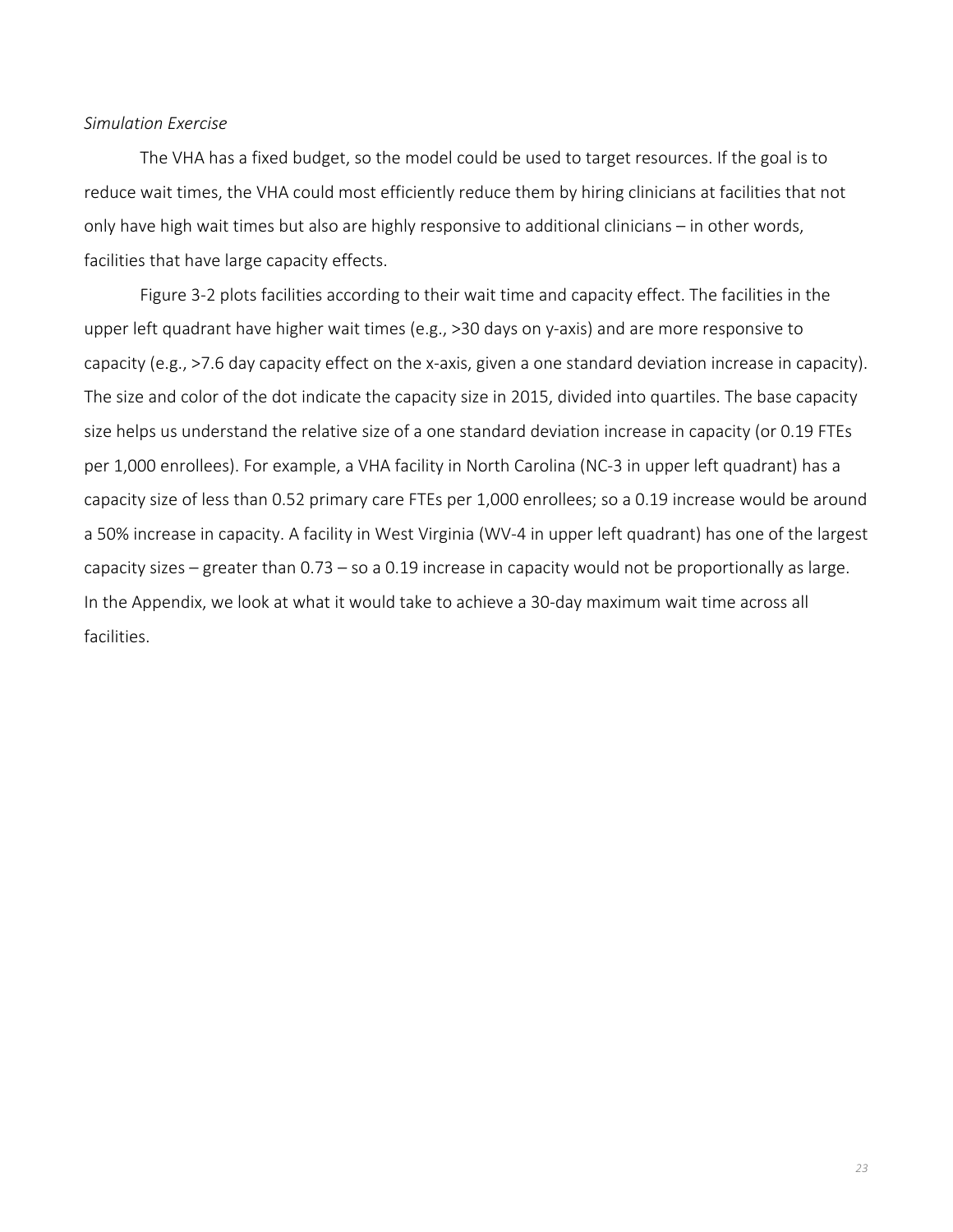

Figure 3‐2. Wait Times, Estimated Capacity Effects, and Capacity Sizes of VHA Facilities (FY2015)

# 4. DISCUSSION

Our results indicate that a one standard deviation increase in capacity (approximately 1 clinician FTE per 5,000 veteran enrollees or 28% of the sample mean) leads to a 3.79‐day reduction in wait time for primary care (35% of the standard deviation (10.78 days) and 14.3% of the sample mean facility‐ month wait time (26.43 days)). The effect of capacity on wait times varies geographically due to variations in income and, depending on the specification, Medicare availability and housing prices. The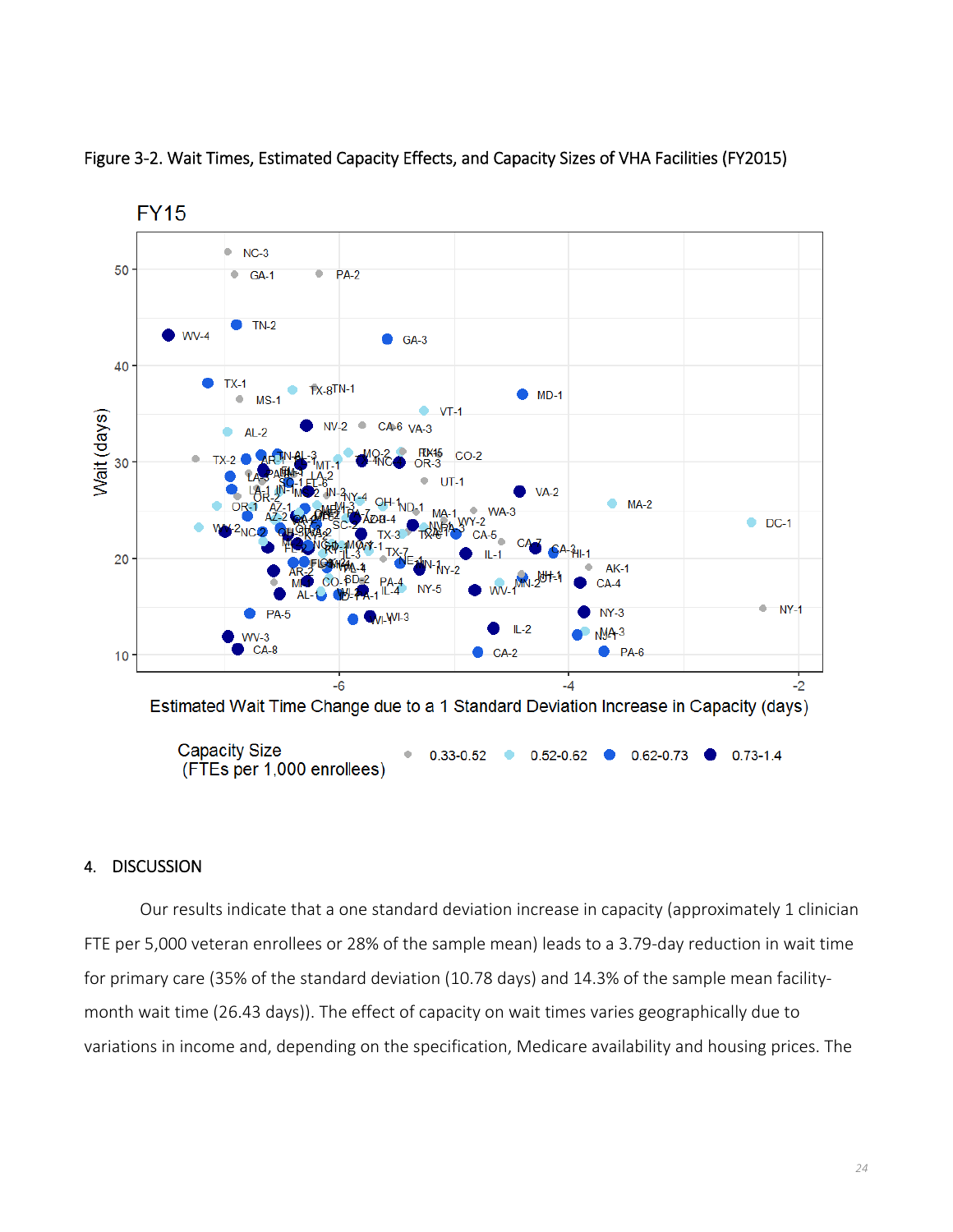more affluent an area, the smaller the capacity effect and the more elastic the demand. When wait times increase in these areas, veterans seek care from providers outside the VHA.

These results are consistent with previous findings that show the interdependency between VHA health care and other public health care coverage options. If veterans have access to coverage from Medicaid, Traditional Medicare, or Medicare Advantage, they use VHA health care less (Hebert et al. 2018, Liu et al. 2018, Frakt et al. 2015, Pizer and Prentice 2011). We find that having access to these payers is associated with lower wait times for primary care.

This is particularly relevant for implementation of the Veterans Choice Act and MISSION Act, which emphasize access to care and direct VHA funds to pay for private health care for veterans. It may be most effective for the VHA to focus its funds and provide more care in areas with large capacity effects. In areas with small capacity effects, the VHA may be better off relying on community providers. Currently, the VHA is using a version of the basic model presented in this paper (without interactions) to comply with the MISSION Act Title IV Section 401. In this Section, the VHA must identify underserved areas and develop a strategic plan to improve access. With our model, the VHA is identifying areas in which the explained component of wait times is high. In these areas, the wait time is high due to (the lack of) VHA clinician supply, availability of private health coverage, affluence, economic factors, and/or other market factors that may affect the wait time for VHA health care.

### *Comparison to Previous Demand Elasticity Estimates*

While the capacity effect is useful for policymakers, it is not directly comparable to previous studies that estimate demand elasticities. Translating the capacity effect to a demand elasticity is highly sensitive to functional form assumptions. Instead of making these assumptions, we compute the elasticity of appointments with respect to wait times at the average wait time and number of appointments:  $\frac{\partial A}{\partial C}$  $\sqrt{\frac{\partial W}{\partial C}} \times \frac{W}{A}$ . To get  $\frac{\partial A}{\partial C}$ , we estimated an OLS and 2SLS regression of appointments on capacity. We included the control variables for local affluence, economy, and alternative health coverage options (no interacted terms), facility fixed effects, year indicators, and month indicators. Using no instrument for capacity (OLS), we found the elasticity to be ‐0.52 (223.4 / ‐33.0 \* 26.4 / 356.7). Using 2SLS (similar to Model 2 in Table 3‐3), the elasticity was ‐1.03 (458.6 / ‐33.0 \* 26.4 / 356.7).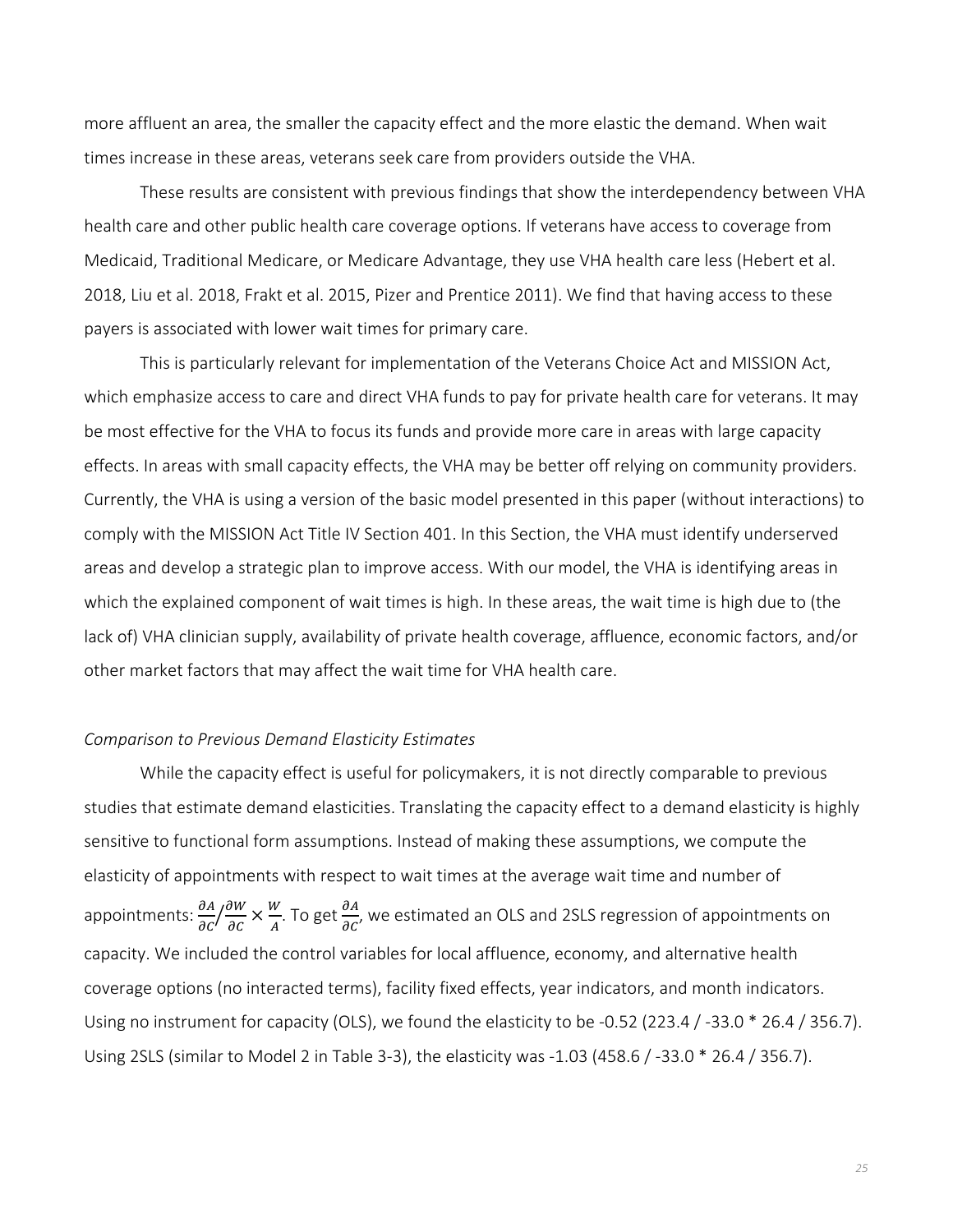This is larger than the ‐0.32 elasticity found by Windmeijer, Gravelle, and Hoonhout (2004), who studied First General Practitioner Outpatient Visits in Scotland using data from the year 2000. This is the only study that estimated the demand elasticity for primary care appointments; the rest were on surgical procedures or hospital admissions. They showed that a 1% increase in lagged wait time by 2 months led to a 0.32% decrease in the number of new outpatient visits per patient in a practice. See the Appendix for a detailed comparison of our estimate and that of previous studies.

Our estimate may be larger than this previous estimate for several reasons. First, we mitigated the downward simultaneity bias using instruments. Second, we study the U.S. VHA, which differs from Scotland's delivery system in important ways, such as: the larger size of the private health care market in the U.S. and the type of patients and health conditions treated. Third, we use a slightly different quantity measure – number of new patient appointments rather than new patient visits per patient in the practice.

### 5. CONCLUSION

This study develops new theoretical and empirical approaches to the relationship between the supply of health care providers and access to care. The results indicate that a shift in supply can yield different predictions for wait times depending on the elasticity of demand. It demonstrates that a resource-constrained health care system, such as the VHA, could improve wait times without increasing its budget by re-allocating clinical resources from markets with highly elastic demand to markets with less elastic demand, which have a higher yield in terms of improving access. The differential benefit from additional public investment is due to the VHA operating in markets with a variety of other public and private alternatives and serving an economically heterogeneous population. The findings have direct implications for current VHA policy in determining where needs are greatest and how the VHA should respond to those needs.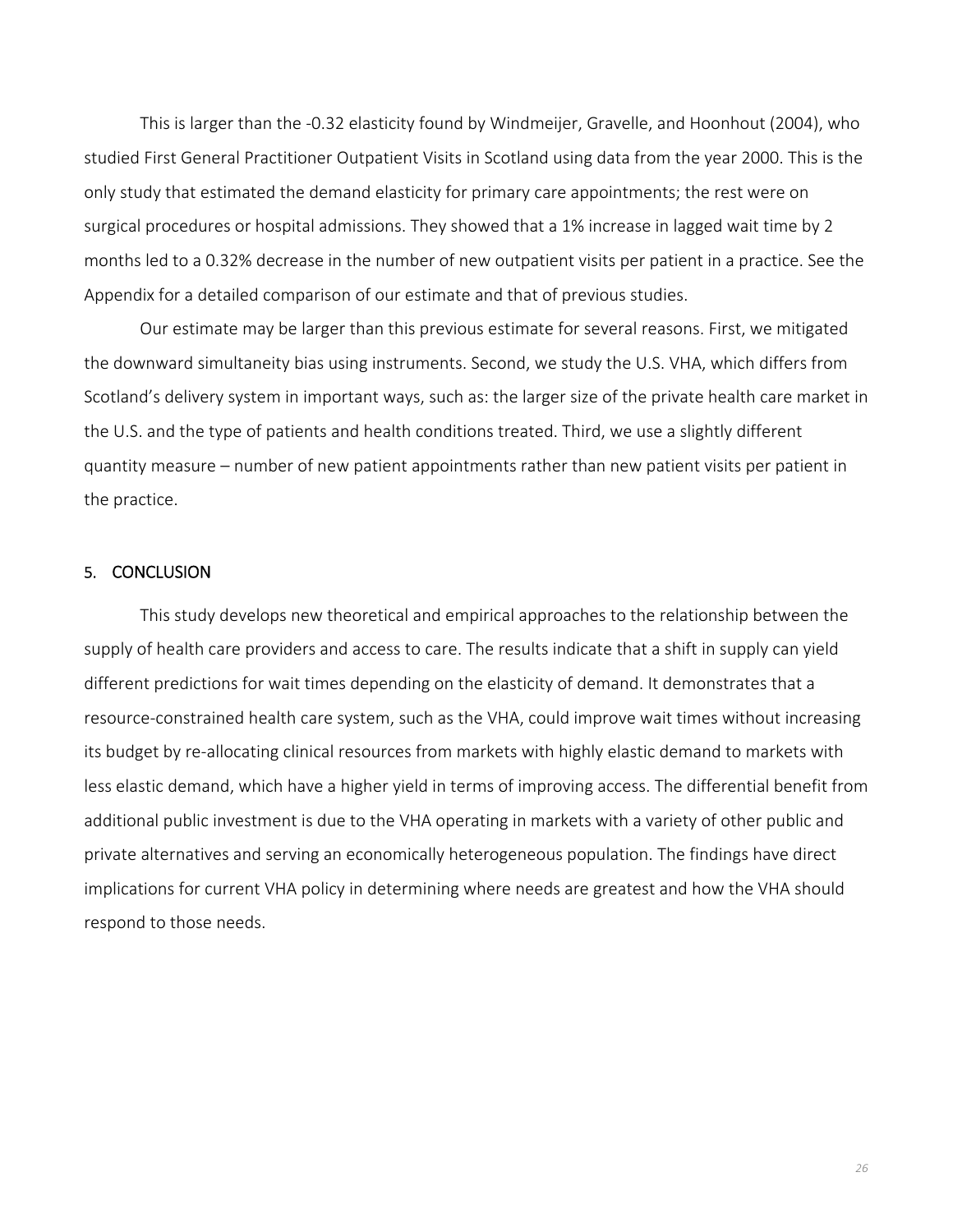### 6. APPENDIX

#### *Veterans Health Administration Background*

In 1930, President Hoover created the Veterans Administration (VA) to administer all services to veterans, including health care, pensions, employment opportunities, and other services. The program became known as the Department of Veterans Affairs in 1988. Today, there are 21.6 million U.S. veterans (National Center of Veteran Analysis and Statistics, 2015). Many reside in the southern part of the U.S. (U.S. Census Bureau, 2010). They often have more health issues and a higher incidence of chronic illnesses (e.g. diabetes, hypertension, cancer) than the civilian population (Kramarow and Pastor, 2012).

The Veterans Health Administration (VHA) is one of three divisions within the Department of Veterans Affairs. It is a network of 168 federally‐owned and operated hospitals, 1,053 community‐based outpatient clinics, and 135 nursing homes (Department of Veteran Affairs "About VA", 2016). The proposed 2020 budget for the VHA is \$79.1 billion. In 2014, Congress passed the Veterans Access, Choice, and Accountability Act (or Choice Act), which appropriated \$10 billion to be used between 2014 and 2017 to improve the access to non-VHA providers (Congressional Budget Office, 2014; Department of Veteran Affairs "Budget in Brief", 2017). Since 2014, the budget for the VHA has increased approximately \$5 billion per year, in effort to bolster VHA staffing and infrastructure and improve access to VHA care. The MISSION Act of 2018 extends funding to the Choice program of \$5.2 billion for a year as the community (non-VHA) care program is set up (Department of Veterans Affairs "Budget in Brief", 2018). Using this budget, the VHA pays for the salaries of clinicians and staff, maintains VHA‐owned clinics, and sometimes builds new clinics.

Of the 21.6 million U.S. veterans, 9.1 million are enrolled in VHA health benefits, and approximately 5.9 million use VHA medical care each year (Bagalman, 2014). Although only 27% of veterans receive VHA care, the number of veterans who use VHA health care has grown 51% since 2001 (Bagalman, 2014). To be eligible for VHA health benefits, a veteran now needs to have served for 24 continuous months or be discharged due to a military service‐connected disability. Unlike Medicare and other types of health care coverage, the VHA does not require veterans to pay a premium to receive benefits. Furthermore, copayments are relatively small for veterans, depending on their disability status and need for financial assistance (Table 6‐1 and Table 6‐2).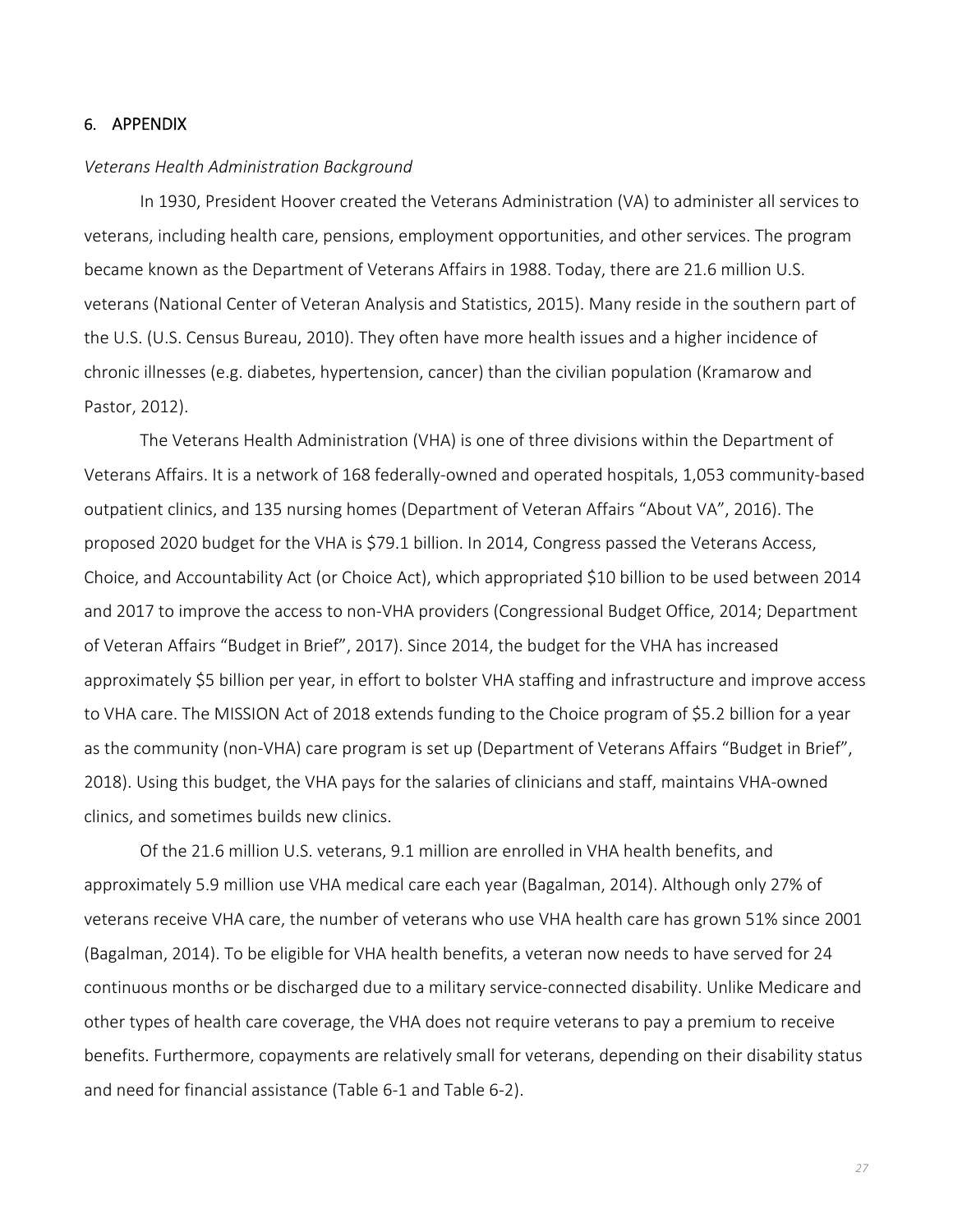| Priority       | Description                                                                                                                                                                          |
|----------------|--------------------------------------------------------------------------------------------------------------------------------------------------------------------------------------|
| Group          |                                                                                                                                                                                      |
| $\mathbf{1}$   | Service-connected disability rating of 50% or more; unemployable due to service-connected disability                                                                                 |
| $\overline{2}$ | Service-connected disability rating of 30% or 40%                                                                                                                                    |
| 3              | Former Prisoners of War, Purple Heart or Medal of Honor recipients, service-connected disability rating<br>of 10% or 20%, discharged for a disability from being in the line of duty |
| 4              | Catastrophically disabled; receiving aid or assistance from VA                                                                                                                       |
| 5              | Not disabled; income below VA threshold; receiving VA pension benefits; eligible for Medicaid                                                                                        |
| 6              | Not disabled; served in specific wars                                                                                                                                                |
| 7              | All else whose income is below VA threshold and who agree to pay copayments                                                                                                          |
| 8              | All else whose income is above VA threshold and who agree to pay copayments                                                                                                          |

# Table 6‐1. VHA Priority Group Classification of Veterans

*Notes:* The lower the Priority Group number the more benefits a veteran receives. The 2016 income thresholds range from \$31,978 to \$44,968 for veterans who have 0‐4 dependents. The threshold increases by \$2,198 for each additional dependent. Source: Department of Veteran Affairs "VA Benefits: Priority Groups" (2016).

# Table 6‐2. Premiums and Cost‐sharing By Public Health Care Program

|                    | Priority<br>Group 1 | Priority Group<br>$2 - 6$                                | Priority Group 7                                                                   | Priority Group 8                                                                  | Medicare                                                                                      | Medicaid                                     |
|--------------------|---------------------|----------------------------------------------------------|------------------------------------------------------------------------------------|-----------------------------------------------------------------------------------|-----------------------------------------------------------------------------------------------|----------------------------------------------|
| Annual premium     | \$0                 | \$0                                                      | \$0                                                                                | \$0                                                                               | Part B: ~\$1260<br>(depends on<br>income)<br>Part A: ~\$0                                     | <b>Typically</b><br>\$240-\$360              |
| Deductible         | \$0                 | \$0                                                      | \$0                                                                                | \$0                                                                               | Part B: \$166<br>Part A: \$1288<br>per episode                                                |                                              |
| Primary care visit | \$15                | \$15                                                     | \$15                                                                               | \$15                                                                              | Part B: 20%<br>coinsurance                                                                    | \$4 to 20%<br>coinsurance                    |
| Specialist visit   | \$50                | \$50                                                     | \$50                                                                               | \$50                                                                              | Part B: 20%<br>coinsurance                                                                    | \$4 to 20%<br>coinsurance                    |
| Inpatient services | \$0                 | \$0                                                      | \$256 for 1st 90<br>days, \$128 for<br>each additional<br>$90$ days +<br>$$2$ /day | \$1288 for 1st<br>90 days, \$644<br>for each<br>additional 90<br>$days + $10/day$ | \$0 for 1st 60<br>days, \$322/day<br>between 61<br>and 90 days,<br>\$644/day after<br>90 days | \$75 per<br>episode to<br>20%<br>coinsurance |
| Medication         | \$0                 | \$8 per 30-day<br>supply with<br>\$960 annual<br>$cap^*$ | \$9 per 30-day<br>supply with no<br>annual cap*                                    | \$9 per 30-day<br>supply with no<br>annual cap*                                   | Depends on<br>private plan                                                                    | \$4 to 20%<br>coinsurance                    |

\*for non‐service‐connected conditions

Source: Department of Veteran Affairs "VA Benefits: Health Benefit Copays" (2016).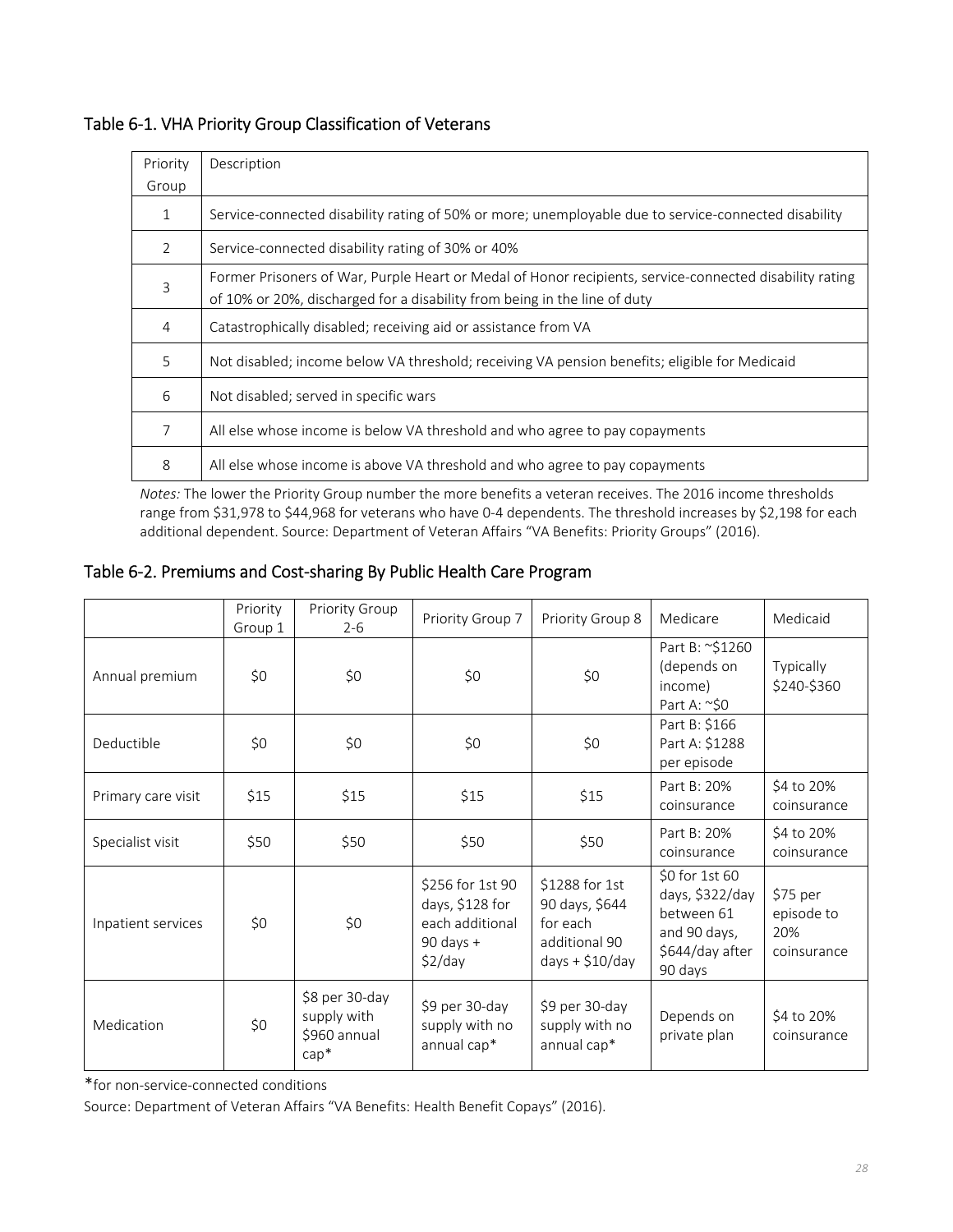Even though the VHA provides less expensive health care coverage, many eligible veterans seek care from community, non‐VHA providers. There are several reasons for this phenomenon. First, VHA hospitals and clinics may not be as conveniently located as community providers. Second, the choice of VHA providers and treatments may be more limited than alternative coverage options. Third, VHA appointments may have longer wait times than the alternatives and so treatment may be delayed. Veterans must balance low financial cost against distance, choice, and wait times, relative to his or her alternatives.

### *Wait Times*

The media has highlighted the long wait times for veterans to see a clinician, for example, the VHA scandal of 2014 (VA Office of Inspector General, 2014). Providing minimal costs for patients under a finite budget, which limits the number of providers, a public system like the VHA often needs to ration health care through wait times (Lindsay and Feigenbaum, 1984). In order to maximize population health under this constraint, sometimes it is prudent to prioritize certain patients (or areas) over other patients (Gravelle and Siciliani, 2009).

To address the wait time issue, policymakers have set maximums for wait times. In 1995, the VHA set a maximum of 30 days and required most of its medical centers to meet that goal within three years. A 2001 government report showed that VHA medical centers were having problems meeting the 30‐day goal (U.S. Government Accountability Office, 2001). In 2007, the VHA was sued for "failing to provide adequate and timely benefits and medical care," according to Veterans for Common Sense, an advocacy group for veterans (2014). In 2011, the wait-time requirement was reduced to 14 days for many types of appointments, despite the already present difficulties in meeting the 30‐day requirement and the future increase in the number of veterans who would be returning from Afghanistan and Iraq (Brunker, 2014).

There have also been issues in the record-keeping of wait times. The VHA previously measured wait times by the days between the 'desired date' for an appointment and the date of that appointment. In some facilities (supposedly under pressure to meet the 30‐ and 14‐day wait times), schedulers misrecorded the desired date to match the date of the appointment, which would make the wait time zero. In this study, we address this problem by not using the desired date to measure wait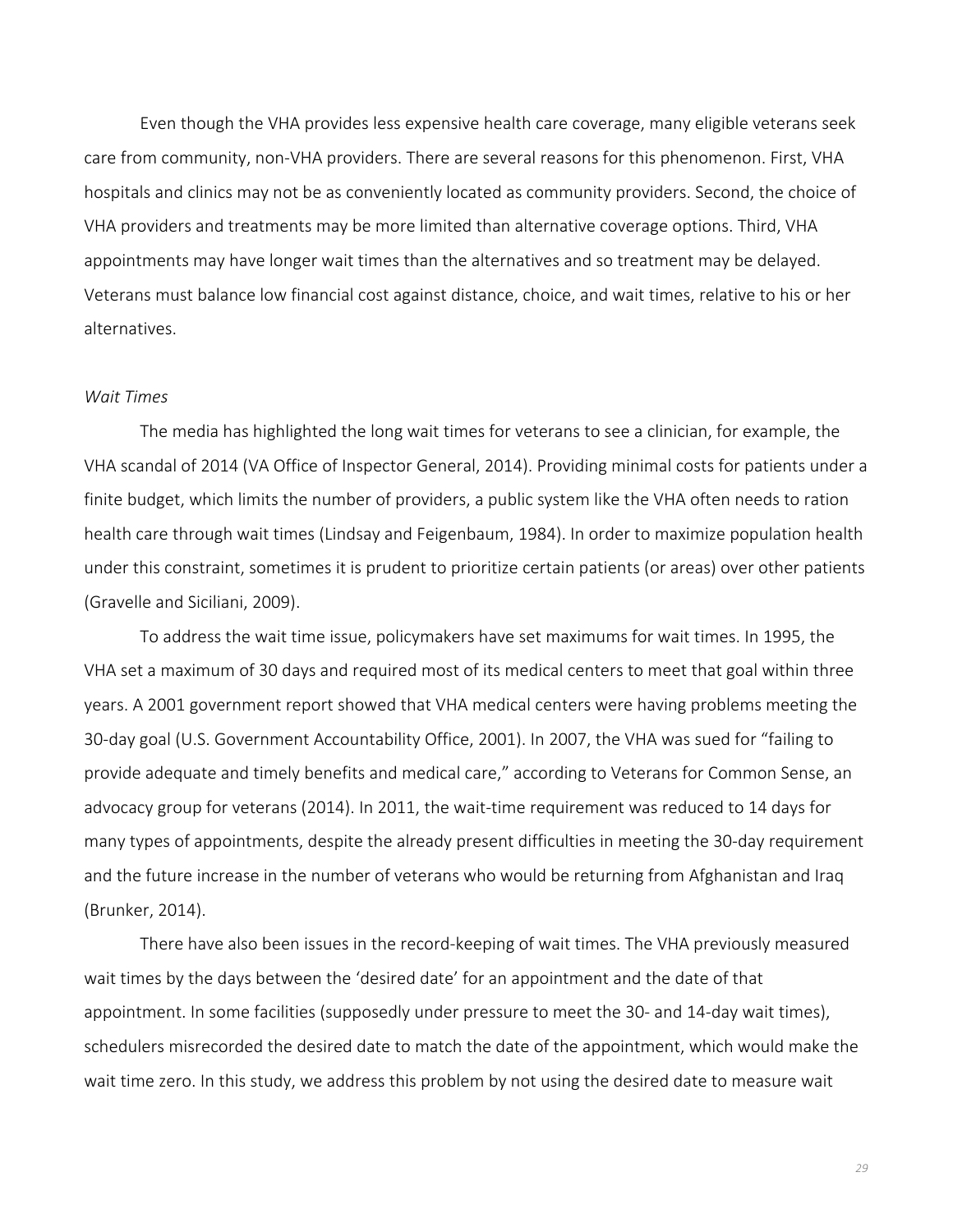times, but rather using the date that a new appointment was entered into the system. This latter date, called the 'create date' cannot be manipulated by schedulers.

Our data indicate that the average wait time for a new patient primary care appointment in 2014 was approximately 22 days. Wait times vary substantially across VHA medical centers (Figure 6‐1)



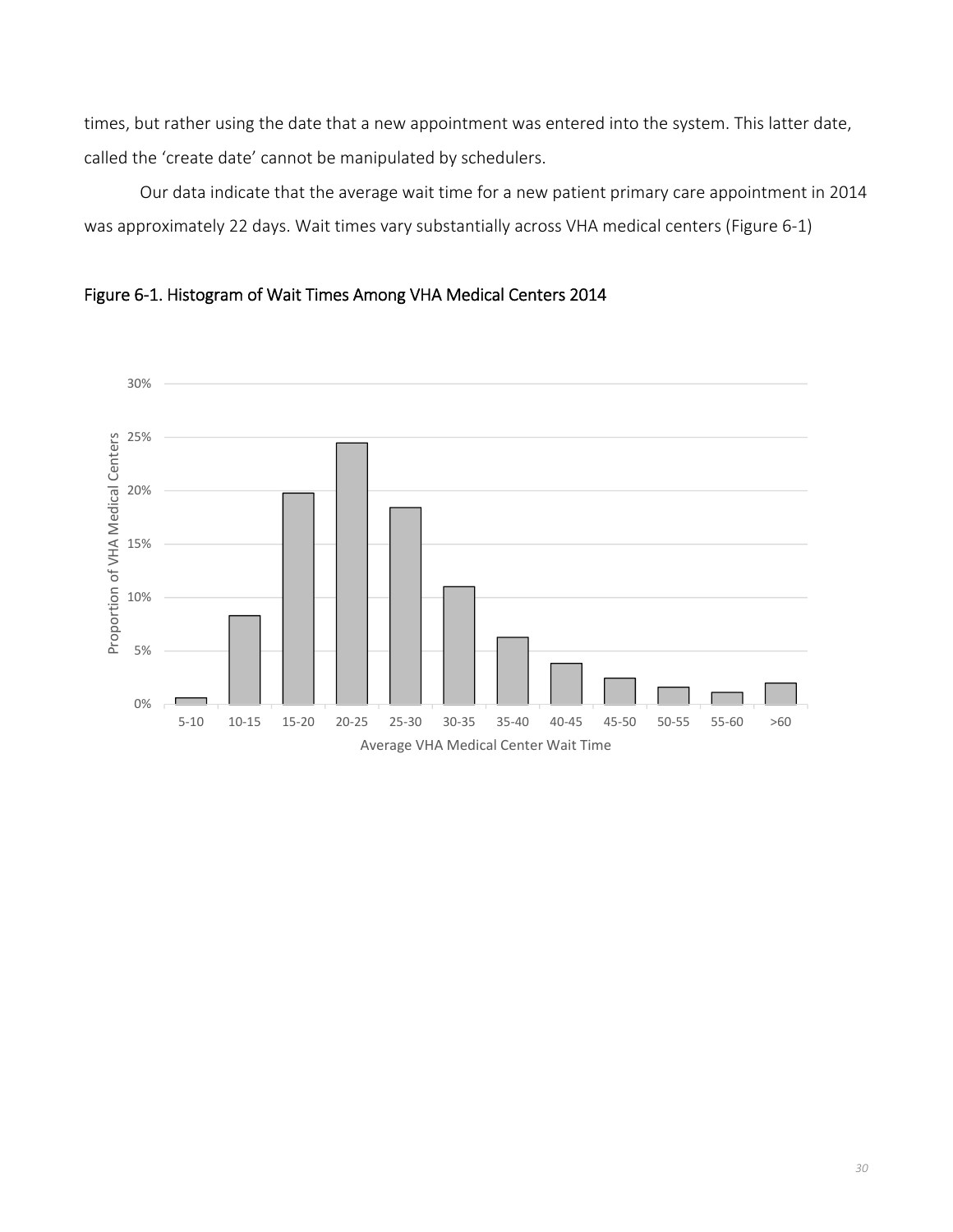# *Additional Figures and Tables*

# Table 6‐3. Source of Variables

| Variable Used in Analysis                        | Source                     | Source Level of |
|--------------------------------------------------|----------------------------|-----------------|
|                                                  |                            | Aggregation     |
| Average wait time                                | <b>VHA CDW</b>             | Clinic Visit    |
| Number of enrollees                              | <b>VHA Enrollee Table</b>  | Enrollee-year   |
| % of veterans 65 years old and older             | <b>VHA Enrollee Table</b>  | Enrollee-year   |
| % of veterans with Priority Status 7 or 8        | <b>VHA Enrollee Table</b>  | Enrollee-year   |
| <b>Clinician FTEs</b>                            | <b>VHA OPES</b>            | VAMC-month      |
| Low-tenured registered nurse turnover rate       | <b>VHA Human Resources</b> | VAMC-month      |
| Number of non-VHA physician specialists (all     | AHRF                       | County-year     |
| physicians minus PCP)                            |                            |                 |
| Median household income                          | AHRF                       | County-year     |
| % of males 18-64 years old with health insurance | AHRF                       | County-year     |
| Population                                       | AHRF                       | County-year     |
| Zillow Home Value Index                          | Zillow                     | County-month    |
| Veteran unemployment rate                        | <b>ACS</b>                 | County-year     |
| Medicare Advantage penetration rate              | <b>CMS</b>                 | County-month    |
| Medicaid expansion indicator                     | Kaiser Family Foundation   | State-year      |

VHA: Veterans Health Administration. CDW: Corporate Data Warehouse. OPES: Office of Productivity, Efficiency, and Staffing. VAMC: Veterans Affairs medical center. AHRF: Area Health Resource File. ACS: American Community Survey. CMS: Centers of Medicare and Medicaid Services.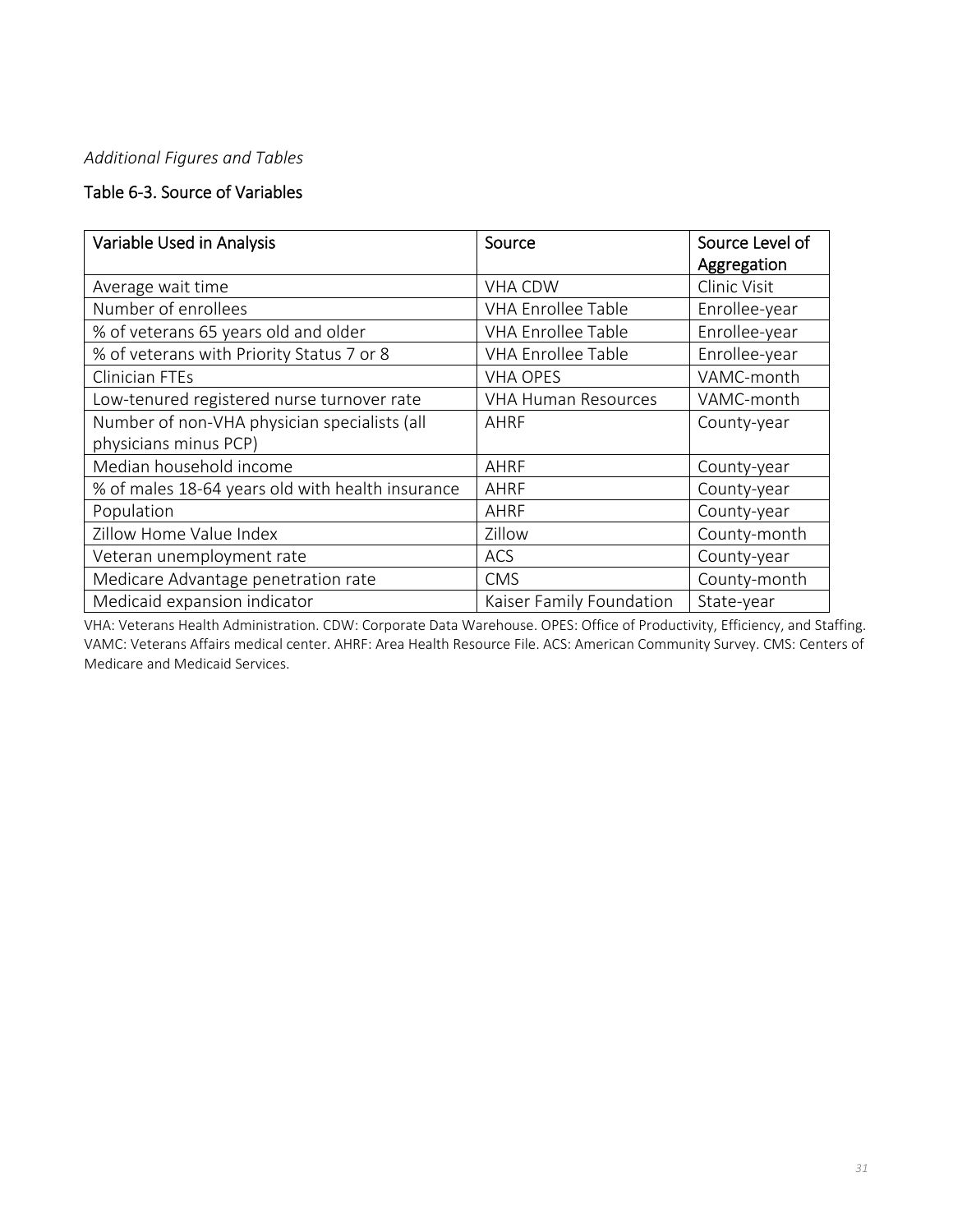

Figure 6‐2. Distribution of variables in model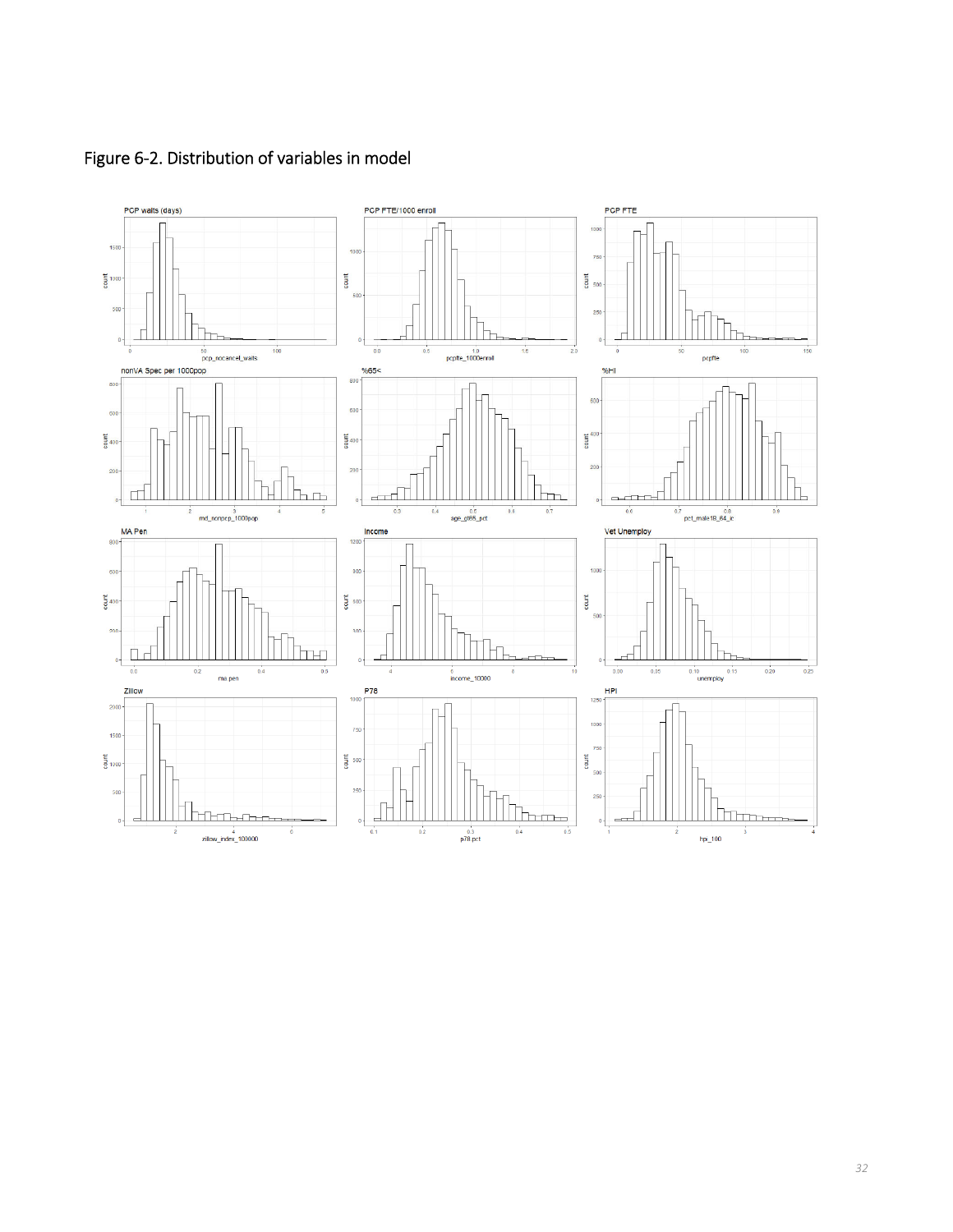

Figure 6‐3. Predicted vs. Actual Wait Times (Regression [6]) FY 2014

### *Additional Simulation Exercise*

The map (Figure 6‐4) illustrates a simulation exercise: how much capacity is needed to lower average wait times to the current VHA mandated target of 30 days? The map shows facilities with greater than 30‐day wait times. The dot size represents the percent increase in capacity that would be needed in order for the facilities' average wait time to decrease to 30 days. The color represents the base capacity in 2016. The percent increase is dependent on the facility's sensitivity to capacity changes (or the capacity effect), baseline average wait time, and baseline capacity. For example, the facility NC‐3 (Fayetteville, NC) had the highest average wait time for new patient primary care appointments in 2015 (Figure 3‐2). It also had one of the lowest primary care clinician capacities. In order to bring its average wait time down to 30 days, the facility would need to increase its capacity by 132 percent, putting it into the fourth quartile in terms of percent increases in capacity. To illustrate demand elasticity differences, facilities TX-1 and MD-1 have similar capacity sizes (0.62-0.73 primary care clinicians per 1,000 enrollees) and similar wait times (around 37 days from Figure 3‐2). However, MD‐1 is less sensitive to a change in capacity (more elastic demand). Thus, it would be easier to lower the wait times in TX‐1 than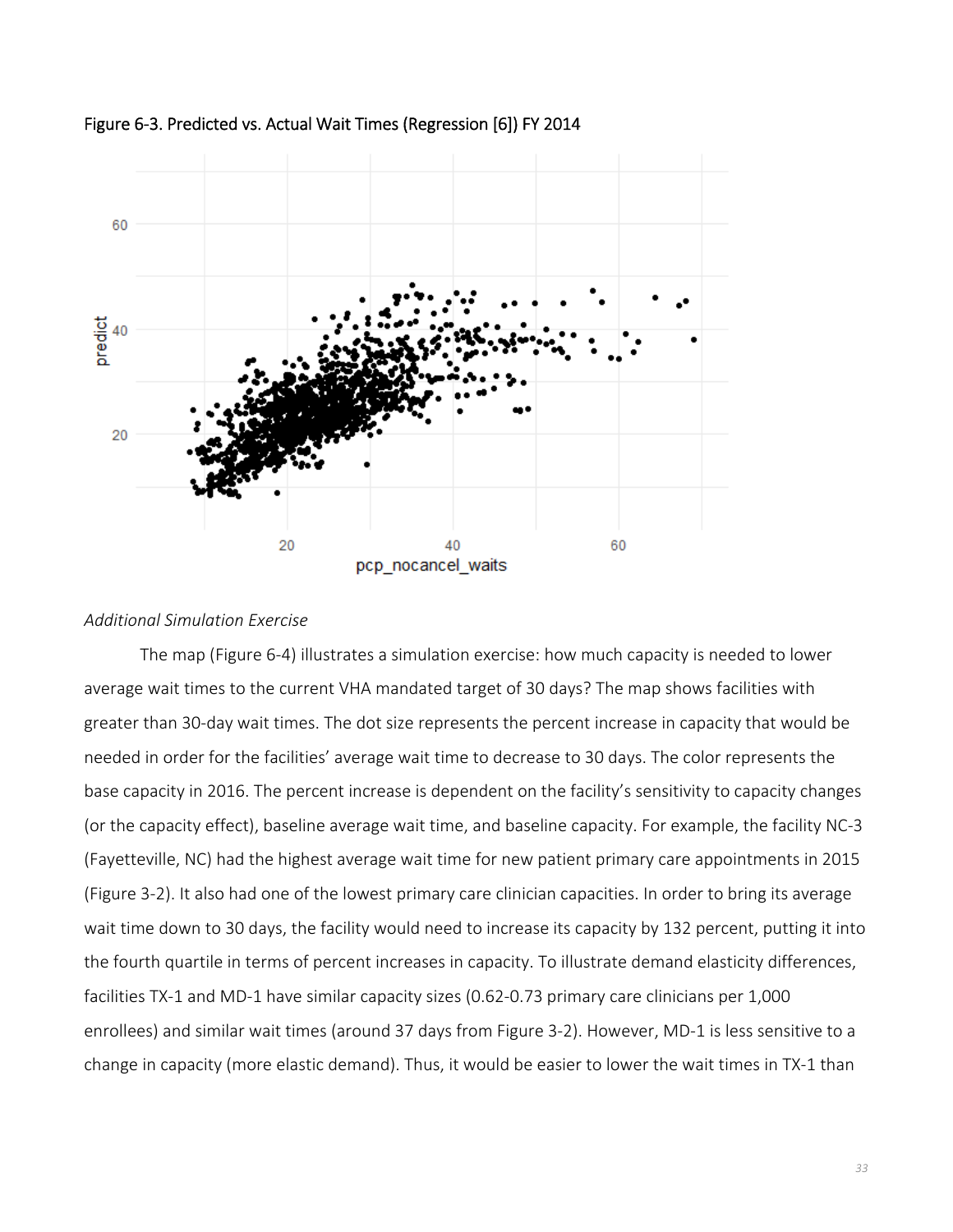in MD‐1, and efficient allocation would suggest that TX‐1 should have priority over MD‐1 when allocating the budget for hiring primary care clinicians.

Interestingly, the map shows that many of the facilities that have greater than 30‐day average wait times are located on the southeast part of the U.S. Some of this may be attributed to the low capacity relative to the number of veterans enrolled in the VHA (gray dot). Some might be attributed to high wait times, e.g. TN-2 and GA-3 (Figure 3-2). However, there are several facilities for which the wait time is not that much higher than 30 days and is simply not that sensitive to capacity increases (demand is more elastic), e.g. MD‐1.

Figure 6‐4. Map of Facilities with >30‐day Waits and Capacity Increase to Reduce Their Waits to 30 Days.



% Capacity Increase Required to Reduce Wait Time to Less than 30 days

- $0.7 4.1$
- $4.1 26.6$
- 26.6-44.8
- 44.8-132

**Capacity Size** (FTEs per 1,000 enrollees)

- $0.33 0.52$
- $0.52 0.62$
- $0.62 0.73$
- $0.73 1.4$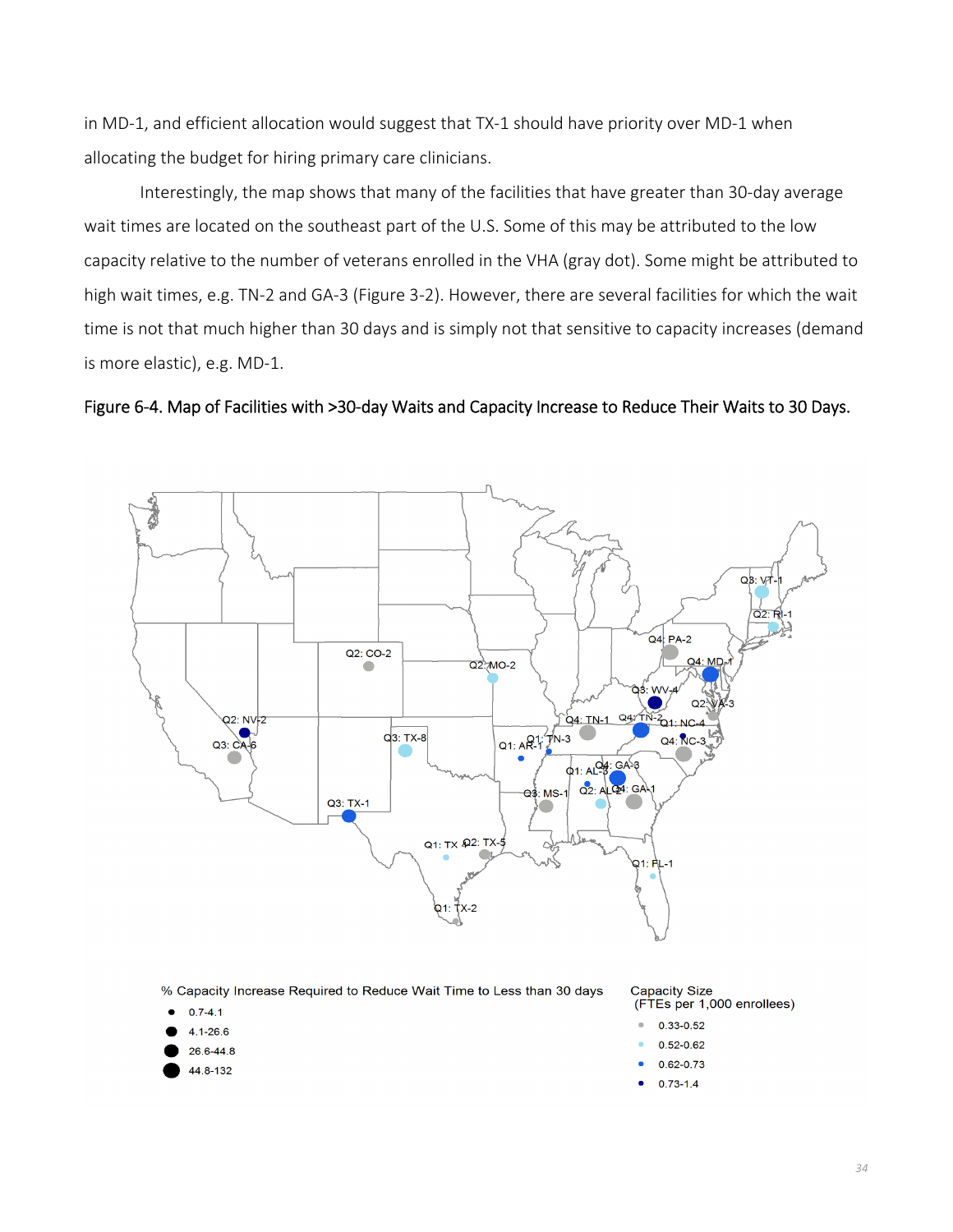### *Comparison to Previous Literature*

Recall from the Discussion Section, our estimate of the demand elasticity of appointments with respect to wait times is ‐0.52 or ‐1.03, depending on whether capacity was instrumented in the regression of appointments on capacity. Table 6‐4 shows the previous literature's estimates in reverse chronological order. Our estimate is larger than previous estimates, including Windmeijer, Gravelle, Hoonhout (2004) that was highlighted in the Discussion Section. The table provides both the demand elasticity with respect to wait times and, whenever possible, estimates of the effect of supply variables on wait times (be they based on a reduced form model or on the first stage model for a structural demand equation). Although some elasticity estimates are not directly comparable to the way we define measures in this study (e.g., output quantity and supply measure), five of the eight are in the range of 0.15% to 0.35% reduction in utilization for a 1% increase in wait time. The lowest is 0.09 and the highest 1.5. Thus, our estimate is within a similar range, however, larger than the bulk of estimates. Moreover, the evidence suggests that the elasticity varies geographically. Using the range of capacity effects (‐ 11.34 to ‐43.65), the elasticity (using OLS) would range from ‐0.38 to ‐1.45 or (using 2SLS) from ‐0.77 to ‐ 2.99.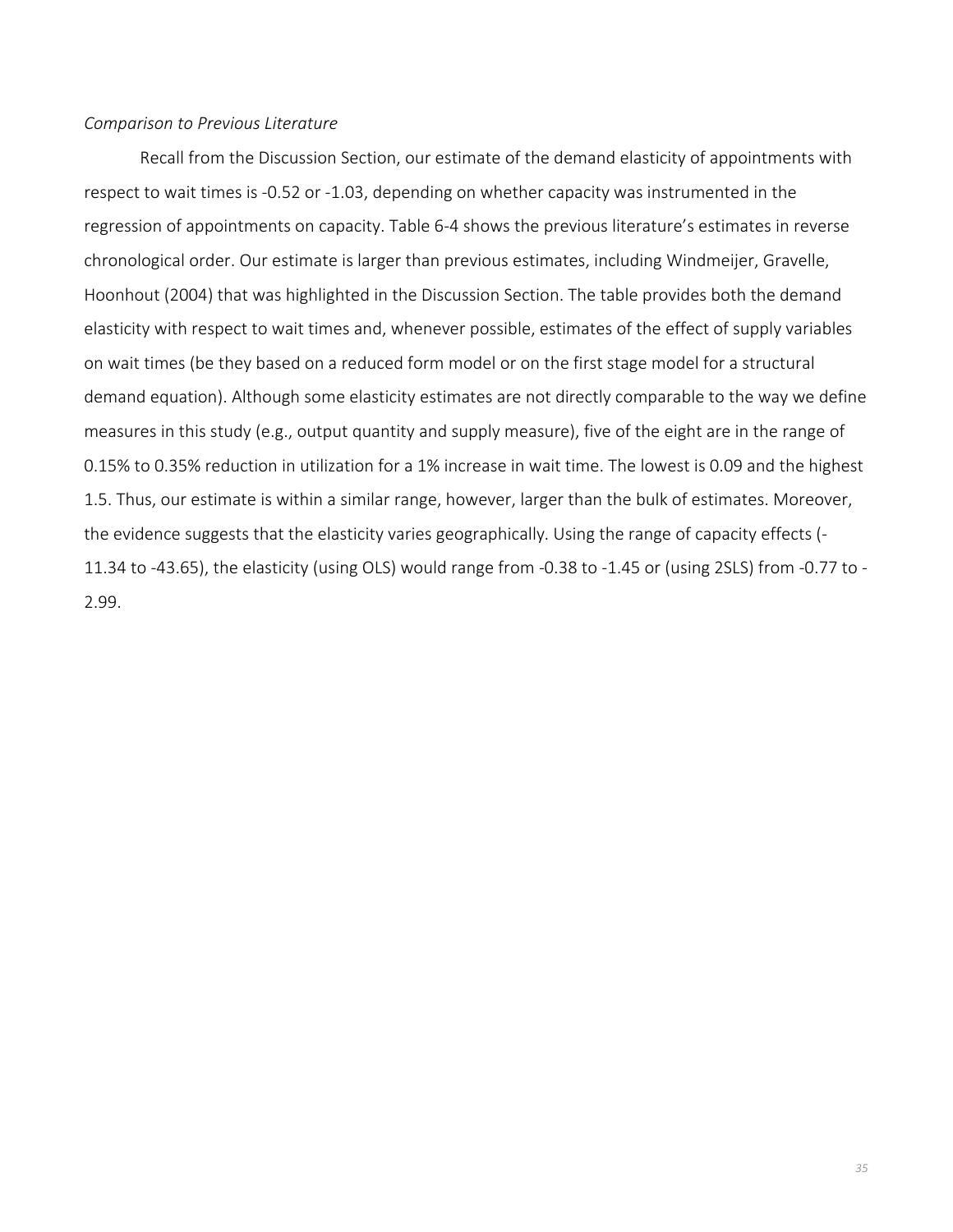| Study                                                          | Medical<br>service                                    | Country &<br>Data Years | <b>Demand Elasticity</b>                                                                                                                                 | <b>Capacity Effect</b>                                                                                                              |
|----------------------------------------------------------------|-------------------------------------------------------|-------------------------|----------------------------------------------------------------------------------------------------------------------------------------------------------|-------------------------------------------------------------------------------------------------------------------------------------|
| Riganti, Sicilliani,<br>Fiorio (2017)<br>Table 2 & A1          | $9$ elective<br>surgical<br>procedures                | Italy,<br>2010-2014     | 1% increase in wait leads<br>to a 0.15% decrease in<br>discharges per 1000 capita                                                                        | 1% change in beds leads<br>to a 0.00576% change in<br>wait                                                                          |
| Sicilliani and<br>Martin (2007)                                | Elective<br>surgeries                                 | England,<br>1999-2001   | n/a                                                                                                                                                      | Increase in competition<br>by one hospital (from 5 to<br>6 at sample mean)<br>reduces wait times by 0.5<br>weeks (17 to 16.5 weeks) |
| Windmeijer,<br>Gravelle,<br>Hoonhout<br>(2004) Table 4         | First GP<br>outpatient<br>visits                      | Scotland,<br>2000       | 1% increase in wait time<br>lagged 2 months leads to a<br>0.3168% decrease in first<br>outpatient visits 'rate' (i.e.,<br>per patient in practice)       | n/a                                                                                                                                 |
| Gravelle, Smith,<br>and Xavier<br>(2003), Table 2<br>& page 97 | Elective<br>surgery                                   | England,<br>1987-1993   | 1% increase in proportion<br>of people waiting >3<br>months lagged by 1<br>quarter leads to a 0.21 to<br>0.30% decrease in<br>additions to the wait list | n/a                                                                                                                                 |
| Martin and<br>Smith (2003),<br>Table 5                         | Elective<br>surgery in 7<br>specialties               | England,<br>1991-1998   | Actual waits being 1 ppt<br>above expected wait leads<br>to 0.09 ppt lower actual<br>utilization relative to<br>expected utilization                     | Study discusses<br>estimating this effect but<br>does not show it (i.e., first<br>stage)                                            |
| Gravelle et al.<br>(2003)                                      | Admissions to<br>acute care<br>hospitals              | England,<br>2000-2001   | 1% increase in wait leads<br>to a 1.5% decrease in<br>admissions*                                                                                        | n/a                                                                                                                                 |
| Gravelle,<br>Dusheiko, and<br>Sutton (2002),<br>page 18        | Cataract<br>procedures                                | England,<br>1995-1998   | 1% increase in wait leads<br>to 0.25% decrease in odds<br>ratio in the admissions rate<br>per 10,000 capita**                                            | n/a                                                                                                                                 |
| Martin and<br>Smith (1999)                                     | Admissions to<br>hospitals for<br>elective<br>surgery | England,<br>1991-1992   | Actual waits being 1 ppt<br>above expected wait leads<br>to 0.21 ppt lower<br>utilization relative to<br>expected utilization                            | Computed: 1% increase in<br>beds leads to a 0.242%<br>decrease in wait times                                                        |

\*Gravelle et al. (2003) do not estimate the elasticity directly. However, we computed it for comparison to other papers. Gravelle et al. (2003) found that 1 more day in wait time leads to 0.017 fewer admissions (Table 2 page 996); the mean wait was 91 days and mean admissions was 1.0; thus, a 1% increase in wait (i.e., 0.91 day) leads to a 0.017 x 0.91 / 1.0 = 0.015 decrease in admissions.

\*\* Gravelle, Dusheiko, and Sutton (2002) show estimated coefficients from a regression of ln(Admission rate / 1‐Admission rate) on the median wait time with imputed values for 25% of the practices. They separately report the demand elasticity; however, the interpretation of the outcome variable is unclear, whether it is the admission rate or the odds ratio of the admissions rate.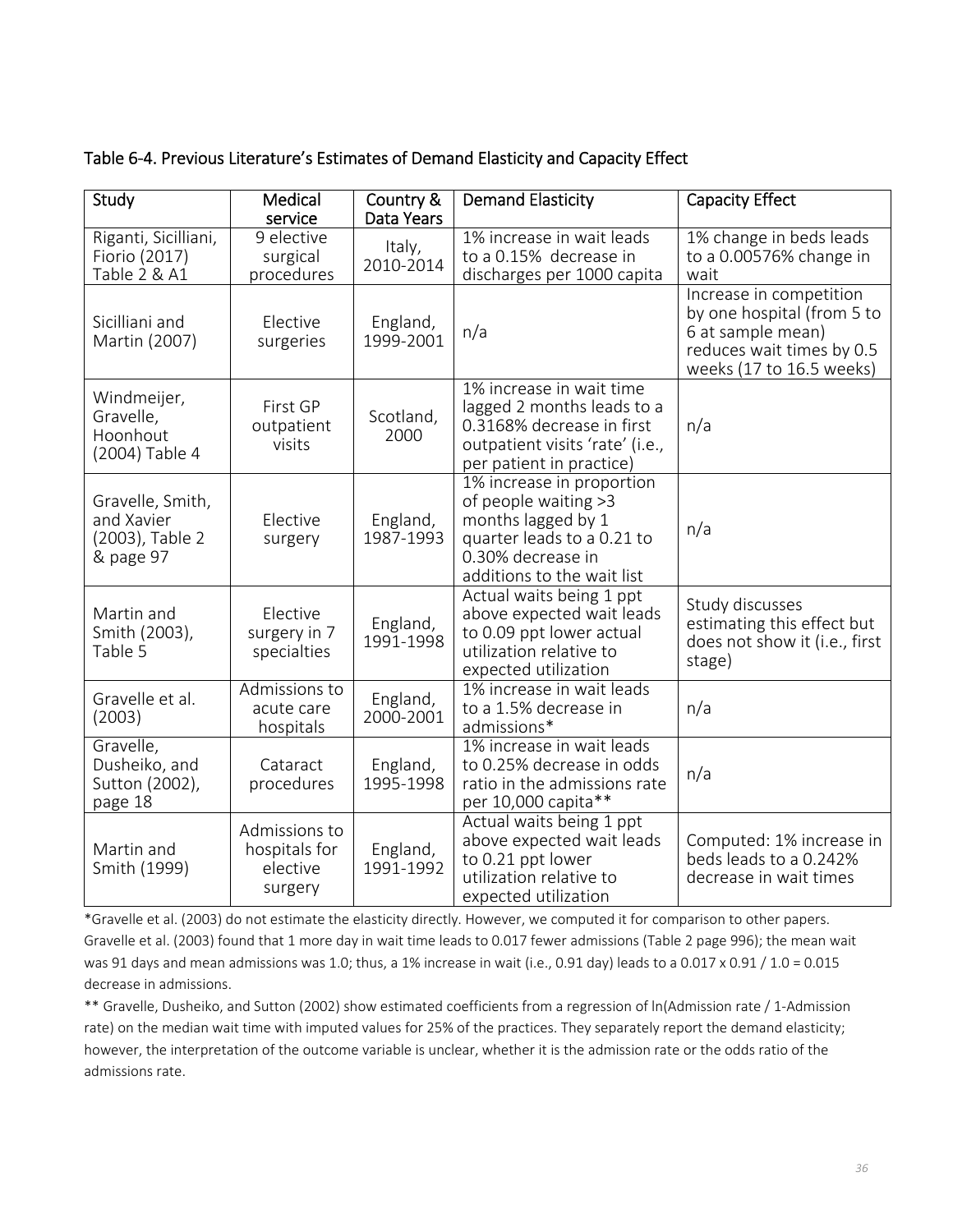## REFERENCES

- Besley T, Hall J, Preston I. The demand for private health insurance: do waiting lists matter? Journal of Public Economics 1999;72(2): 155‐181. https://doi.org/10.1016/S0047‐2727(98)00108‐X
- Cullis JG, Jones PR, Propper C 2000. Chapter 23 Waiting lists and medical treatment: Analysis and policies. In: Pauly MV, Mcguire TG, Barros PP (Eds), Handbook of Health Economics, Volume 1 Part B. North Holland: Amsterdam; 2000. p. 1201‐1249.
- Dusheiko M, Gravelle H, Jacobs R. The effect of practice budgets on patient waiting times: allowing for selection bias. Health Economics 2004;13: 941‐958.
- Fabbri D, Monfardini C. Rationing the public provision of healthcare in the presence of private supplements: evidence from the Italian NHS. Journal of Health Economics 2009;28(2): 290‐304.
- Frakt AB, Hanchate A, Pizer SD. The effect of Medicaid expansions on demand for care from the Veterans Health Administration. Healthcare 2015;3(3): 123‐128.
- Goddard JA, Malek M, Tavakoli M. An economic model of the market for hospital treatment for non‐ urgent conditions. Health Economics 1995;4(1): 41–55. DOI: 10.1002/hec.4730040105.
- Goddard M, Smith P. Equity of access to health care services: Theory and evidence from the UK. Social Science & Medicine 2001; 53(9): 1149‐1162. https://doi.org/10.1016/S0277‐9536(00)00415‐9
- Gravelle H, Dusheiko M, Sutton M. The demand for elective surgery in a public system: Time and money prices in the UK National Health Service. Journal of Health Economics 2002;21(3), 423–449.
- Gravelle H, Smith P, Xavier A. Performance signals in the public sector: The case of health care. Oxford Economic Papers 2003;55(1): 81–103.
- Hamad R. Healthcare Utilization during the Great Recession: Findings from a Panel of U.S. Workers. Oral presentation ASHEcon Fifth Biennial Meeting; June, 2014; Los Angeles, CA
- Hebert PL, Batten AS, Gunnink E, Reddy A, Wong ES, Fihn SD, and Liu CF. Reliance on Medicare Providers by Veterans after Becoming Age‐Eligible for Medicare Is Associated with the Use of More Outpatient Services. Health Services Research 2018;53(3): 5159‐5180. https://doi.org/10.1111/1475‐6773.13033.
- Lindsay C, Feigenbaum B. Rationing by Waiting Lists. The American Economic Review 1984;74(3): 404‐ 417. http://www.jstor.org/stable/1804016.
- Liu CF, Batten AS, Wong ES, Fihn SD, and Hebert PL. Fee‐for‐Service Medicare‐Enrolled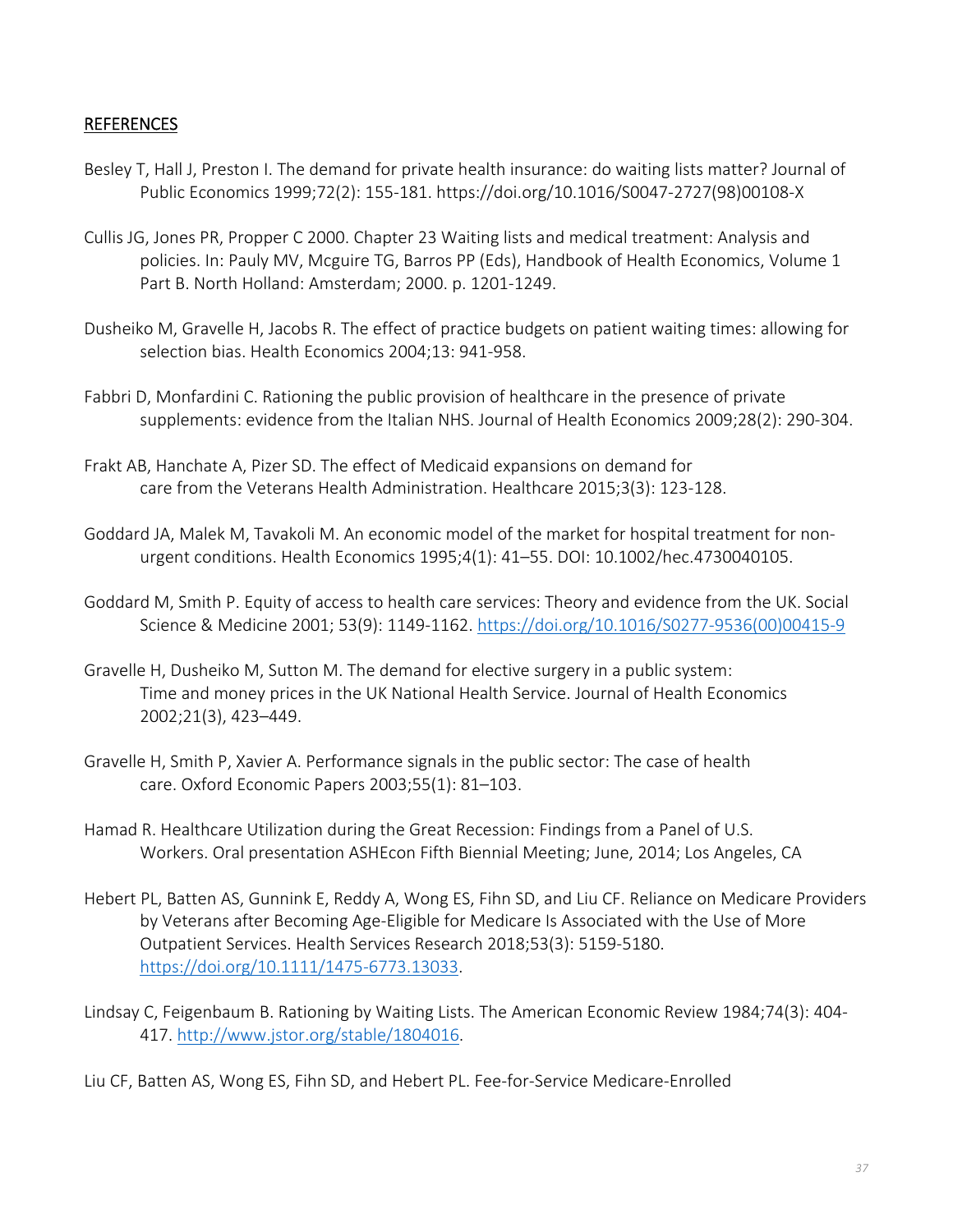Elderly Veterans Are Increasingly Voting with Their Feet to Use More VA and Less Medicare, 2003–2014. Health Services Research 2018;53: 5140‐5158. https://doi:10.1111/1475‐ 6773.13029.

- Martin S, Smith PC. Rationing by waiting lists: An empirical investigation. Journal of Public Economics 1999;71: 141–164.
- Martin S, Smith PC. Using panel methods to model waiting times for National Health Service surgery. Journal of the Royal Statistical Society 2003;166(Part 2): 1–19.
- Martin S, Rice N, Jacobs R, Smith PC. The market for elective surgery: Joint estimation of supply and demand. Journal of Health Economics 2007;26(2), 263–285.
- Monstad K, Engesaester LB, Espehaug B. Patients' preferences for choice of hospital. Working paper 05/06, Health Economics Bergen 2006.
- Merrit Hawkins. 2017 Survey: Physician Appointment Wait Times and Medicaid and Medicare Acceptance Rates. Merrit Hawkins: Irving, TX; 2017.
- Mossialos E, Wenzl M, Osborn R, Sarnak, D (Eds). 2015 International profiles of health care systems. Commonwealth Fund: New York, NY; 2016.
- Nikolova S, Harrison M, Sutton M. The Impact of Waiting Time on Health Gains from Surgery: Evidence from a National Patient‐reported Outcome Dataset. Health economics 2016; 25(8): 955‐968.
- Pizer SD, Prentice J. Time is Money : Outpatient Waiting Times and Health Insurance Choices of Elderly Veterans in the United States. Journal of Health Economics 2011; 30(4): 626‐36.
- Pizer SD, Prentice J. What Are the Consequences of Waiting for Health Care in the Veteran Population? Journal of General Internal Medicine 2011;26(Suppl 2): 676‐682.
- Propper C, Croxson B, Shearer A. Waiting times for hospital admissions: the impact of GP fundholding. Journal of Health Economics 2002;21(2): 227‐252.
- Propper C, Burgess S, Grossage D. Competition and quality: evidence from the NHS internal market 1991‐9. The Economic Journal 2008;118: 138‐170.
- Propper C, Sutton M, Whitnall C, Windmeijer F. Incentives and targets in hospital care: Evidence from a natural experiment. Journal of Public Economics, 2010; 94(3‐4): 318‐335. https://doi.org/10.1016/j.jpubeco.2010.01.002

Riganti A, Siciliani L, Fiorio CV. The effect of waiting times on demand and supply for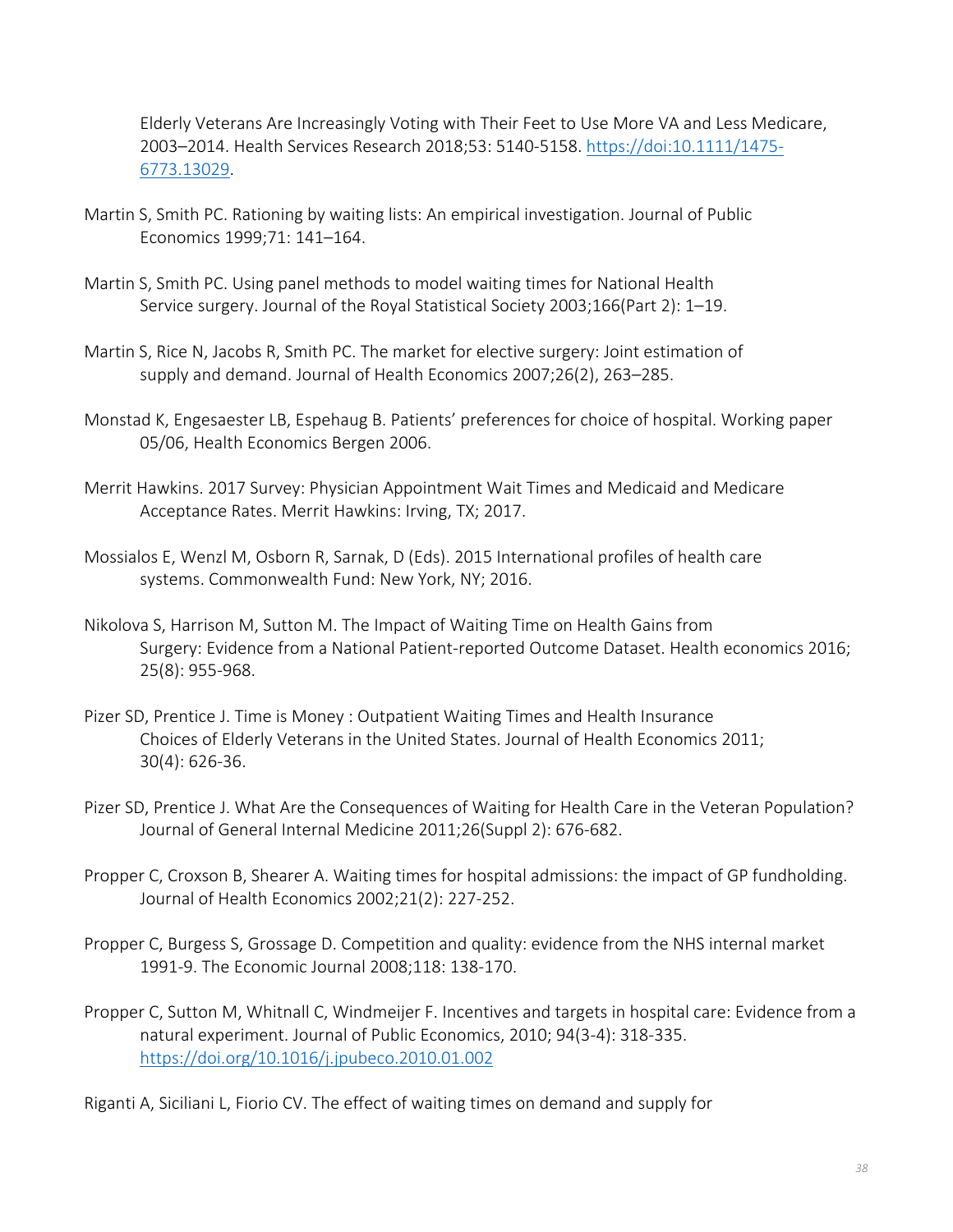elective surgery: evidence from Italy. Health economics 2017;26(S2): 92‐105.

- Siciliani L, Hurst J. Tackling excessive waiting times for elective surgery: a comparative analysis of policies in 12 OECD countries. Health Policy 2005; 72(2): 201–215. DOI: 10.1016/j.healthpol.2004.07.003.
- Siciliani L, Iversen I 2012. Chapter 24: Waiting times and waiting lists. In: Jones AM (Ed), The Elgar Companion to Health Economics. Edward Elgar Publsihing: Cheltenham, UK and Northampton, MA, USA; 2012. https://books.google.com/books?hl=en&lr=&id=6uPX9XeS9g4C&oi=fnd&pg=PA259&ots=EI1yF5 4dZ0&sig=7gwPuupYEZMHC3WQmpydmDkQTAc#v=onepage&q&f=false
- Siciliani L, Martin S. An empirical analysis of the impact of choice on waiting times. Health Economics 2007;16: 763‐779.
- Sivey P. The effect of waiting time and distance on hospital choice for English cataract patients. Health Economics 2012;21(4): 444‐56. DOI: 10‐1002/hec.1720. Epub 2011.
- Stavrunova O, Yerokhin O. An equilibrium model of waiting times for elective surgery in NSW public hospitals. The Economic Record 2011;87(278): 384–398.
- Stock J, Yogo M. Testing for Weak Instruments in Linear IV Regression. In: Andrews DWK Identification and Inference for Econometric Models. New York: Cambridge University Press; 2005. p. 80‐108.
- Sutherland JM, Crump, RT, Chan A, Liu G, Yue E, Bair M. Health of patients on the waiting list: Opportunity to improve health in Canada? Health Policy 2016;120(7): 749‐757.
- Travers JL, Cohen CC, Dick AW, Stone PW. The Great American Recession and forgone healthcare: Do widened disparities between African-Americans and Whites remain? PLOS ONE 2017; 12, e0189676. https://doi.org/10.1371/journal.pone.0189676
- Trivedi AN, Matula S, Miake‐Lye I, Glassman PA, Shekelle P, Asch S. Systematic Review Comparison of the Quality of Medical Care in Veterans Affairs and Non‐Veterans Affairs Settings. Medical Care 2011; 49(1):76‐88.
- VA Maintaining Internal Systems and Strengthening Integrated Outside Networks (MISSON) Act of 2018, H.R. 5674 ‐ 115th Congress (2017‐2018). Available at: https://www.congress.gov/bill/115th‐congress/house‐bill/5674/text#toc‐ HE543C4AD135743CA81B77AF604433571 (Accessed: March 1, 2019).
- Veterans for Common Sense. VCS Lawsuit Proved VA Wait Times Led to Veteran Suicides. June 3, 2014. http://veteransforcommonsense.org/2014/06/03/vcs‐lawsuit‐proved‐va‐wait‐times‐led‐to‐ veteran‐suicides‐veterans‐for‐common‐sense/ (Accessed March 14, 2019).

Viberg N, Forsberg BC, Borowitz M, Molin R. International comparisons of waiting times in health care –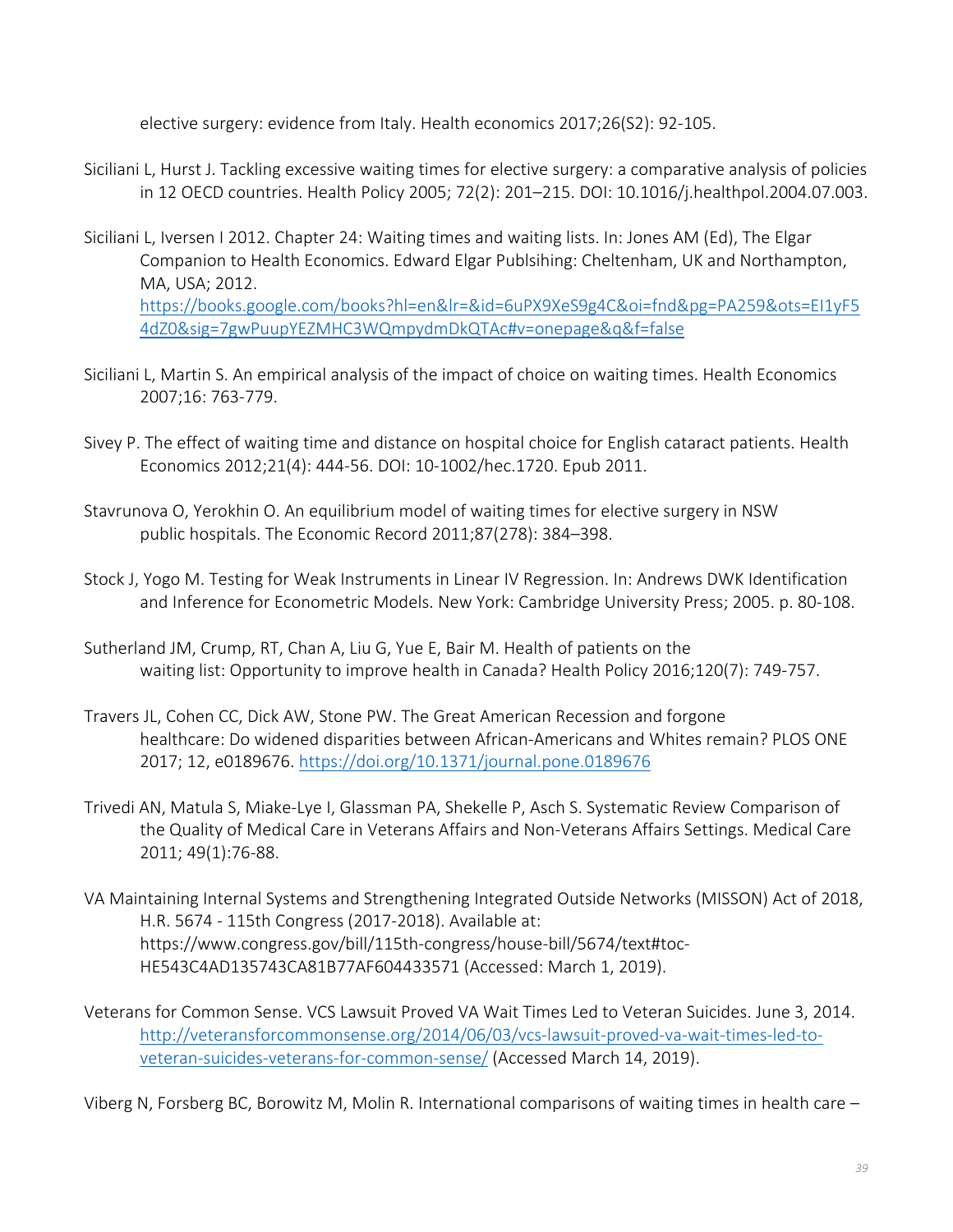Limitations and prospects. Health Policy 2013;112(1‐2): 53‐61. DOI: 10.1016/j.healthpol.2013.06.013.

- Windmeijer F, Gravelle H, Hoonhout P. Waiting Lists, Waiting Times and Admissions: An Empirical Analysis at Hospital and General Practice Level. IFS Working Paper No. W04/35. Version: December 2004. https://papers.ssrn.com/sol3/papers.cfm?abstract\_id=717661 (Accessed Aug 27, 2018).
- Yee, C, A Frakt, S Pizer. Cost, Quality, and Access of Fee-For-Service Purchased Care vs. VHA Care for Veterans. Partnered Evidence‐Based Policy Resource Center Policy Brief: Vol 1, No 2. November 2016.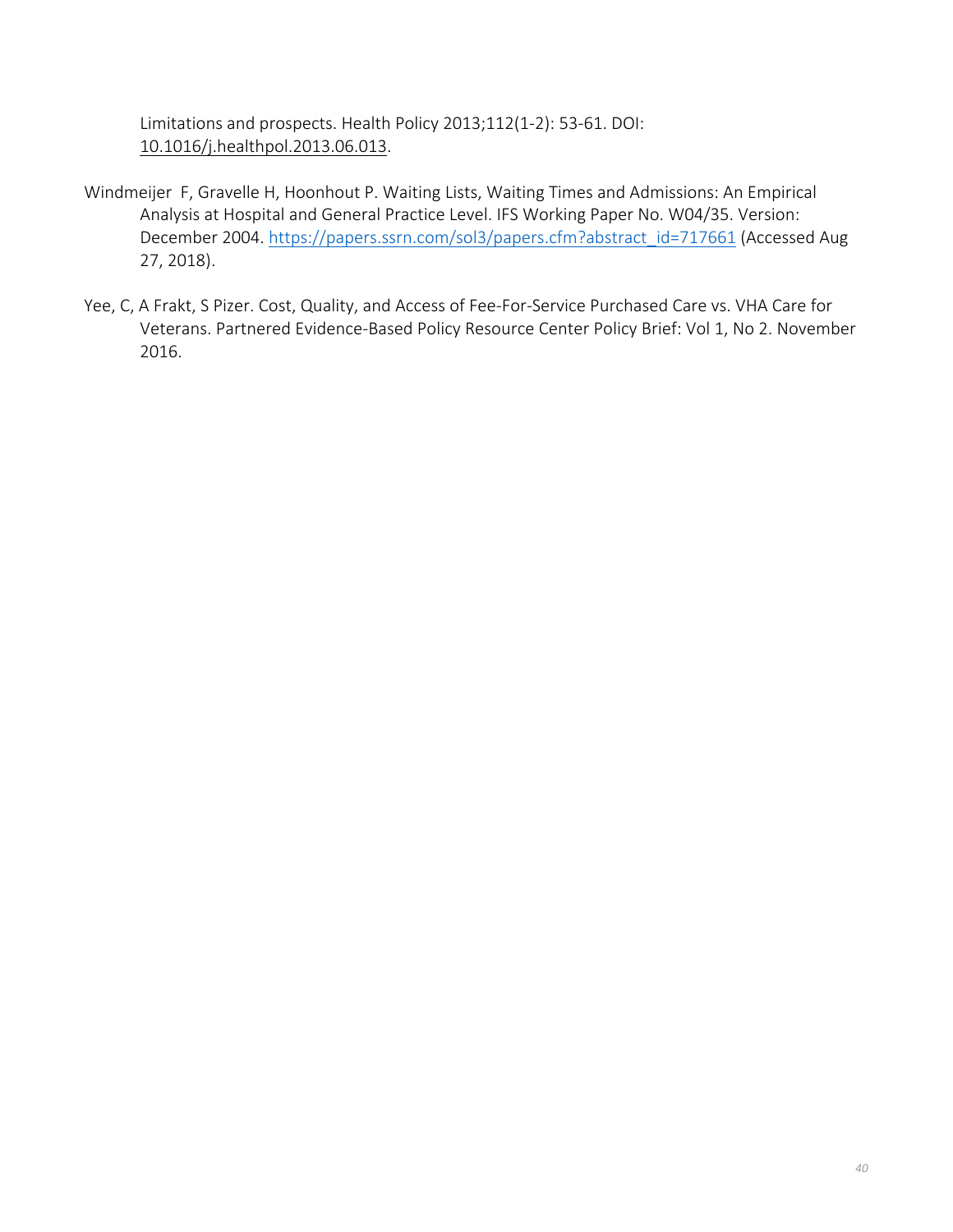## APPENDIX REFERENCES

- Bagalman, Erin. The Number of Veterans That Use VA Health Care Services: A Fact Sheet. Congressional Research Service R43579. June 3, 2014.
- Brunker, Mike. Performance Mismanagement: How an Unrealistic Goal Fueled VA Scandal. NBC News. June 25, 2014. http://www.nbcnews.com/storyline/va‐hospital‐scandal/performance‐ mismanagement‐how‐unrealistic‐goal‐fueled‐va‐scandal‐n139906.
- Congressional Budget Office. Letter to Honorable Jeff Sessions. July 31, 2014. https://www.cbo.gov/publication/45614. Accessed Sept 30, 2018.
- Department of Veteran Affairs. Budget in Brief. 2017. https://www.va.gov/budget/products.asp. Accessed Oct 1, 2018.
- Department of Veteran Affairs. Budget in Brief. 2018. https://www.va.gov/budget/docs/summary/fy2019VAbudgetInBrief.pdf. Accessed Sept 30, 2018.
- Department of Veteran Affairs. About the VA. http://www.va.gov/health/aboutVHA.asp. Accessed Aug 19, 2016.
- Department of Veteran Affairs. VA Benefits: Priority Groups. http://www.va.gov/healthbenefits/resources/priority\_groups.asp. Accessed Aug 16, 2016.
- Department of Veteran Affairs. VA Benefits: Health Benefit Copays. http://www.va.gov/HEALTHBENEFITS/cost/copays.asp. Accessed Aug 16, 2016.
- Gravelle H, Siciliani L. Third degrees waiting time discrimination: optimal allocation of a public sector healthcare treatment under rationing by waiting. Health Economics 2009;18:977–986.
- Gravelle H, Sutton M, Morris S, Windmeijer F, Leyland A, Dibben C, Muirhead M. Modelling supply and demand influences on the use of health care: implications for deriving a needs‐based capitation formula. Health Economics 2003;12: 985–1004.
- Kramarow EA, Pastor PN. The Health of Male Veterans and Nonveterans Aged 25–64: United States, 2007–2010. NCHS Data Brief 2012; No. 101: 1‐8.
- National Center of Veteran Analysis and Statistics. Veteran Population. Updated Sept 30, 2015. https://www.va.gov/vetdata/Veteran\_Population.asp
- United States Census Bureau. A Snapshot of Our Nation's Veterans. Updated 2010. https://www.census.gov/library/visualizations/2012/comm/veterans.html